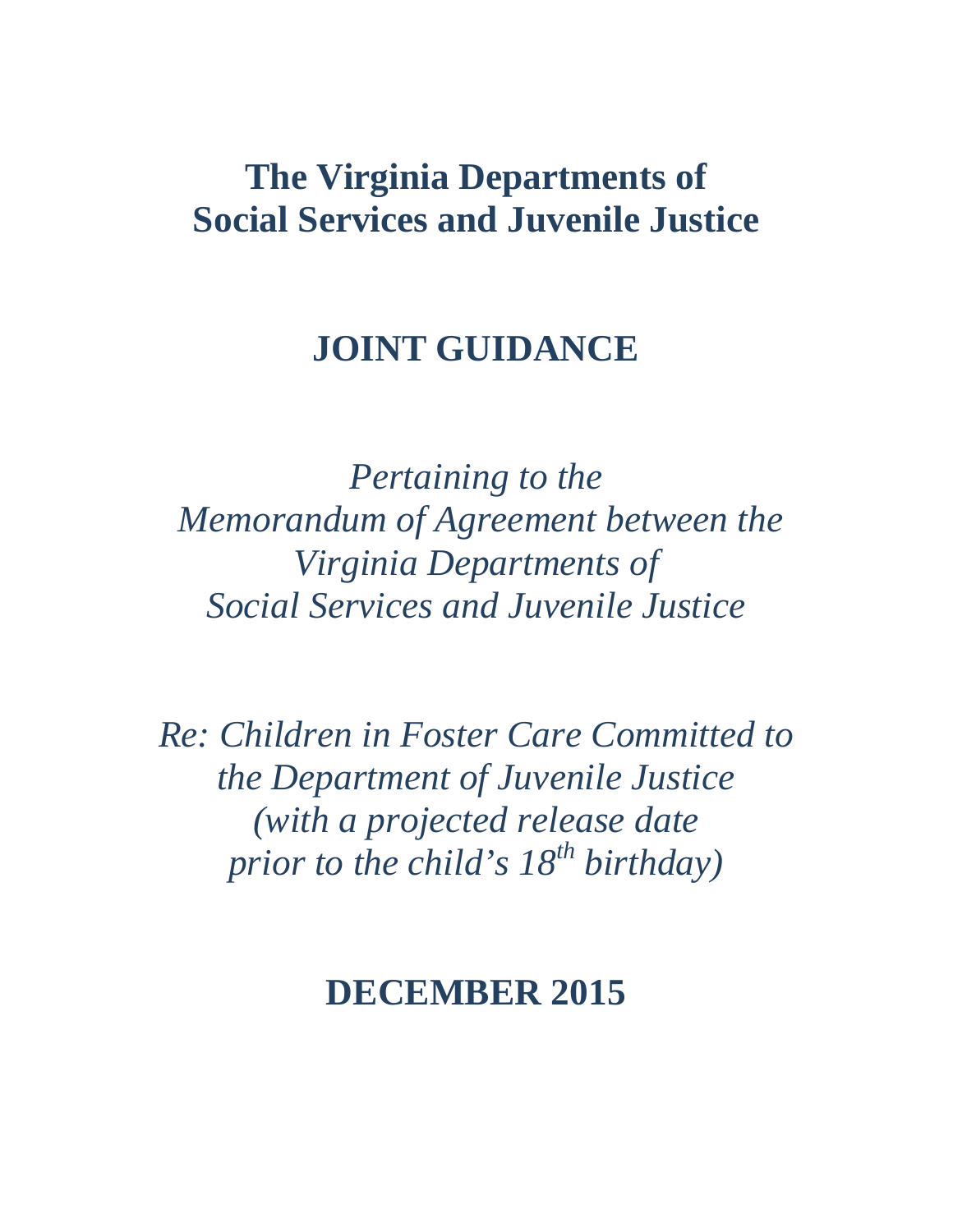## **TABLE OF CONTENTS**

| 1.1.1 |                                                                                       |  |
|-------|---------------------------------------------------------------------------------------|--|
| 1.1.2 |                                                                                       |  |
| 1.1.3 |                                                                                       |  |
| 1.1.4 |                                                                                       |  |
| 1.1.5 |                                                                                       |  |
| 1.1.6 |                                                                                       |  |
| 1.1.7 | Continued Efforts to Achieve Permanency for Foster Care Children Who Have Been        |  |
|       |                                                                                       |  |
|       |                                                                                       |  |
| 2.1.1 |                                                                                       |  |
| 2.1.2 |                                                                                       |  |
|       |                                                                                       |  |
| 2.2.1 |                                                                                       |  |
| 2.2.2 |                                                                                       |  |
|       |                                                                                       |  |
| 2.3.1 |                                                                                       |  |
| 2.3.2 |                                                                                       |  |
| 2.3.3 |                                                                                       |  |
|       |                                                                                       |  |
| 2.4.1 |                                                                                       |  |
| 2.4.2 |                                                                                       |  |
| 2.4.3 |                                                                                       |  |
|       |                                                                                       |  |
| 2.5.1 |                                                                                       |  |
| 2.5.2 |                                                                                       |  |
| 2.5.3 |                                                                                       |  |
|       | 2.6 Procedures during Commitment – Family Partnership Meetings and Release Planning19 |  |
| 2.6.1 |                                                                                       |  |
| 2.6.2 |                                                                                       |  |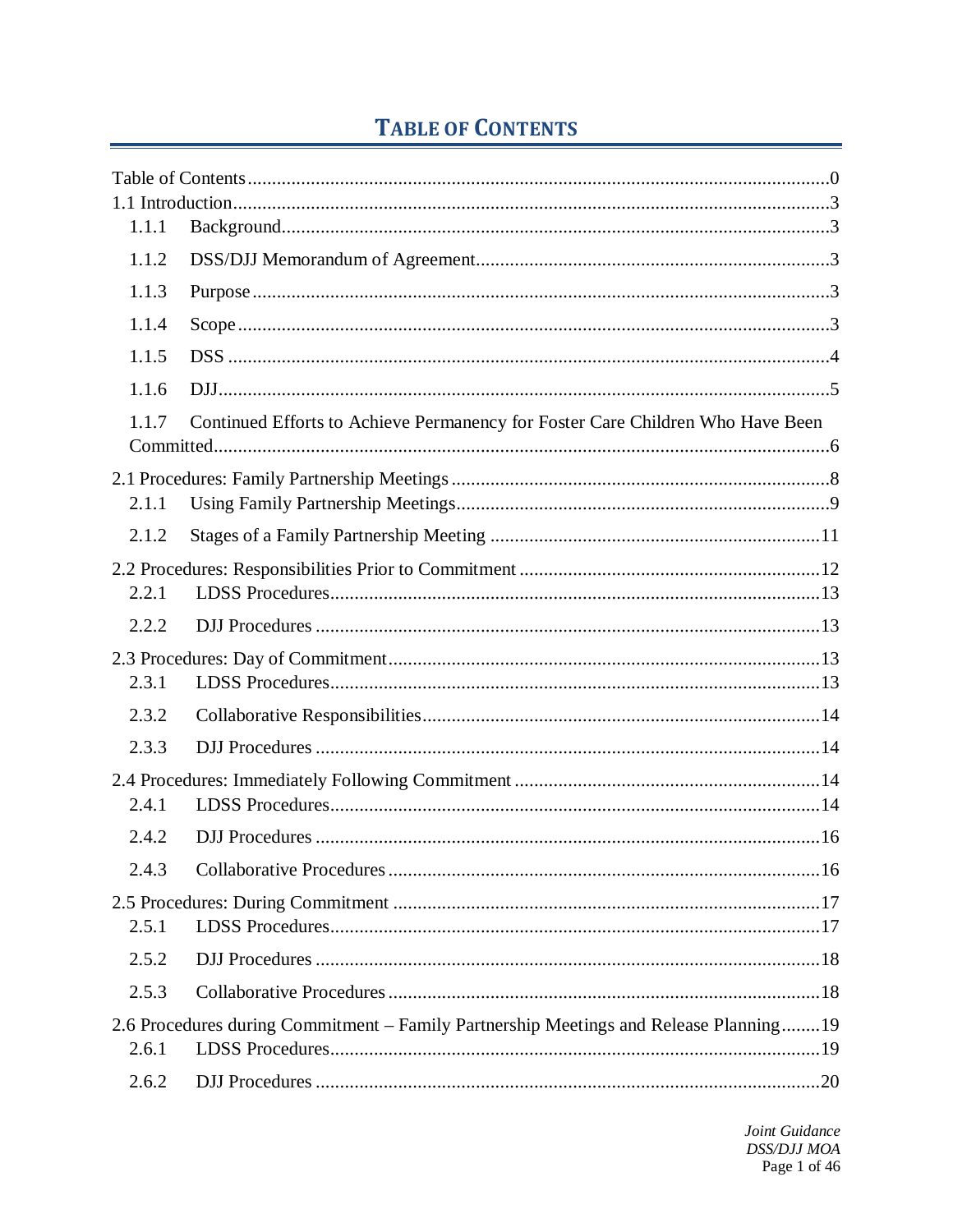| 2.6.3 |                                                                                    |  |
|-------|------------------------------------------------------------------------------------|--|
| 2.6.4 |                                                                                    |  |
| 2.6.5 |                                                                                    |  |
| 2.6.6 |                                                                                    |  |
| 2.6.7 | Alternative arrangements for child's custody upon release from commitment25        |  |
| 2.6.8 |                                                                                    |  |
| 2.6.9 |                                                                                    |  |
| 2.7.1 |                                                                                    |  |
| 2.7.2 |                                                                                    |  |
| 2.7.3 |                                                                                    |  |
| 2.7.4 |                                                                                    |  |
| 2.8.1 |                                                                                    |  |
| 2.8.2 |                                                                                    |  |
|       | Appendix A: CSA Guidance for Accessing Services and Funding for DSS/DJJ Children31 |  |
|       | Appendix B: DSS Procedure for Requesting Reimbursement for the Provision of Case   |  |
|       | Appendix C: Facilitating Video Visitation with the JCCs for DSS/DJJ Children 36    |  |
|       |                                                                                    |  |
|       |                                                                                    |  |
|       |                                                                                    |  |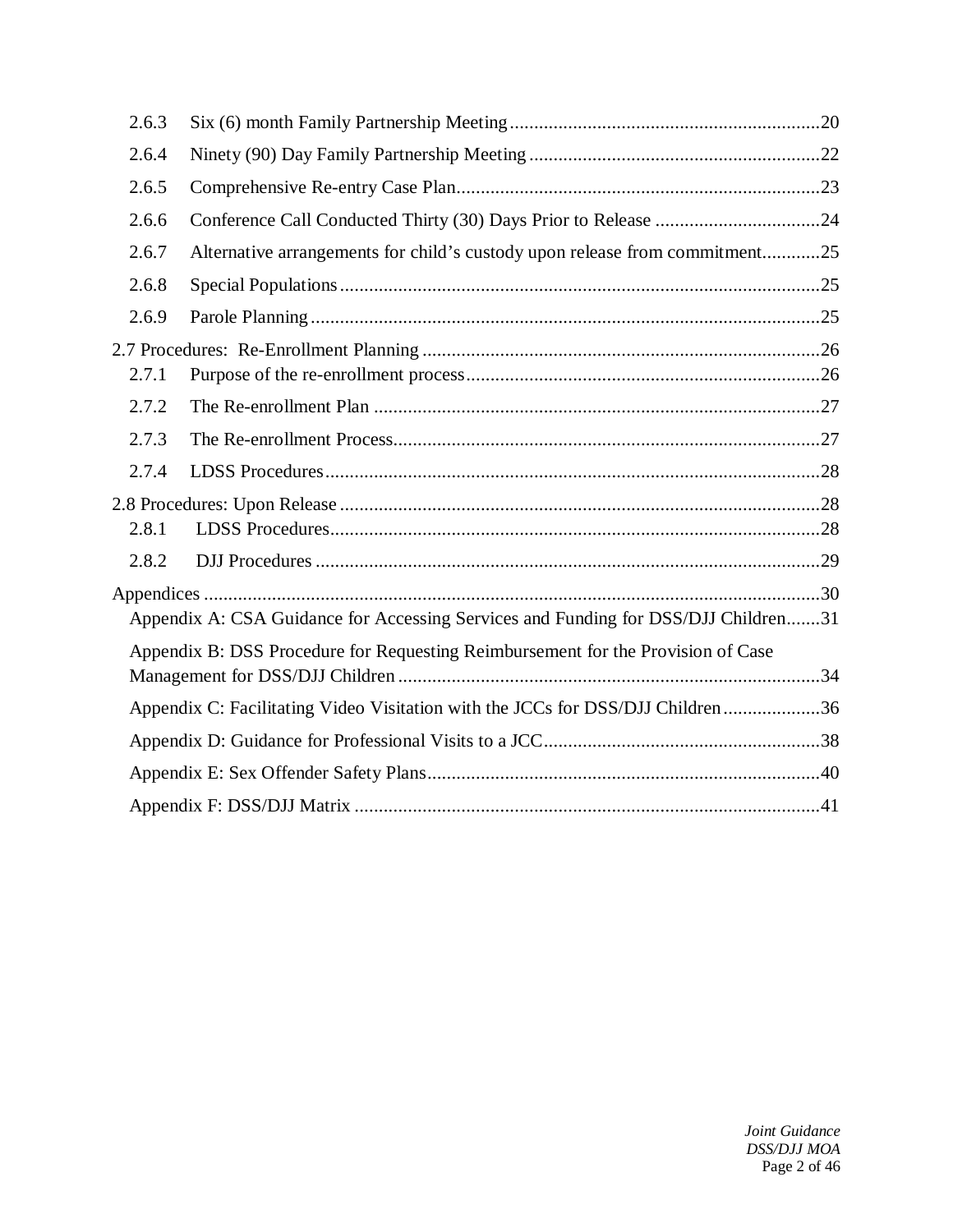## <span id="page-3-0"></span>**1.1 INTRODUCTION**

## <span id="page-3-1"></span>**1.1.1 BACKGROUND**

The Virginia Department of Social Services (DSS) and the Virginia Department of Juvenile Justice (DJJ) have identified a gap in the continuum of services for children in foster care who are committed to DJJ and have worked with stakeholders to identify solutions. Guidance to local departments of social services (LDSS) and DJJ personnel for implementing these practices is provided in this document.

## <span id="page-3-2"></span>**1.1.2 DSS/DJJ MEMORANDUM OF AGREEMENT**

DSS and DJJ entered into a memorandum of agreement (DSS/DJJ MOA), effective August 31, 2015, to identify the roles and responsibilities of the LDSSs and DJJ to serve the best interest of children who are committed to DJJ and who were in the custody of LDSS immediately prior to commitment. Specifically, the DSS/DJJ MOA is intended to provide instruction and guidance to the agencies, for the LDSS and DJJ to implement for case supervision and management purposes for this population of children related to the language in § [16.1-293](http://law.lis.virginia.gov/vacode/16.1-293/) of the *Code of Virginia* which requires LDSS and DJJ to "work cooperatively through the duration of the person's commitment."

### <span id="page-3-3"></span>**1.1.3 PURPOSE**

DSS and DJJ have identified a gap in the continuum of services for children in foster care who are committed to DJJ and have worked with stakeholders to identify solutions. Guidance on implementing the identified solutions is provided in this document.

This guidance identifies the roles and responsibilities of the LDSS and DJJ to serve the best interests of children who are committed to DJJ who were in the custody of the LDSS immediately prior to commitment.

## <span id="page-3-4"></span>**1.1.4 SCOPE**

The DSS/DJJ MOA applies to guidance to the LDSSs and the procedures applicable to DJJ for case management of children prior to, during, and following commitment to DJJ if the children in the custody of the LDSS prior to commitment and will be under the age of eighteen (18) at the time of release from commitment. The DSS/DJJ MOA applies for the duration of commitment to DJJ, regardless of the direct care placement facility, through the child's release from commitment and during the child's return to the community. DJJ may contract with outside entities to conduct assessments of or to provide treatment to or supervision of children committed to DJJ as required under the DSS/DJJ MOA.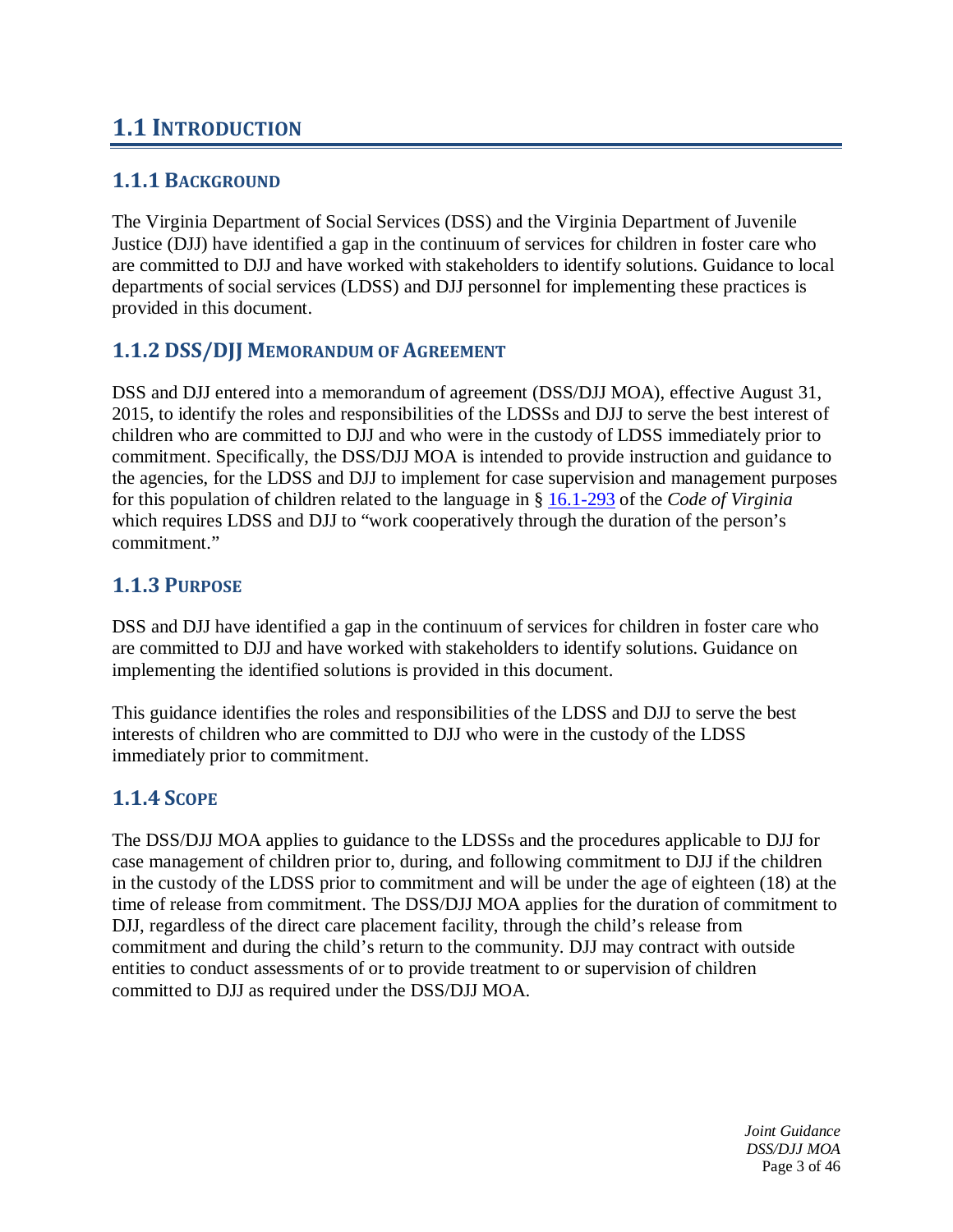## <span id="page-4-0"></span>**1.1.5 DSS**

The Commonwealth has a state-supervised and locally-administered social services system. DSS is designated by the *Code of Virginia* to provide oversight and guidance to the 120 LDSSs with the provision of social services as defined in § [63.2-100](http://law.lis.virginia.gov/vacode/63.2-100/) of the *Code of Virginia*.

DSS's mission is for people to help people triumph over poverty, abuse and neglect to shape strong futures for themselves, their families, and communities. Its vision is for a Commonwealth in which individuals and families have access to adequate, affordable, high-quality human/social services that enable them to be the best they can.

#### **Family Engagement**

DSS emphases the importance of family engagement for social-service involved children. Family engagement is partnering with the family to make well-informed decisions about their child's safety, permanent home, lifelong connections, and well-being. It involves engaging the child's birth parents, prior custodians, and family members, as well as other community members and adults who are significant to the child and family, consistent with the child's best interests. It is based on open communication, mutual respect, and honesty.

Family engagement involves notifying relatives that the child is or will be placed in foster care, searching for extended family and community networks, aggressively pursuing leads, discussing roles and resources the family members and significant adults can provide, engaging them in the child's life, and establishing permanent supports and lifelong connections for the child.

#### **Practice Principles for DSS**

Three fundamental principles in Virginia's Children's Services System Practice Model provide the philosophical basis and guide practice for decision making while engaging children and families:

- First, we believe in family and child-driven practice.
	- o Children and families will be treated with dignity and respect. The voices of children and parents will be heard, valued, and considered in the decision making regarding safety, permanency, and well-being as well as in service and educational planning and in placement decisions. Each individual's right to self-determination will be respected within the limits of established community standards and laws.
	- o Family members are the experts about their own families. It is our responsibility to understand children and families within the context of their own family rules, traditions, history, and culture.
	- o Children have a right to connections with their biological family and other caring adults with whom they have developed emotional ties.
	- o We engage families in a deliberate manner. Through collaboration with families, we develop and implement creative, individual solutions that build on their strengths to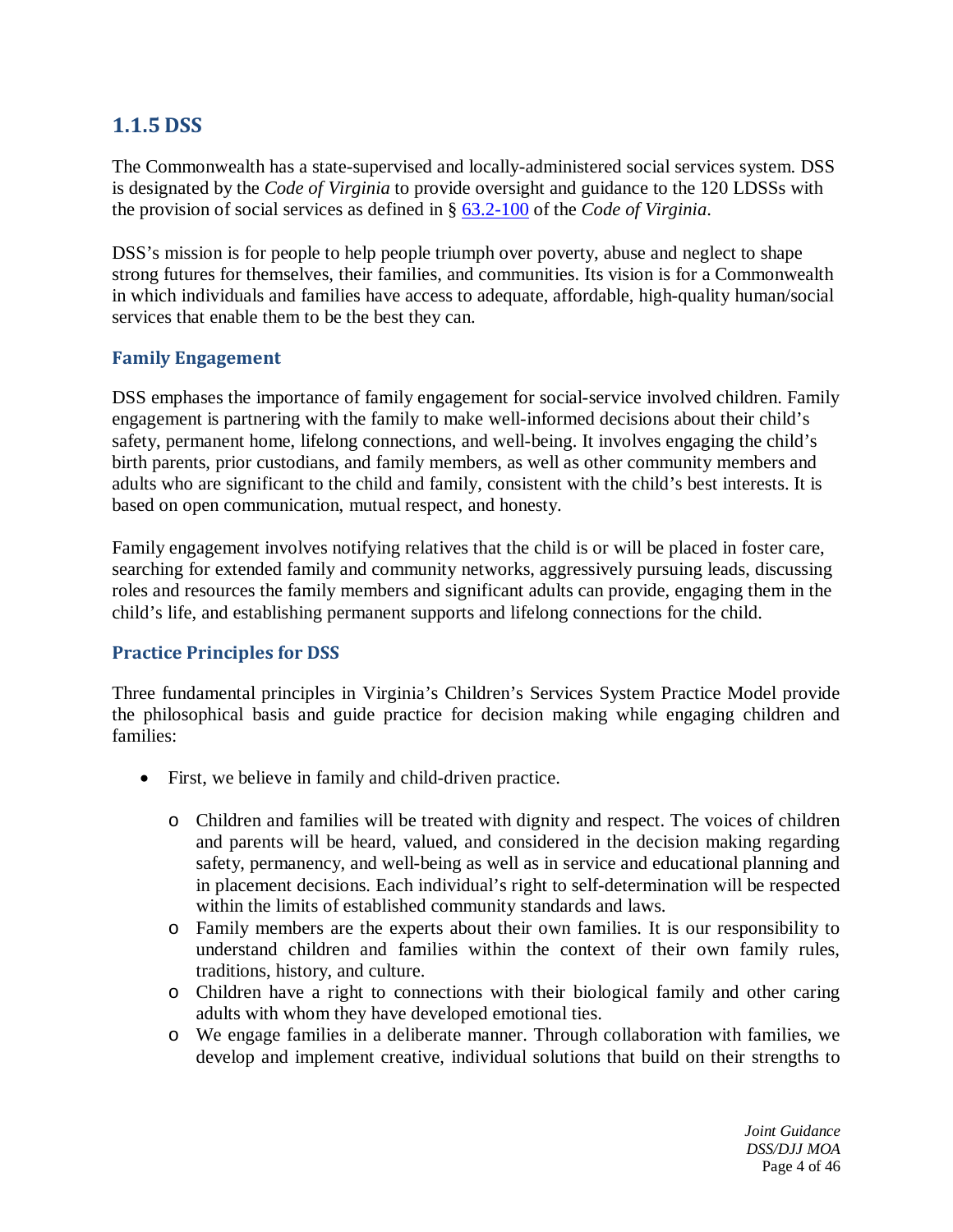meet their needs. Engagement is the primary door through which we help children and families make positive changes.

- Second, we believe that all children need and deserve a permanent family.
	- o Lifelong family connections are crucial for children and adults. It is our responsibility to promote and preserve kinship, sibling, and community connections for each child. We value past, present, and future relationships that consider the child's hopes and wishes.
	- o Permanency is best achieved through a legal relationship such as parental custody, adoption, kinship care, or guardianship. Placement stability is not permanency.
- Third, we believe in partnering with others to support child and family success in a system that is family-focused, child-centered, and community-based.
	- o We take responsibility for open communication, accountability, and transparency at all levels of our system and across all agencies.
	- o Community support is crucial for families in raising children.

## <span id="page-5-0"></span>**1.1.6 DJJ**

DJJ is the state agency designated by the *Code of Virginia* to provide supervision and treatment to children who have been committed to DJJ by a juvenile and domestic relations district court or a circuit court.

DJJ's mission is to protect the public by preparing court-involved youth to be successful citizens. DJJ is committed to excellence in public safety by providing effective interventions that improve the lives of youth, strengthening both families and communities within the Commonwealth.

### **Court Services Units (CSUs)**

In the juvenile justice system, there are thirty-four (34) CSUs throughout the Commonwealth. CSUs primarily provide intake, probation, parole, and case management services; conduct social history investigations; and prepare reports for the courts. Two CSUs are locally operated; the remaining are operated by DJJ. All CSUs are required to comply with the regulations found in Chapter 150 of the *[Virginia Administrative Code](http://law.lis.virginia.gov/admincode/title6/agency35/chapter150/)* (6VAC35-150). All DJJ operated CSUs are also required to comply with procedures issued by DJJ. Locally-operated CSUs generally choose to adopt procedures issued by DJJ but compliance is discretionary.

### <span id="page-5-3"></span>**Juvenile Correctional Centers (JCCs)**

DJJ also operates two  $(2)$  $(2)$  $(2)$  JCCs, one in Chesterfield County<sup>[1](#page-5-1)</sup> and one in Powhatan County.<sup>2</sup> The JCCs are operated by DJJ and only house delinquent children who have been adjudicated guilty or convicted of an offense(s) on which the court committed them to DJJ.<sup>[3](#page-5-3)</sup>

<sup>&</sup>lt;sup>1</sup> Bon Air Juvenile Correctional Center located at 1900 Chatsworth Avenue, Richmond, Virginia 23235.  $\overline{a}$ 

<span id="page-5-2"></span><span id="page-5-1"></span><sup>&</sup>lt;sup>2</sup> Beaumont Juvenile Correctional Center located at 3500 Beaumont Road, Beaumont, Virginia 23014.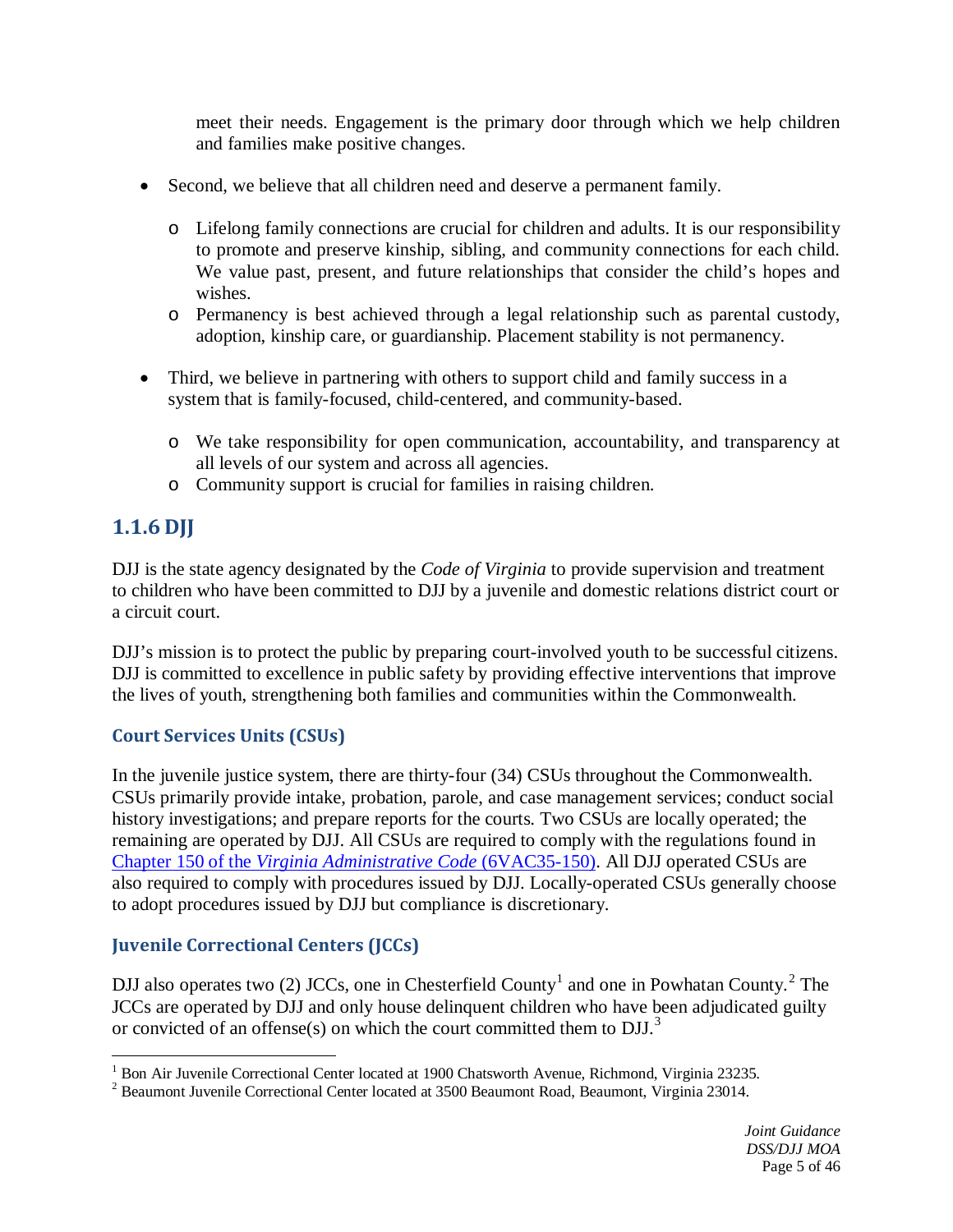### **Secure Juvenile Detention Centers (JDCs)**

JDCs are local or regional secure residential facilities that house delinquent children both pre-dispositionally (prior to their trial/adjudication)<sup>[4](#page-6-1)</sup> and post-dispositionally (after a disposition/sentence).<sup>[5](#page-6-2)</sup> There are twenty-four (24) JDCs operating throughout the Commonwealth.

DJJ, in enhancing the continuum of programs for committed persons, contracts with some JDCs for designated units for Community Placement Programs (CPPs). CPPs are highly structured, residential programs where committed persons are placed closer to their home communities in smaller settings to facilitate an easier transition after release from commitment. The target persons for CPPs are males between sixteen (16) and twenty (20) years of age with assigned length of stay of twelve (12) months or less.

DJJ also contracts with some JDCs for Detention Re-entry beds for committed persons, allowing them to transition back to their communities thirty (30) to ninety (90) days before release. Persons in detention re-entry are housed with the rest of the JDC population instead of in a separate unit. The programs facilitate increased visitation with families and allow for the initiation of services for parole planning with the assigned CSU parole officer.

#### **Direct Care**

 $\overline{a}$ 

DJJ refers to the entire period of a child's commitment as "direct care;" persons in CPPs and Detention Re-entry remain committed and are in direct care. Persons ordered to a JDC postdispositionally are not in direct care and are the locality's responsibility.

## <span id="page-6-0"></span>**1.1.7 CONTINUED EFFORTS TO ACHIEVE PERMANENCY FOR FOSTER CARE CHILDREN WHO HAVE BEEN COMMITTED**

In the event that a child in foster care is committed, efforts to achieve permanency are not suspended. Regular contact with the child, the prospective future custodian, and DJJ professionals ensures that the LDSS can support appropriate ongoing visitation and services to

<span id="page-6-2"></span><span id="page-6-1"></span> $5$  Post-dispositional detention may be ordered only by a judge for up to 30 days without programs. Nineteen (19)

<sup>&</sup>lt;sup>3</sup> There are two types of commitments to DJJ, determinate and indeterminate. To be indeterminately committed to DJJ, a person must be eleven (11) years of age or older and adjudicated delinquent or convicted of a felony offense, a Class 1 misdemeanor and a prior felony, or four Class 1 misdemeanors that were not part of a common act, transaction, or scheme. For indeterminately committed person, the projected length of stay (LOS) is calculated by guidelines established by the Board of Juvenile Justice. A child's actual release date is determined by DJJ. To be indeterminately committed, a person must be fourteen (14), have been adjudicated delinquent or convicted of a felony offense and have met other statutory criteria. The court orders the period of commitment and determines the child's actual release date. Children who receive determinate commitments are called "serious offenders."<br><sup>4</sup> Pre-dispositional detention can be ordered by a judge, intake officer, or magistrate.

JDCs operate post-dispositional detention programs where children may be housed for up to six (6) months and twelve (12) months for certain offenses.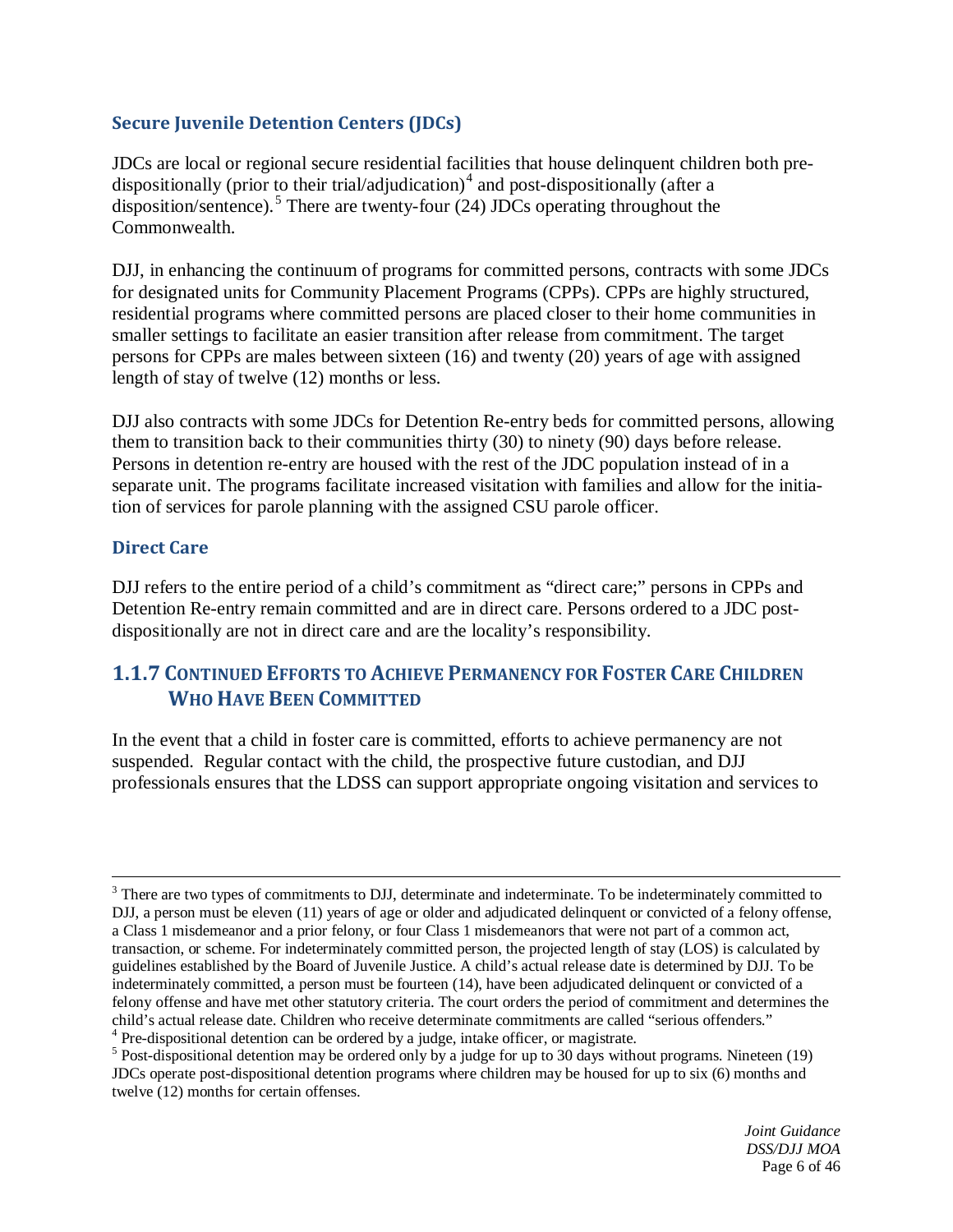the family, relatives, and/or prospective foster or adoptive family as determined by the child's foster care goal and concurrent goal $<sup>6</sup>$  $<sup>6</sup>$  $<sup>6</sup>$  at the time of commitment.</sup>

## **Visitation**

Efforts to maintain contact with the parents or prior custodians, relatives, and/or prospective foster or adoptive family in accordance with the needs of the child shall continue as soon as possible after the child is committed. The service worker shall encourage visitation and arrange with the parent(s), relatives, and/or prospective foster or adoptive family a mutually agreeable plan for visitation and other communication such as phone calls, email, and letters in accordance with the rules of the direct care facility.

Frequent and meaningful visitations:

- Maintain and improve the parent and child relationship which facilitates permanency.
- Are the principal and often only means of maintaining, improving, or developing the child's relationship with parents, relatives or foster or adoptive parents.
- Provide the opportunity for parents or relatives to improve their parenting skills and to demonstrate their ability to care for the child.
- Provide the service worker the opportunity to observe and to evaluate the strengths and weaknesses of the parent and child relationship and the reactions of the child and to gather information about the level of commitment of the parent to assist the service worker in making decisions on the most appropriate permanent plan for the child.

### **Referral for services**

The service worker is responsible for referring the parents and/or relatives to appropriate services identified through conducting a comprehensive child and family assessment. If an assessment has been completed and a service plan was developed prior to the child being committed, services to meet the needs of the parents and/or relatives should continue to be provided. If this has not occurred, then an assessment should be completed and a service plan developed for the child and family.

Services should be provided to the family while the child is in direct care in order to address the issues that resulted in foster care placement and to expedite a timely exit to a permanent family.

Appendix A provides guidance from CSA on the process for accessing CSA service and funding to be utilized for these children.

<span id="page-7-0"></span> $6$  Concurrent planning is a sequential, structured approach to case management which requires working towards family reunification while, at the same time, establishing and working towards an alternative permanency plan.  $\overline{a}$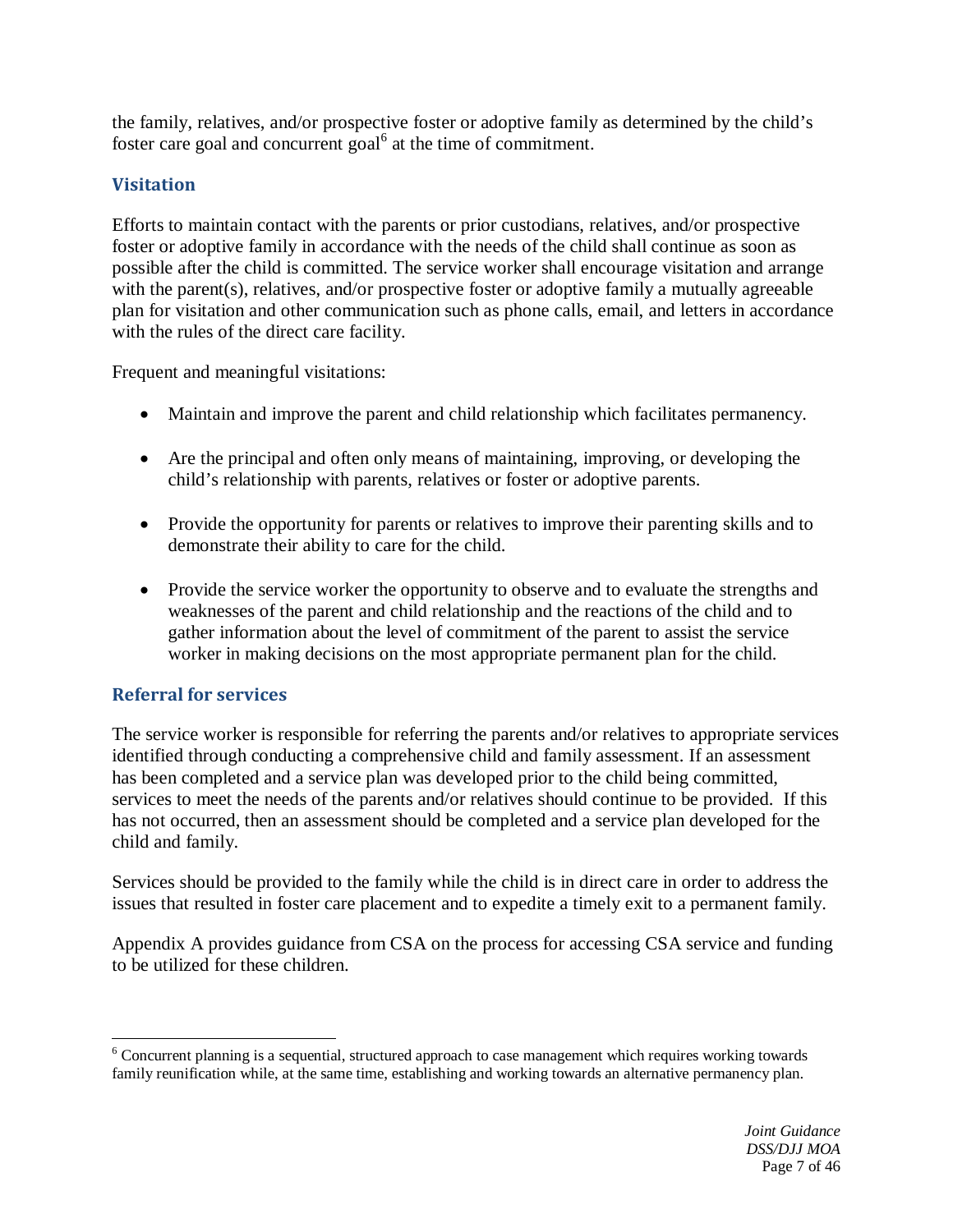## <span id="page-8-0"></span>**2.1 PROCEDURES: FAMILY PARTNERSHIP MEETINGS**

In Virginia several models of teaming are used to engage children and families as partners in shared decision making. One such model is Family Partnership Meetings held by the LDSS when there is change in placement or custody. The meetings take a strength-based approach and use an objective facilitator to facilitate the meeting and identify the strengths of the child and the family. Families, professionals, and other team members have the opportunity to work together in planning, coordinating, and decision making. Team members take responsibility for contributing to the family's outcomes and effective and functional cooperation working toward addressing safety, permanence, and well-being for the child. In Family Partnership Meetings goals are identified for the child and the family and other family members who may be a support or placement option.

The use of teaming in Family Partnership Meetings incorporates a common set of values and goals, including:

- Achieving safety, permanency, and well-being for the child;
- Engaging the family and its natural, informal, and community supports;
- Building upon the strengths of the child and family;
- Identifying the needs of the child and family;
- Sharing decision making; and
- Developing the service plan, ensuring appropriate services and supports are provided, and assessing progress and making adjustments over time.

#### *Values and key principles of effective teaming*

Some key principles of effective teaming in Family Partnership Meetings:

- A group of committed persons, both formal and informal supports, come together to form a working team to collaborate with the child and family. Team members have sufficient knowledge, skills, cultural awareness, authority to act, flexibility to respond to specific needs, and the time necessary to work effectively with the child and family.
- The child has a strong voice on who participates with the team, especially the child transitioning from foster care to self-sufficiency, so that significant adults are active in providing permanent, lifelong connections as the child leaves foster care.
- The language, culture, family beliefs, traditions, and customs of the child and family are identified, valued, and addressed in culturally appropriate ways via special accommodations in the engagement, assessment, planning, and service delivery processes.
- The child, parents, family members, and caretakers are active, ongoing participants with the team. They each have a significant role, voice, and influence in shaping decisions made about child and family strengths and needs, goals, supports, and services.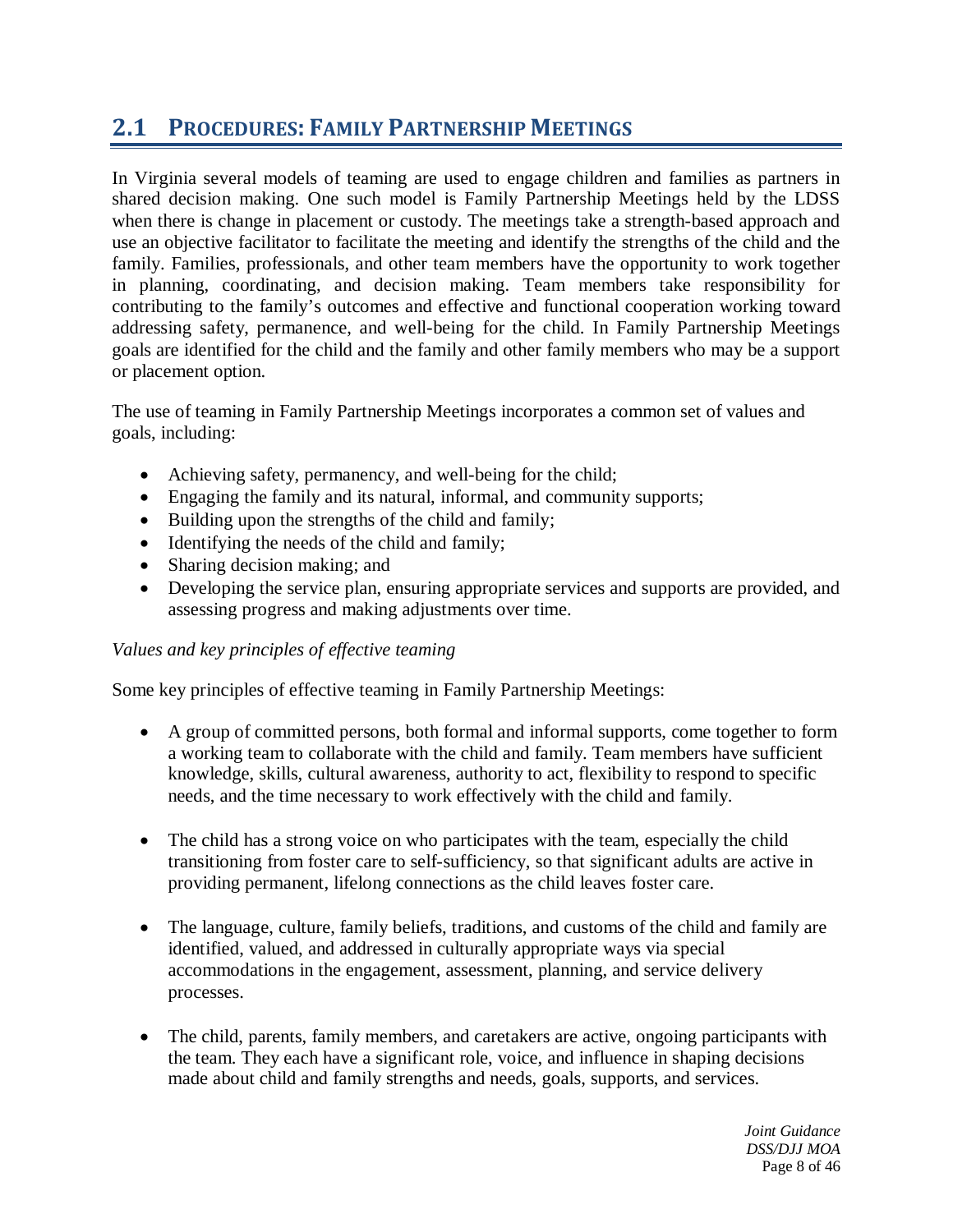- Everyone on the team has a voice in expressing their perspective on child and family strengths, needs, supports, and services.
- Conflicts are discussed and resolved by focusing on the specific needs of the child and family.
- The child, family, and team collaborate to develop meaningful service plans that address the child's and family's needs and enhance their strengths.
- The team monitors the status, progress, and effectiveness of interventions, making adjustments to the service plan when needed.

The teaming process and its membership evolve over time as the needs of the child and family change.

## <span id="page-9-0"></span>**2.1.1USING FAMILY PARTNERSHIP MEETINGS**

A Family Partnership Meeting is a team approach for partnering with family members and other persons identified as potential supports by the family in decision making throughout the family's involvement with the child welfare system. The team is facilitated by a trained individual who is not the service worker for the child or family. It builds upon the strengths of the child, family, and community to ensure safety, a permanent family, and lifelong connections for the child.

The Family Partnership Meeting should include birth parents, child, other significant players identified by the birth parents and/or child, and neighborhood-based community representatives.

Each Family Partnership Meeting convened at the critical decision points after a child's removal should include all the team members invited to previous meetings and should include the foster and/or adoptive parents of the child, so that the birth-foster parent, legal guardian or foster parent-adoptive parent or birth-foster-adoptive parent relationship can be initiated and/or strengthened and expectations of all parties can be clarified.

Participants and their respective roles in the Family Partnership Meeting are described below:

#### **Facilitator**

This individual is trained to lead the group through a solution-focused process. The Family Partnership Meeting is facilitated by a trained individual who is not the service worker for the child or family. The facilitator is responsible for keeping the group focused and moving through the decision making process, allowing family members to actively participate. The facilitator ensures the voices of parents and child are heard.

The facilitator communicates with the service worker who is working with the child or family to identify any potential emotional or physical safety concerns that may impact the quality of the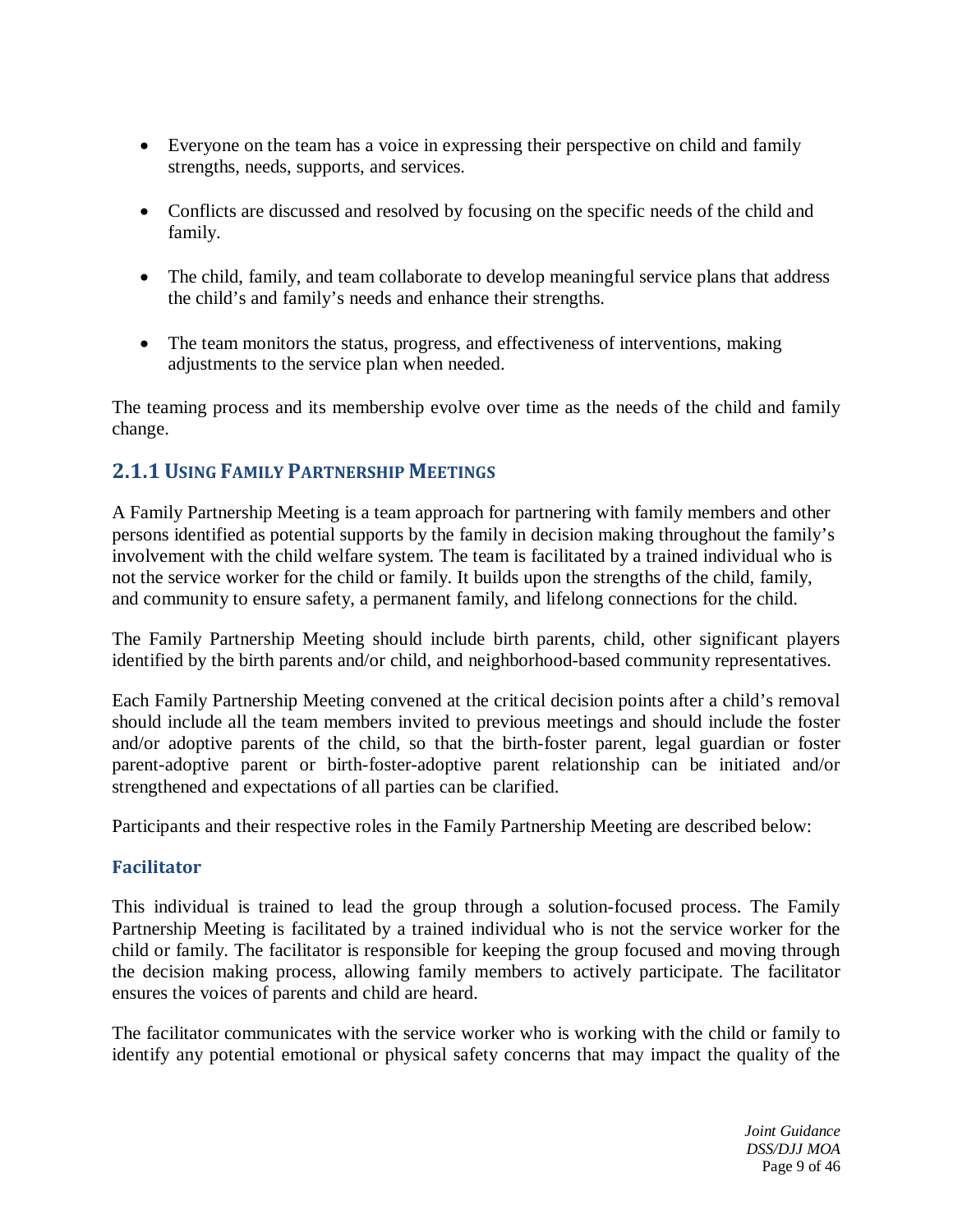meeting. When the child is present, the facilitator remains aware of his or her well‐being, promotes a safe and protective environment, and translates for the child, when needed.

At the end of the meeting, the facilitator provides a summary report to participants outlining decisions, action steps, and any follow‐up needed.

#### **Birth parents, Adoptive parents, or Custodians**

The child's parents or custodians are recognized as the experts on their family's needs and strengths. Their presence and involvement is integral to the meeting. Every effort is made to involve the parents or custodians; however, parents or custodians may choose not to participate. If the parents or custodians are not present at the meeting, efforts made to engage them are to be documented in OASIS.

#### **Service worker connected to the family**

The service worker first talks with his or her supervisor to determine whether a Family Partnership Meeting is needed for the child or family. The service worker is responsible for making the referral for a Family Partnership Meeting. The worker relays all relevant information to the facilitator that includes the purpose of the meeting and any potential physical or emotional safety concerns that may impact the meeting and ensures both the maternal and paternal family and all individuals that are involved with the family are invited to the meeting.

The service worker is prepared to provide information to participants about the meeting purpose and provide any information and previous services received by the family. The service worker is responsible for making a decision if absence of consensus or if safety concerns are evident. The worker assesses any safety issues that may potentially come up and communicates those issues to the facilitator. If it is determined that an individual cannot participate due to safety reasons, the worker talks with the facilitator to determine strategies for participation (e.g., conference call, separate meeting). The service worker prepares the family for the meeting by explaining the family engagement process. The service worker also talks with the family to determine whether child care arrangements have been made for the family during the Family Partnership Meeting.

#### **Child**

In deciding whether or not a child should participate, the service worker considers the child's developmental and chronological age and the parents' suggestions and concerns and consults with others that have a working knowledge of the child's capacity, such as a therapist or counselor*.* There is a presumption that older children will always participate unless there is a sound reason for them to be excluded. It is recommended that children who are nine (9) years of age and older participate in Family Partnership Meetings, unless otherwise determined not to be in the child's best interest.

#### **Extended family and non**‐**relative supports**

Both maternal and paternal relatives, as well as non-relative supports, are invited by the child, parents, and/or the service worker as supports, to assist, and/or to be a resource. Their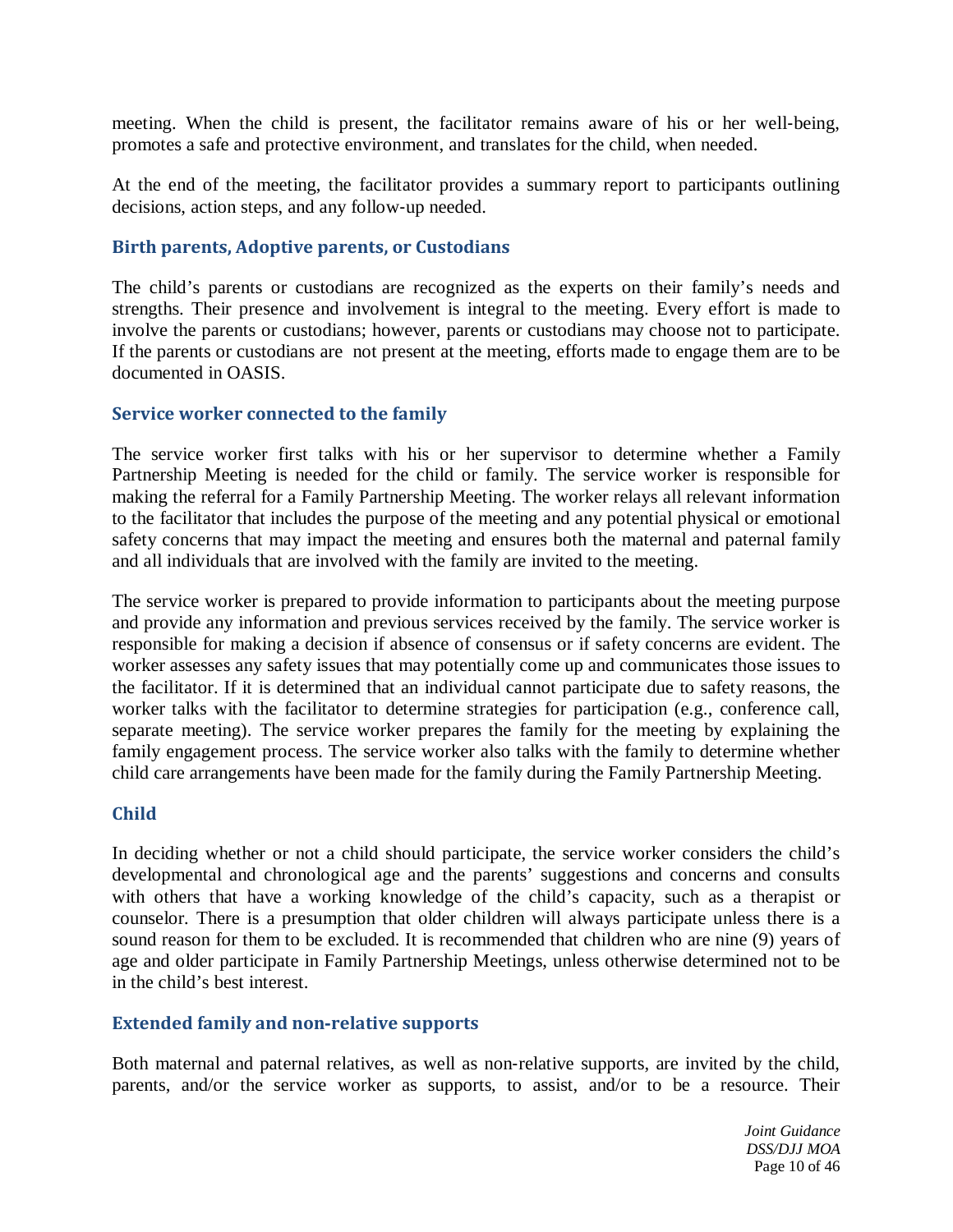participation is always supported and encouraged. Extended family members are also asked about other individuals involved with the family who may be a potential support.

#### **Current caregivers (kin, foster)**

These individuals are also seen as key team members who assist in providing information regarding the child's adjustment, progress, and needs and who assist with developing ideas and reaching a decision.

#### **Service providers**

These are persons currently or previously involved with the family who come to the meeting prepared to discuss current or previous services provided to the child and/or family and any current or future recommended service needs.

#### **Guardian ad litem (GAL) and Court Appointed Special Advocate (CASA) volunteers**

These court-appointed representatives responsible for representing the child's best interest are invited to the Family Partnership Meeting. GALs and CASA volunteers often have useful information that can help inform the family engagement process. GALs can also give guidance and set parameters around legal issues that may be discussed during the meeting.

#### **Other public agency staff**

This group may include home finding, independent living, family preservation staff, adoption staff, adult services staff, benefits workers, or others available to provide expertise/information depending on the purpose of the meeting and the type of Family Partnership Meeting.

#### **Supervisor**

The supervisor of the service worker connected to the family is responsible for being knowledgeable of the case. The supervisor should utilize the meeting as an opportunity to assess the strengths of the service worker and identify areas in need of improvement. The supervisor should serve as the expert about the process for accessing various services within the locality.

#### <span id="page-11-0"></span>**2.1.2 STAGES OF A FAMILY PARTNERSHIP MEETING**

Below are the six (6) stages of a Family Partnership Meeting and the topics to be discussed and decided in each stage:

#### **Introduction**

- Purpose and goal;
- Concept of building on strengths;
- Introduction of participants, roles, and relationship to child/family/case;
- Guidelines for meeting; and
- Questions before beginning.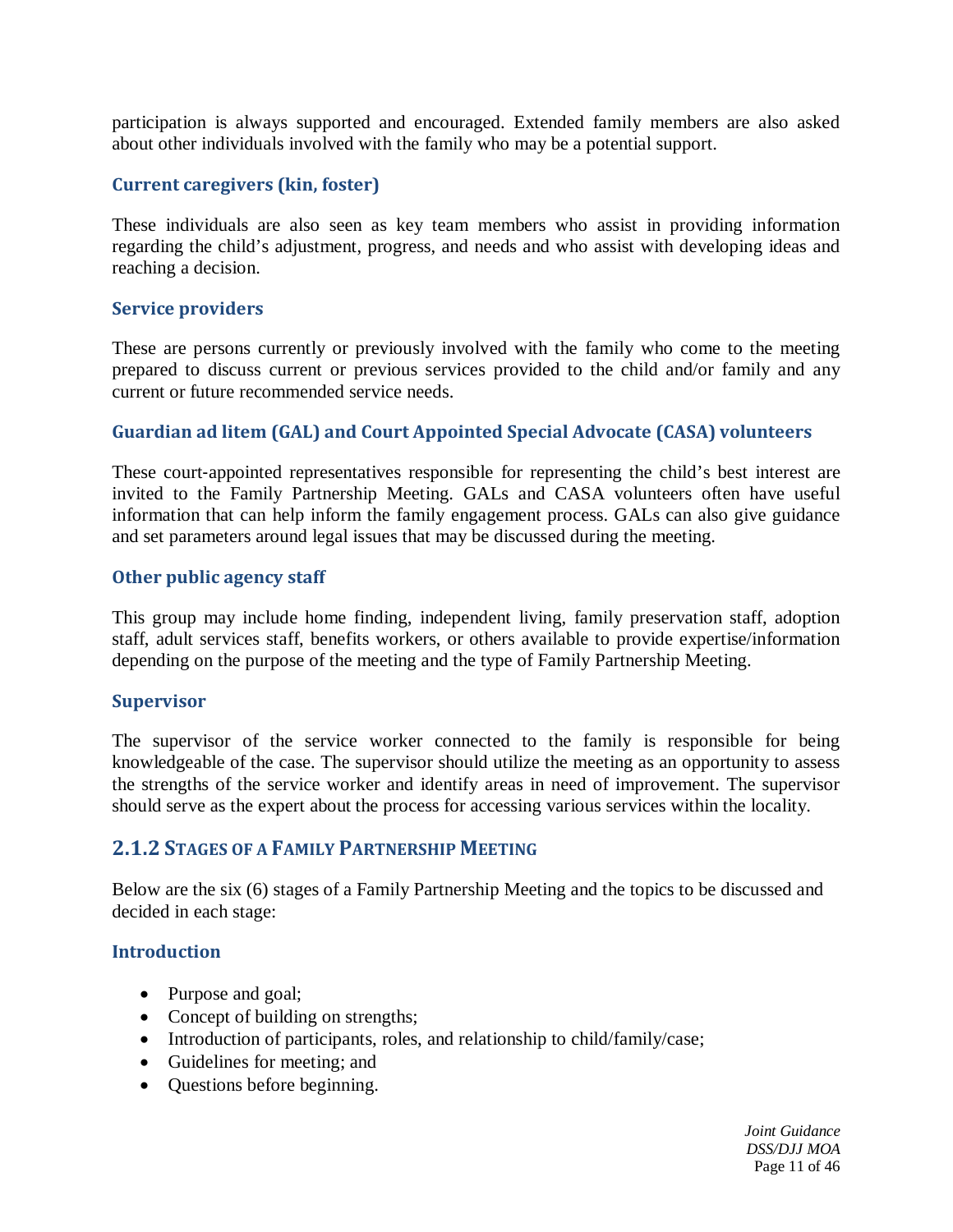### **Identify the Situation**

- Define the concern(s); and
- Precipitating event/why are we here?

#### **Assess the Situation**

- Determine the magnitude of the situation;
- Safety needs;
- Risk concerns;
- Strengths/supports;
- Services involved presently and utilized in the past;
- Past history/stressors;
- Participants' perception of situation; and
- Service worker's recommendation.

#### **Develop Ideas**

- Brainstorming ideas to address concern(s) and provide safety and protection; and
- Three categories of brainstorming ideas:
	- o Placement/custody,
	- o Action(s) to provide safety, and
	- o Services to reduce risk.

#### **Reach a Decision**

- Safety and protection in the least intrusive/least restrictive manner;
- Action plan developed; and
- Timely linkage to services, priority services need immediate connection.

#### **Recap/Evaluation/Closing**

- Everyone knows who will do what, when?
- Ouestions?
- Follow-up meeting needed?
- Action plan document is produced and shared with participants.

NOTE: The goal is for the team to reach consensus during the decision‐making process. However, the public child welfare agency maintains legal responsibility to make a decision if agreement by the full team cannot be achieved or if safety concerns persist. In pursuing consensus by the team, the facilitator will assist the group in moving toward consensus using this framework.

## <span id="page-12-0"></span>**2.2 PROCEDURES: RESPONSIBILITIES PRIOR TO COMMITMENT**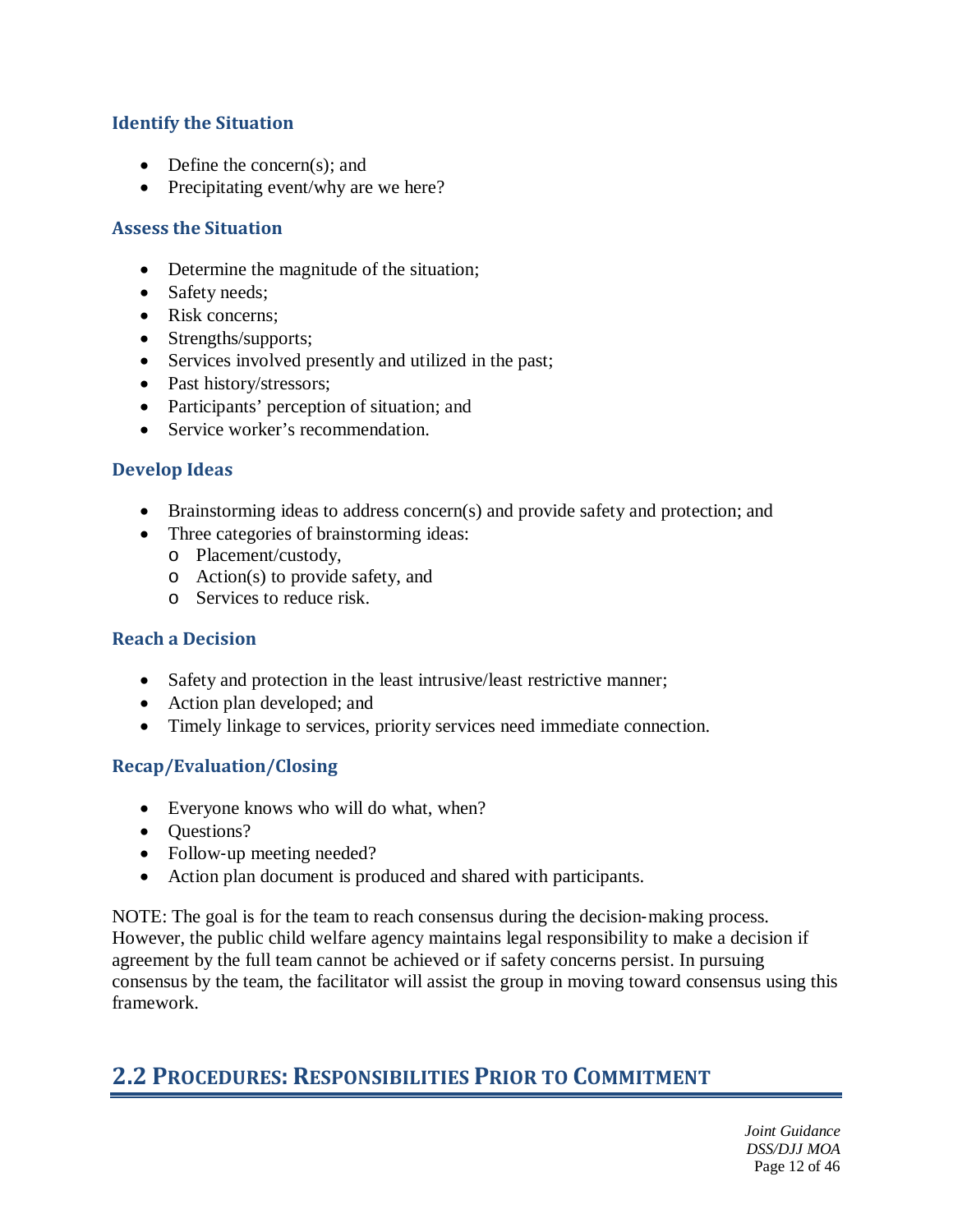## <span id="page-13-0"></span>**2.2.1 LDSS PROCEDURES**

As ordered by the court, the LDSS is the child's legal custodian and shall be present at all delinquency court hearings.

## <span id="page-13-1"></span>**2.2.2 DJJ PROCEDURES**

- 1. When the child is known to the court service unit (CSU) (e.g., on active probation or parole supervision with the CSU), DJJ shall request and collect from the LDSS the following documents and information related to the child, as applicable:
	- Certified birth certificate;
	- Education records:
	- Immunization records:
	- A list of current medications;
	- Mental health, psychological, and psychiatric evaluations;
	- Discharge summaries from hospitals and other residential facilities;
	- Foster care plan;
	- Residential placement history; and
	- A copy of the social security card, if available.
- 2. The above listed documents and information shall also be requested when:
	- There has not been an adjudication but the CSU plans to recommend commitment to DJJ; or
	- There has been an adjudication (e.g., not innocent), but the court has not entered a disposition (e.g., probation or commitment) and the CSU reasonably anticipates a disposition of commitment to DJJ.
- 3. DJJ shall share the social history report with the LDSS seventy-two (72) hours before the dispositional hearing.

## <span id="page-13-2"></span>**2.3 PROCEDURES: DAY OF COMMITMENT**

## <span id="page-13-3"></span>**2.3.1 LDSS PROCEDURES**

The child's status changes from foster care to foster care prevention on the date of commitment unless the child's parent's rights have been terminated pursuant to § [16.1-283](http://law.lis.virginia.gov/vacode/16.1-283/) of the *Code of Virginia*.

The DSS procedure for processing reimbursement for the provision of case management for these children is provided for in Appendix B.

> *Joint Guidance DSS/DJJ MOA* Page 13 of 46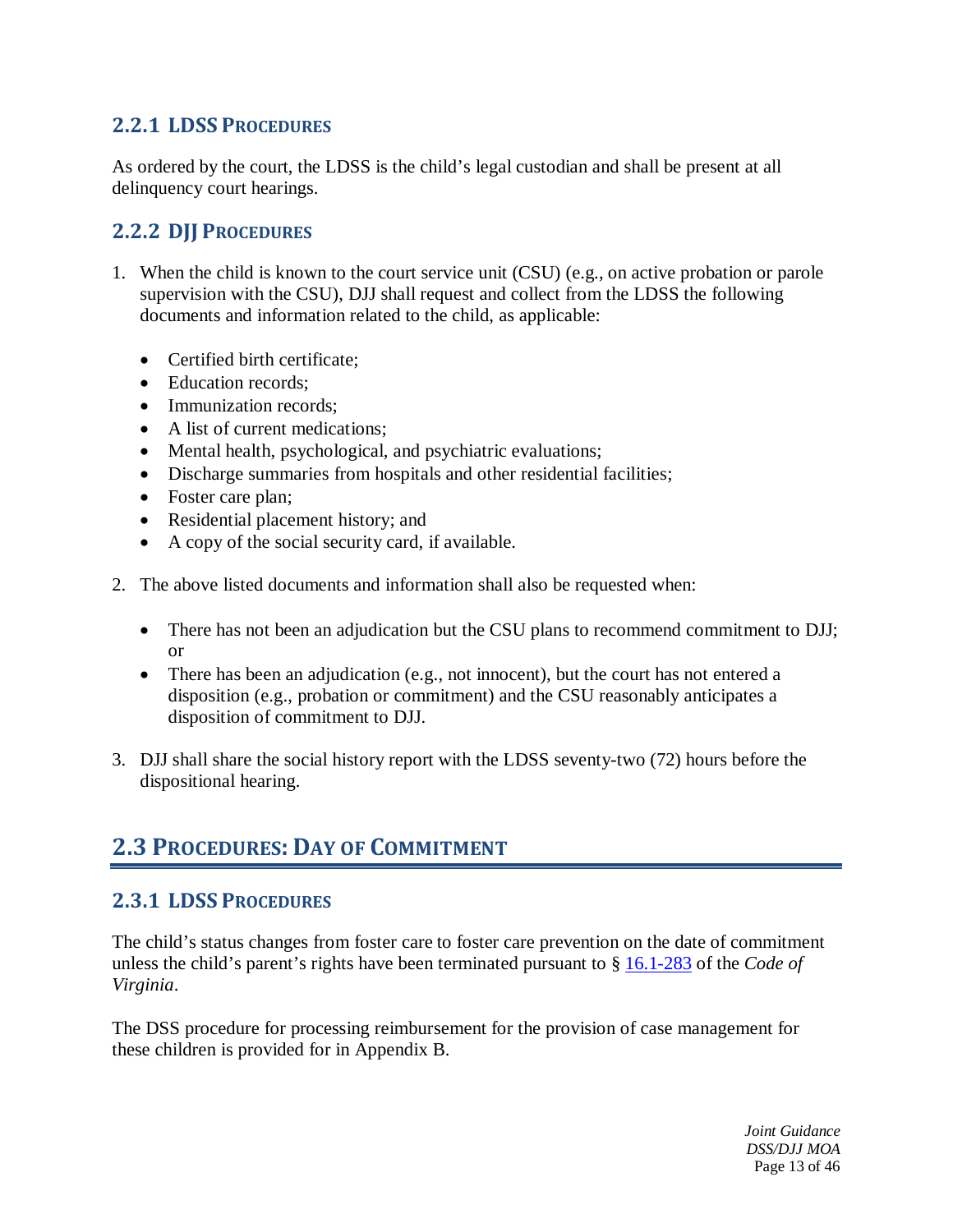## <span id="page-14-0"></span>**2.3.2 COLLABORATIVE RESPONSIBILITIES**

The parties at the child's disposition hearing including, but not limited to, the LDSS, DJJ, and the GAL, shall identify potential dates and times within the next five (5) business days to hold the Family Partnership Meeting, taking into account the availability of the family members.

## <span id="page-14-1"></span>**2.3.3 DJJ PROCEDURES**

DJJ shall request that the court include in the Commitment Order a provision that custody is transferred back to the LDSS upon the child's release from commitment. 2.4 Procedures: Immediately Following Commitment

## <span id="page-14-2"></span>**2.4 PROCEDURES: IMMEDIATELY FOLLOWING COMMITMENT**

## <span id="page-14-3"></span>**2.4.1 LDSS PROCEDURES**

- 1. The LDSS shall advise the DJJ as to which adults are involved in the child's care in accordance with the child's permanency goal and concurrent permanency goal. The LDSS shall ensure that DJJ has the most current contact information for these individuals.
- 2. The LDSS shall recommend which adult family members should receive written reports from DJJ.
- 3. The LDSS shall coordinate the planning of the Family Partnership Meeting,  $\frac{7}{1}$  $\frac{7}{1}$  $\frac{7}{1}$  to be held no later than five (5) business days after the commitment or after becoming aware of the commitment. The meetings shall be scheduled at the JDCs whenever possible, or, if not possible, the child shall be permitted to participate by telephone or video conferencing.

Appendix C provides the process by which LDSS may utilize DJJ's Video Visitation technology to communicate with the JCCs.

- 4. The LDSS shall hold a Family Partnership Meeting in accordance with guidance set out in the DSS's [Child and Family Services Manual](http://www.dss.virginia.gov/about/manuals.html) and section 2.1.
	- During this meeting, goals shall be set for the child and other family members who may be a support during commitment or may be a placement option upon release back to the community.
	- The LDSS shall provide the meeting facilitator. Costs associated with the facilitating of the Family Partnership Meeting may be reimbursed through the CSA. Appendix A provides guidance from CSA on the process for accessing CSA service and funding to be utilized for these children.

<span id="page-14-4"></span> $7$  See section 2.1 for an overview of Family Partnership Meetings.  $\overline{a}$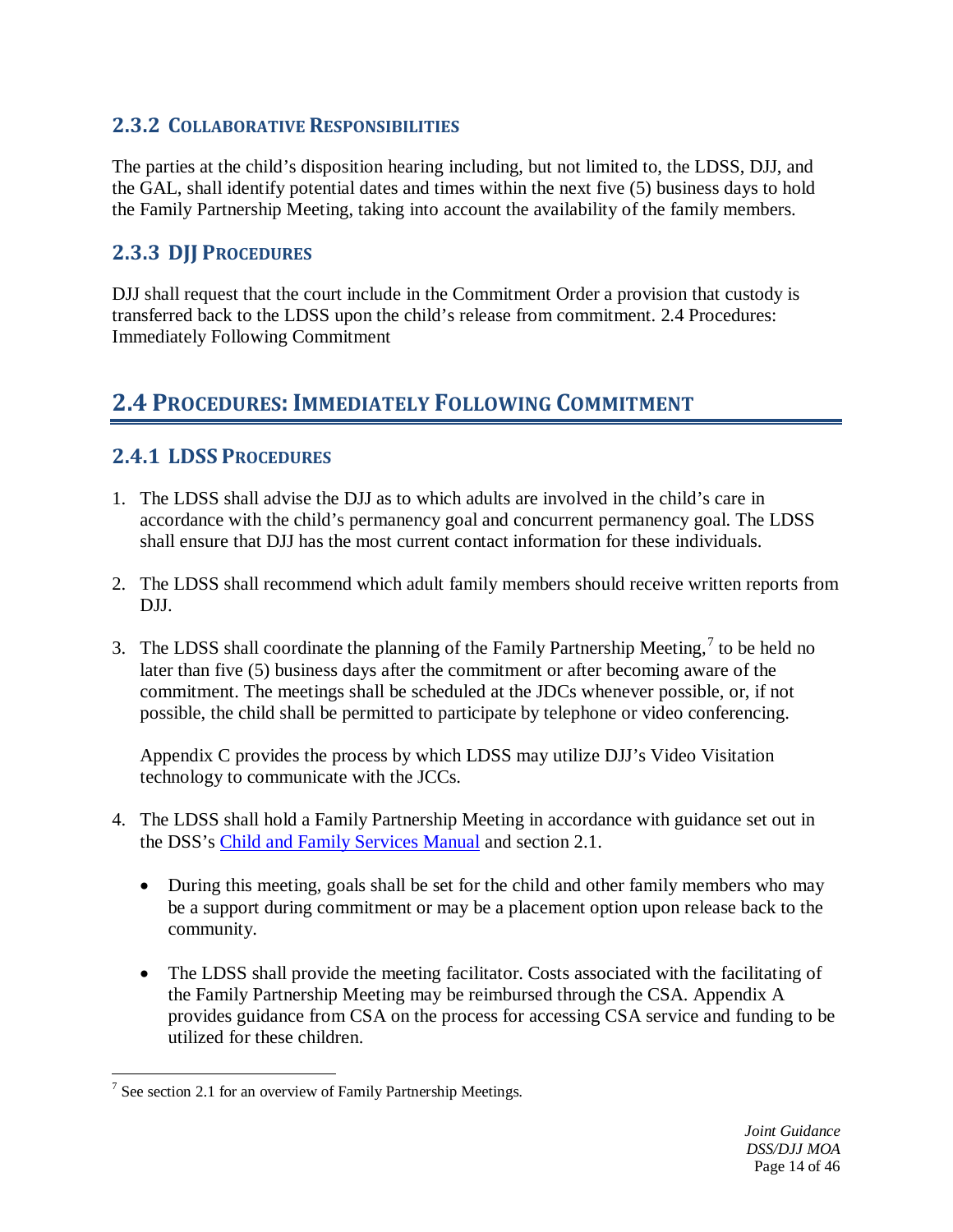- The LDSS foster care worker, the LDSS foster care prevention worker, and the supervising CSU parole officer shall be required to attend.
- The following individuals shall be invited to attend and participate:
	- o The GAL;
	- o The attorney for the child;
	- o The child;

 $\overline{a}$ 

- o The foster parent, if applicable; and
- o The biological or adoptive parents or the current caregivers at the time of placement into foster care, if appropriate.
- Other individuals who are positive influences on the child may be invited to attend. These individuals include extended family and non-relative supports identified by the LDSS and DJJ; the CASA volunteer; and other public agencies and community partners and programs providing services or treatment for the child.
- The following issues shall be discussed and addressed during the Family Partnership Meeting:
	- o Expectations of the child during commitment;
	- o Identification of family members or other adults who are positive influences in the child's life;
	- o The level of support family members and others are willing to provide the child throughout commitment to DJJ;
	- o The contact, communication, and visitation plan (e.g., letter writing, in person visits, video conference visits facilitated by DJJ) during commitment;
	- o Whether a request to FAPT is necessary to support the family members' and others' efforts to maintain contact for the duration of the commitment (e.g., CSA request for  $transport/accommodations)$ ;<sup>[8](#page-15-0)</sup>
	- o How to support the biological or adoptive parents or the current caregivers in continuing to address the safety and risk factors which contributed to the child being committed to DJJ or coming into foster care;
	- o Any DJJ rules or procedures the family needs to know about during commitment; and
	- o Potential placement options available once the child is returned to the community.
- In addition to the issues identified in this section, the issues identified in section 2.6.3 shall also be discussed during the Family Partnership Meeting for those children with an LOS of six  $(6)$  months or less.

<span id="page-15-0"></span><sup>&</sup>lt;sup>8</sup> Appendix A provides guidance from CSA on the process for accessing CSA service and funding to be utilized for these children.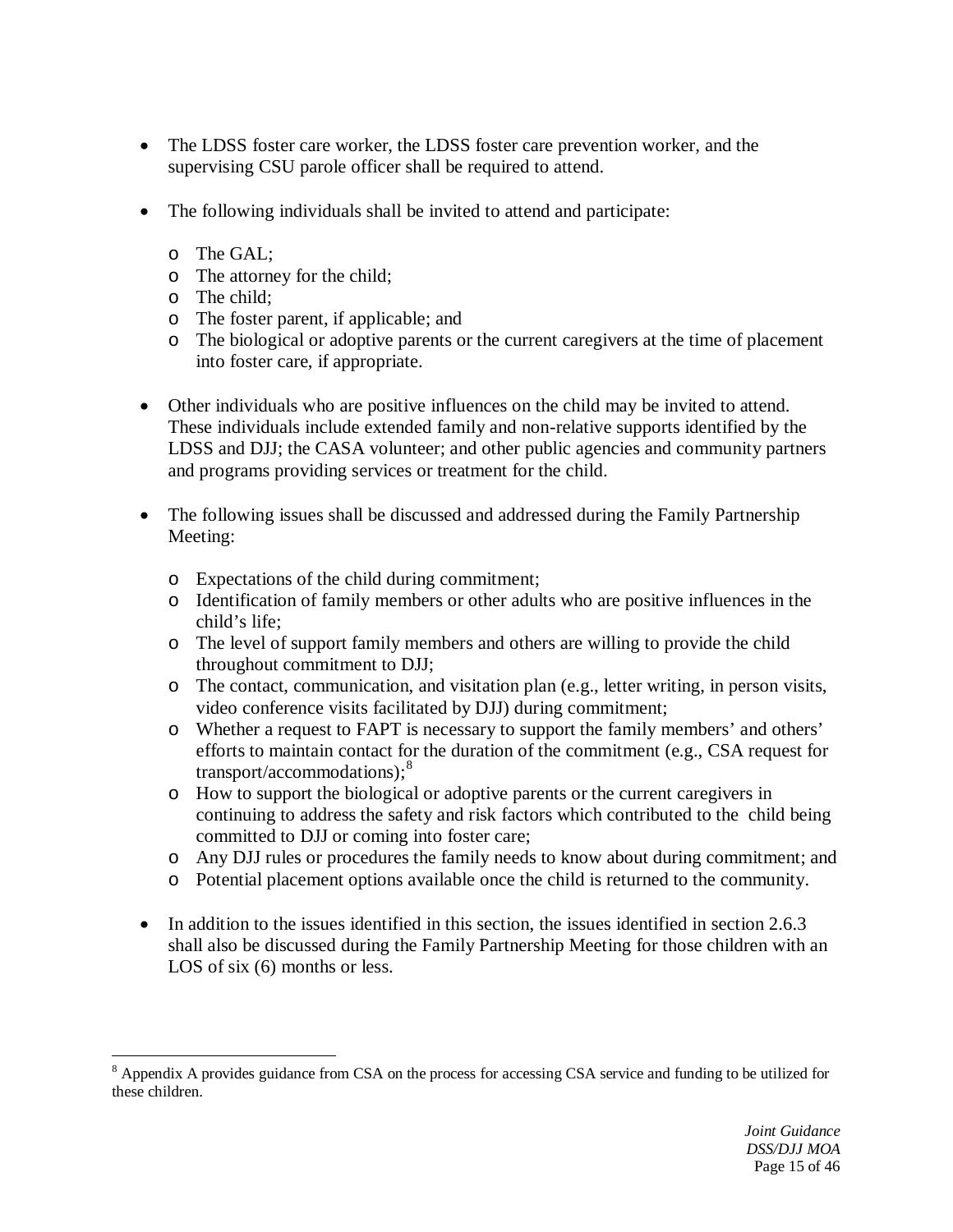## <span id="page-16-0"></span>**2.4.2 DJJ PROCEDURES**

- 1. DJJ shall request and collect from the LDSS the documents enumerated in section 2.2.2, if they have not already been provided, when:
	- The child was not known to the CSU prior to the commitment; or
	- The adjudication and the disposition occur on the same day.
- 2. DJJ shall provide the LDSS a copy of the social history report upon completion of the report if the social history is completed after the disposition hearing.
- 3. If the child is unable to attend the Family Partnership Meeting, DJJ shall gather information necessary to conduct the meeting from the child.
- 4. During the Family Partnership Meeting, the CSU shall provide an overview of the commitment process and the importance of consistent family engagement during commitment.
- 5. The CSU shall submit the names of any individual identified as an approved visitor (as provided in section 2.4.3 of this agreement) or identified during the Family Partnership Meeting (as provided in section 2.4.1 of this agreement) to the JCC or other direct care placement facility for placement on the facility's approved visitor list.
- 6. DJJ shall provide any additional information about family members with LDSS.
- 7. DJJ shall provide the LDSS worker with the procedures and requirements related to visitation of the child in a JCC or other direct care placement facility (e.g., dress code and items allowed within or prohibited from entering the facility). Appendix D provides general guidance for professional visits to JCCs.

### <span id="page-16-1"></span>**2.4.3 COLLABORATIVE PROCEDURES**

- 1. DJJ and the LDSS shall identify the individuals who will be notified of the date, time, and location of the Family Partnership Meeting.
- 2. The LDSS and DJJ shall identify family members and other individuals who are able to provide the child with support for the duration of the commitment. DJJ shall submit these names as approved visitors with the commitment packet for purposes of visitation. Only the names of individuals shall be submitted on whom both the LDSS and DJJ agree should be authorized to visit. Decisions regarding who is approved for visitation must be made within three (3) business days of the commitment or becoming aware of the commitment.
- 3. If there is no consensus to include the name of an individual(s) with the commitment packet, the LDSS shall provide the individual's name to the child's assigned counselor/case manager. Requests can be made in person, by telephone, by first class mail, or by electronic

*Joint Guidance DSS/DJJ MOA* Page 16 of 46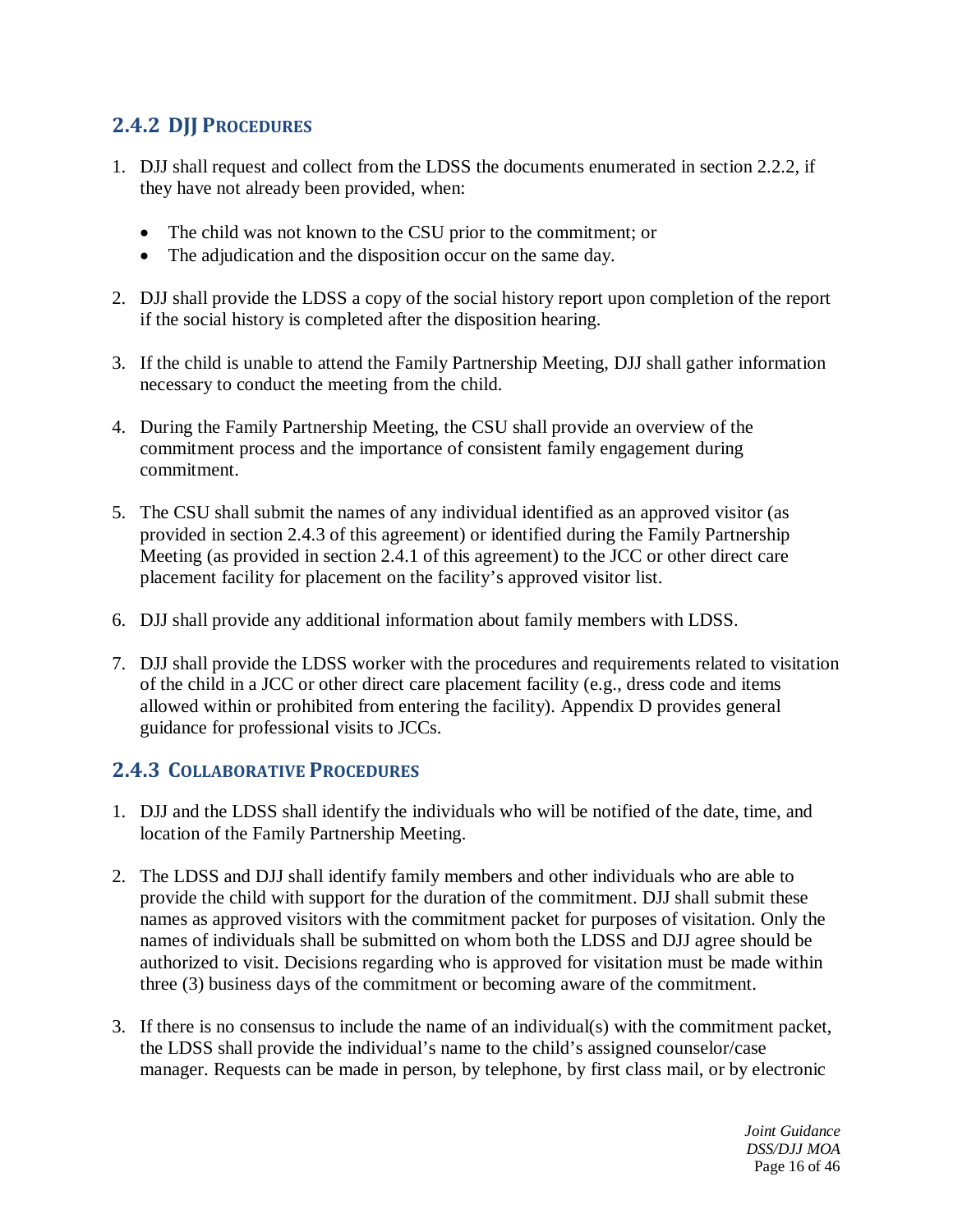mail. The counselor/case manager shall request a visitor assessment from the assigned CSU probation or parole officer. Following the assessment process, the superintendent may approve a one-time visit or on-going visitation. The LDSS shall be notified of the decision by the counselor/case manager within ten (10) business days of receipt of the request.

## <span id="page-17-0"></span>**2.5 PROCEDURES: DURING COMMITMENT**

## <span id="page-17-1"></span>**2.5.1 LDSS PROCEDURES**

- 1. The LDSS shall have monthly contacts with the child. [9](#page-17-2) Face to face, in-person contacts at the JCC or other direct care placement facility shall occur every other month. For the alternating months, the contacts may be conducted using CSU video conference technology. Appendix C provides the process by which LDSS may utilize DJJ's Video Visitation technology to communicate with the JCCs. For guidance on professional visits to the JCCs, please refer to Appendix D.
- 2. The LDSS shall participate in and provide input for Individualized Education Program (IEP) meetings and shall encourage and assist parents or other person designated as the educational decision maker or standing *in loco parentis* to attend, when appropriate. The LDSS may also assist with finding a surrogate parent for the purpose of participating in the IEP meeting process, when necessary. The LDSS is not authorized to sign the IEP, but may assist with obtaining the required signatures.
- 3. The LDSS shall be primarily responsible for forwarding information from DJJ to the parent or other person designated as the educational decision-maker or standing *in loco parentis*. LDSS shall notify DJJ of parents or other person designated the educational decision-maker or standing *in loco parentis* who are approved to receive information directly from DJJ.
- 4. The LDSS may assist the child's support system with transportation to and from the JCC or other direct care placement facility (e.g., for meetings and visitation).

The DSS procedure for processing reimbursement for the provision of case management for these children is provided for in Appendix B.

<span id="page-17-2"></span> $9$  Monthly contacts allow consistency with the existing practice for foster care prevention contacts.  $\overline{a}$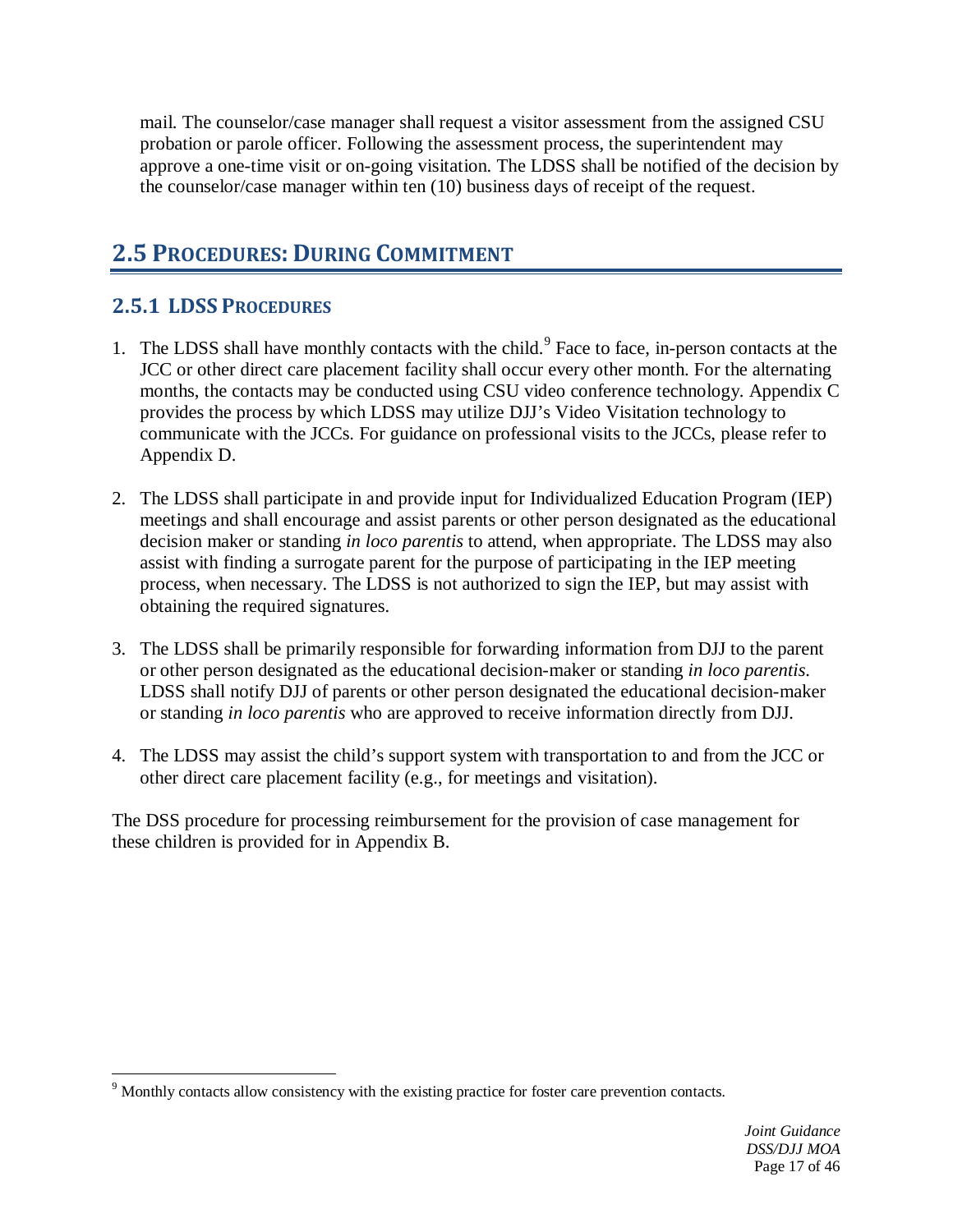## <span id="page-18-0"></span>**2.5.2 DJJ PROCEDURES**

- 1. DJJ shall provide the LDSS written notice of the case-staffing meeting at the child's initial direct care placement facility.<sup>[10](#page-18-2)</sup> DJJ shall schedule the LDSS cases as the first case-staffing meeting of the day.
- 2. CSU parole officers shall visit the child in-person every ninety (90) days and shall be encouraged to conduct visits jointly with the LDSS. Appendix D provides general guidance for professional visits to JCCs.
- 3. DJJ shall allow the LDSS visits with children to be confidential unless DJJ determines that a there is a safety or security risk (e.g., the child has threatened aggressive behavior).
- 4. DJJ shall provide monthly progress reports (either verbally or in writing) to the LDSS and parents or other person standing *in loco parentis*, when appropriate and applicable and consistent with DJJ policies and procedures.
- 5. DJJ shall communicate with the parents or other person standing *in loco parentis* in accordance with any limitations provided by the LDSS.
- 6. DJJ shall keep the LDSS appraised of the child's anticipated release date to facilitate the scheduling of Family Partnership Meetings.

## <span id="page-18-1"></span>**2.5.3 COLLABORATIVE PROCEDURES**

- 1. Whenever possible, the supervising CSU parole officer and the LDSS service worker should conduct joint visits with the child at the JCC or other direct care placement facility; however, participation via telephone or CSU video conference technology may be utilized when circumstances require. Appendix C provides the process by which LDSS may utilize DJJ's Video Visitation technology to communicate with the JCCs.
- 2. The supervising CSU parole officer and the LDSS service worker shall attend the casestaffing meeting at the initial direct care placement facility. However, if they are unable to attend in person, they shall participate by telephone or CSU video conference technology.
- 3. Notification of any change in the CSU parole officer, foster care prevention worker, or assigned counselor/case manager shall be provided to the other individuals within forty-eight (48) hours of the change.

<span id="page-18-2"></span> $10$  During a case-staffing meeting, the child's history and evaluation findings (social history, psychological, medical, educational) are reviewed, treatment needs are identified, the length of stay for indeterminately committed children is calculated, and the facility placement is determined.  $\overline{a}$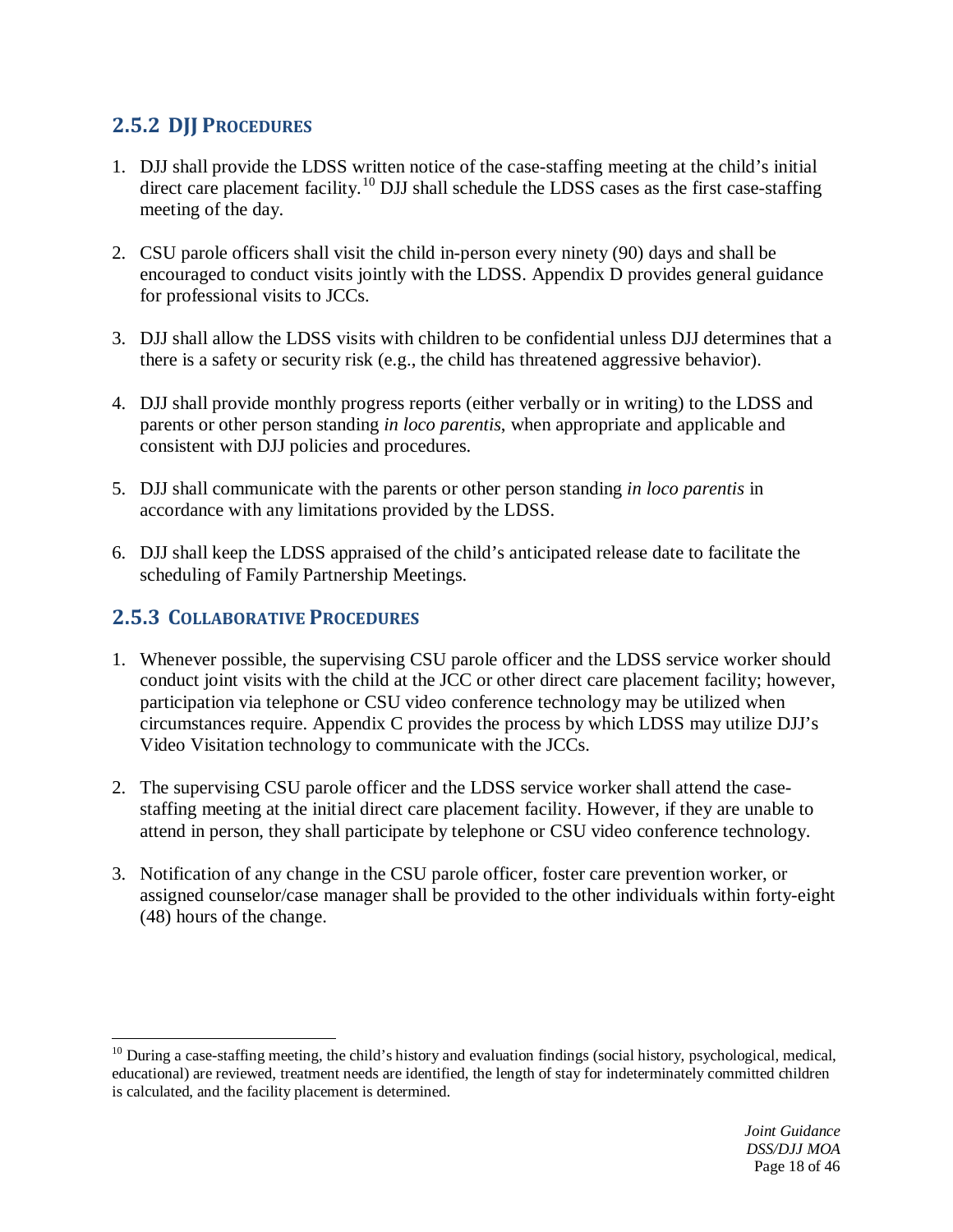## <span id="page-19-0"></span>**2.6 PROCEDURES DURING COMMITMENT – FAMILY PARTNERSHIP MEETINGS AND RELEASE PLANNING**

## <span id="page-19-1"></span>**2.6.1 LDSS PROCEDURES**

1. A Family Partnership Meeting shall be held six (6) months prior to and ninety (90) days prior to the child's anticipated release date. The LDSS shall take the lead in coordinating the meetings. Meetings shall be located in the community to which the child is anticipated to return, and the child shall be permitted to participate by telephone or CSU video conference technology. Appendix C provides the process by which LDSS may utilize DJJ's Video Visitation technology to communicate with the JCCs.

Note: When a child's commitment is six (6) month or less the issues identified within this section along with the issues identified in section 2.4.1 shall be discussed during the Family Partnership Meeting.

- The LDSS and the supervising CSU parole officer shall be required to attend in person. The assigned counselor/case manager may participate by telephone or CSU video conference technology.
- The following individuals shall be invited to attend and participate:
	- o The GAL;
	- o The attorney for the child;
	- o The child;
	- o The foster parent, if applicable; and
	- o The biological or adoptive parents or the current caregivers at the time of placement into foster care, if appropriate.
- Other individuals who are positive influences on the child may be invited to attend. These individuals include extended family and non-relative supports identified by the LDSS and DJJ; the CASA volunteer; and other public agencies, community partners and programs providing services or treatment for the child.
- 2. LDSS shall file a DC-554, PETITION FOR FOSTER CARE REVIEW HEARING, in accordance with § [16.1-282](http://law.lis.virginia.gov/vacode/title16.1/chapter11/section16.1-282/) of the *Code of Virginia* or DC-556, PETITION FOR PERMANENCY PLANNING HEARING, in accordance with § [16.1-282.1](http://law.lis.virginia.gov/vacode/title16.1/chapter11/section16.1-282.1/) of the *Code of Virginia*, as appropriate, to docket the case in the appropriate juvenile and domestic relations district court. The LDSS shall file such petition thirty (30) days prior to the child's anticipated release date.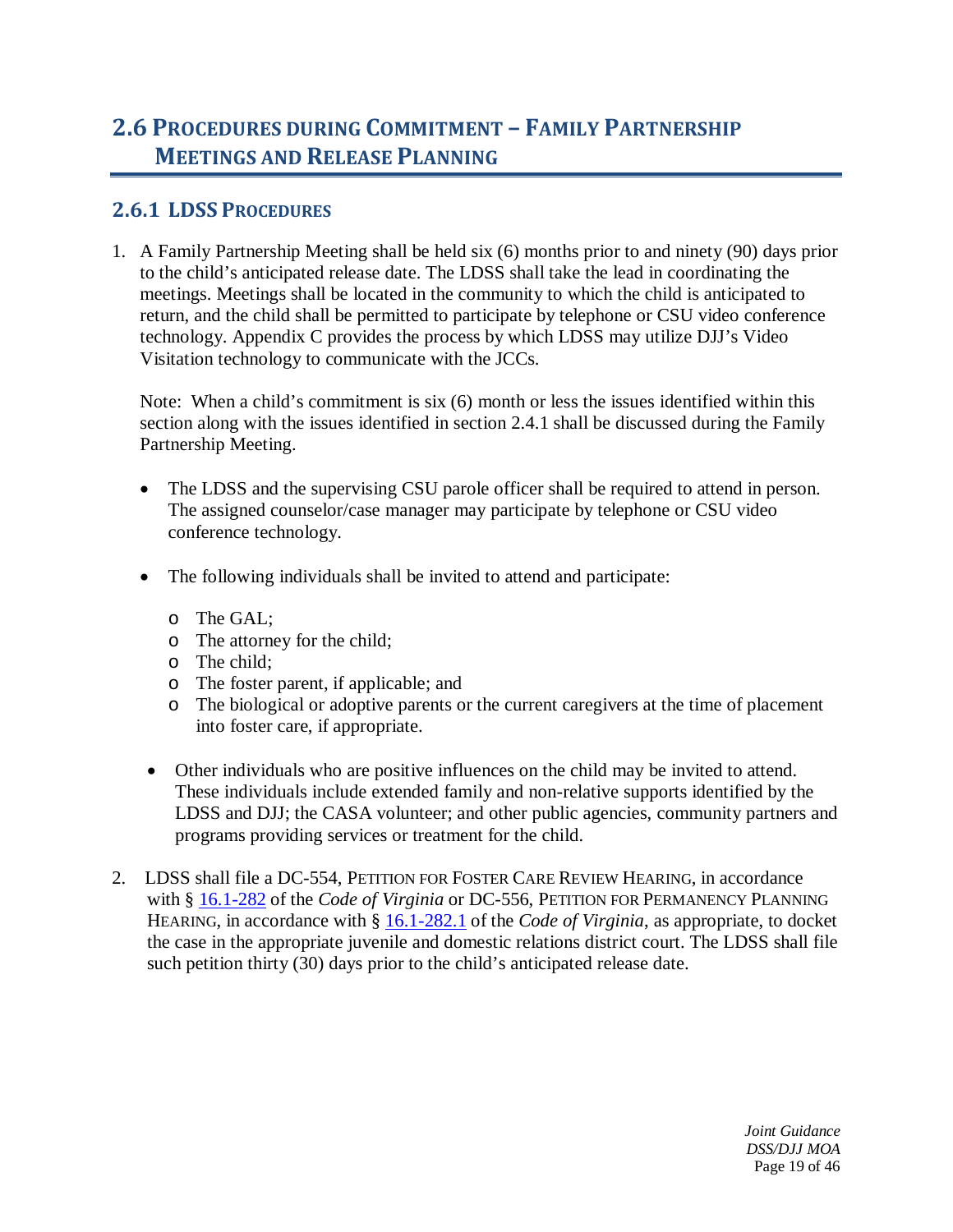## <span id="page-20-0"></span>**2.6.2 DJJ PROCEDURES**

- 1. DJJ shall notify the LDSS when a child has six (6) months remaining until his or her anticipated release date.
- 2. DJJ shall invite the LDSS to participate in all release planning meetings including, but not limited to, mental health services transition planning meetings and school reenrollment planning meetings, as applicable.

## <span id="page-20-1"></span>**2.6.3 SIX (6) MONTH FAMILY PARTNERSHIP MEETING**

- 1. The following issues shall be discussed and addressed during the six (6) month Family Partnership Meeting:
	- Review the child's behavior and discuss any serious incident reports (SIRs). Issues that will impact the child's LOS should be noted.
	- Review the child's progress with direct care treatment services and note any significant issues that will impact LOS.
	- Identify modified release date, if necessary.
	- Identify and discuss services to be considered for inclusion in the Mental Health Services Transition Plan.
	- Identify and discuss services to be considered in release planning for medical needs.
	- Review progress with visitation, telephone contacts, and written correspondence with the child by family members and non-family supports (not professionals). The following items should be addressed:
		- o Discuss frequency of visits;
		- o Identify and propose solutions to challenges or barriers to visiting;
		- o Discuss the child's feelings/response to visits;
		- o Discuss whether visits are positive or negative; and
		- o Determine if it is necessary to modify list of family members and non-family supports.
	- Review significant outcomes of collaborative efforts between the direct care placement facility, CSU, and the LDSS and address any issues. Determine the following:
		- o Is the child responding favorably?
		- o If not, what modifications are necessary?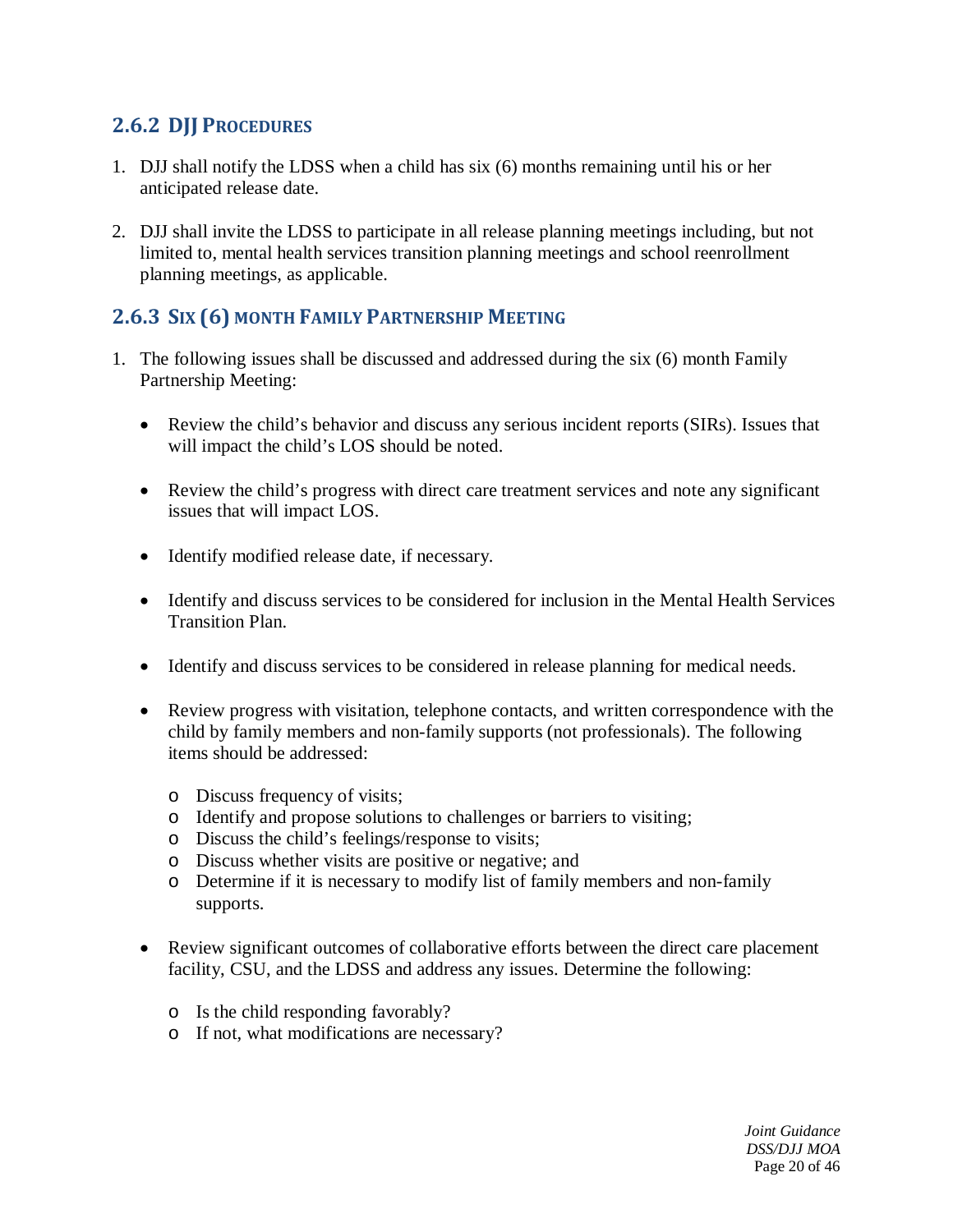- Ensure that the LDSS has received copies of all documents provided to the CSU (e.g., quarterly reports) by the direct care placement facility staff.
- Ensure that CSU and direct care placement facility staff have received copies of all documents provided by the LDSS.
- Review re-entry services and placement options to include but not limited to:
	- o Family members;
	- o Work and Education Release Program;
	- o Community Step-down Programs (Community Placement Program, Detention Reentry, etc.);
	- o Foster care placement services in accordance with § [63.2-900](http://law.lis.virginia.gov/vacode/63.2-900/) of the *Code of Virginia*;
	- o Foster care services in accordance with § [63.2-905](http://law.lis.virginia.gov/vacode/63.2-905/) of the *Code of Virginia*;
	- o Independent living services in accordance with § [63.2-100](http://law.lis.virginia.gov/vacode/63.2-100/) of the *Code of Virginia*;
	- o Department of Aging and Rehabilitation Services (determine if an assessment is needed); and
	- o Any other services or placement options.
- Discuss the status of identifying service provider(s), obtaining services, securing placements, and determine who, the LDSS or DJJ or other designated professional, will be seeking what services and funding.
- Discuss educational, vocational, and employment plans, as applicable. The discussion shall include the following:
	- o Current grade and educational status;
	- o Review IEP, as applicable;
	- o Identify school district/school upon return to community;
	- o Community college;
	- o Vocational training; and
	- o Transportation.
- Review the family's and/or the foster parent's progress and needs. Discuss the following:
	- o Involvement in community-based therapy (e.g., therapy for victim of sexual assault/assault); and
	- o Determine if additional family support is needed for the child to return home.
- Determine who will transport the child upon release from commitment to the designated placement.
- Review the Comprehensive Re-entry Case Plan (CRCP). Discuss and modify the plan based on Family Partnership Meeting discussions.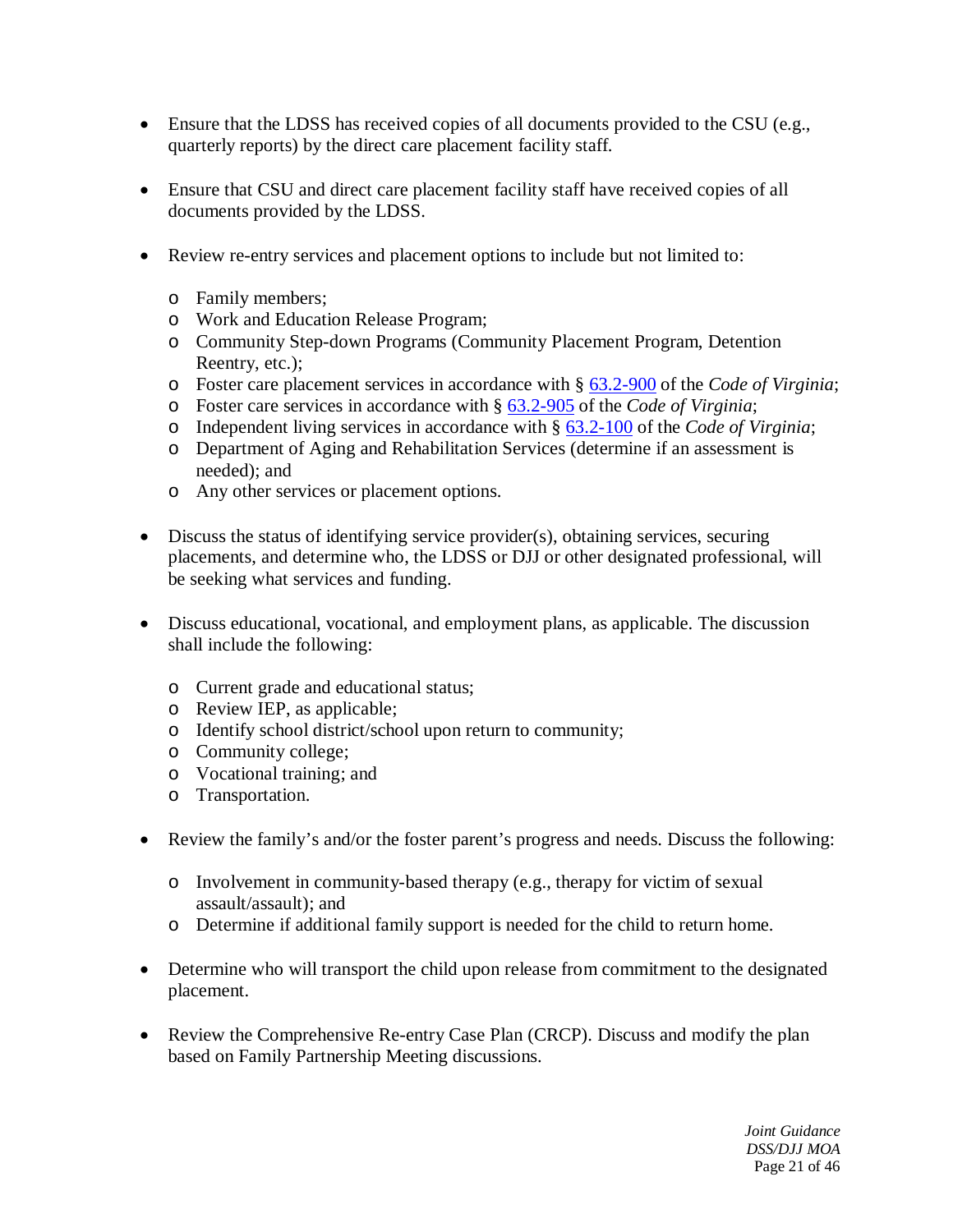- Review parole expectations and communicate any court requirements (e.g., restitution, no contact orders, sex offender registration).
- Discuss parent's or other person standing *in loco parentis* expectations regarding the child returning to the community, if applicable. Task parent or legal guardian with identifying a list of household expectations and rules.
- Discuss child's expectations regarding returning to the community.
- Review all deadlines and timelines (e.g., court hearings, including a foster care FAPT; and Community Policy and Management Team (CPMT) meetings).
- Identify specific tasks and ensure that each task is assigned to a person with a completion due date (to be completed or provide an update via email to each identified party).
- Obtain signatures and disseminate any paperwork that is needed for the above matters.

### <span id="page-22-0"></span>**2.6.4 NINETY (90) DAY FAMILY PARTNERSHIP MEETING**

- 1. The following issues shall be discussed and addressed during the ninety (90) day Family Partnership Meeting:
	- Review the child's behavior and discuss any SIRs. Note issues that would affect the child's LOS.
	- Review the child's progress with direct care treatment services and note any significant issues that would affect LOS.
	- Identify modified release date, if necessary.
	- Address any changes in required Mental Health Services Transition Plan.
	- Address any change to required medical services.
	- Develop a safety plan for children committed to DJJ for sex offenses, if applicable; determine if pre-release counseling services are appropriate. The guideline for sex offender safety plans is provided for in Appendix E.
	- Further investigate and/or solidify placement option and identify proposed service provider(s); review expectations and agreements for the CSU parole officer, the LDSS, direct care placement facility, and involved primary family members.
	- Review rules of placement with child:
		- o If a private residential placement has been secured, review facility rules.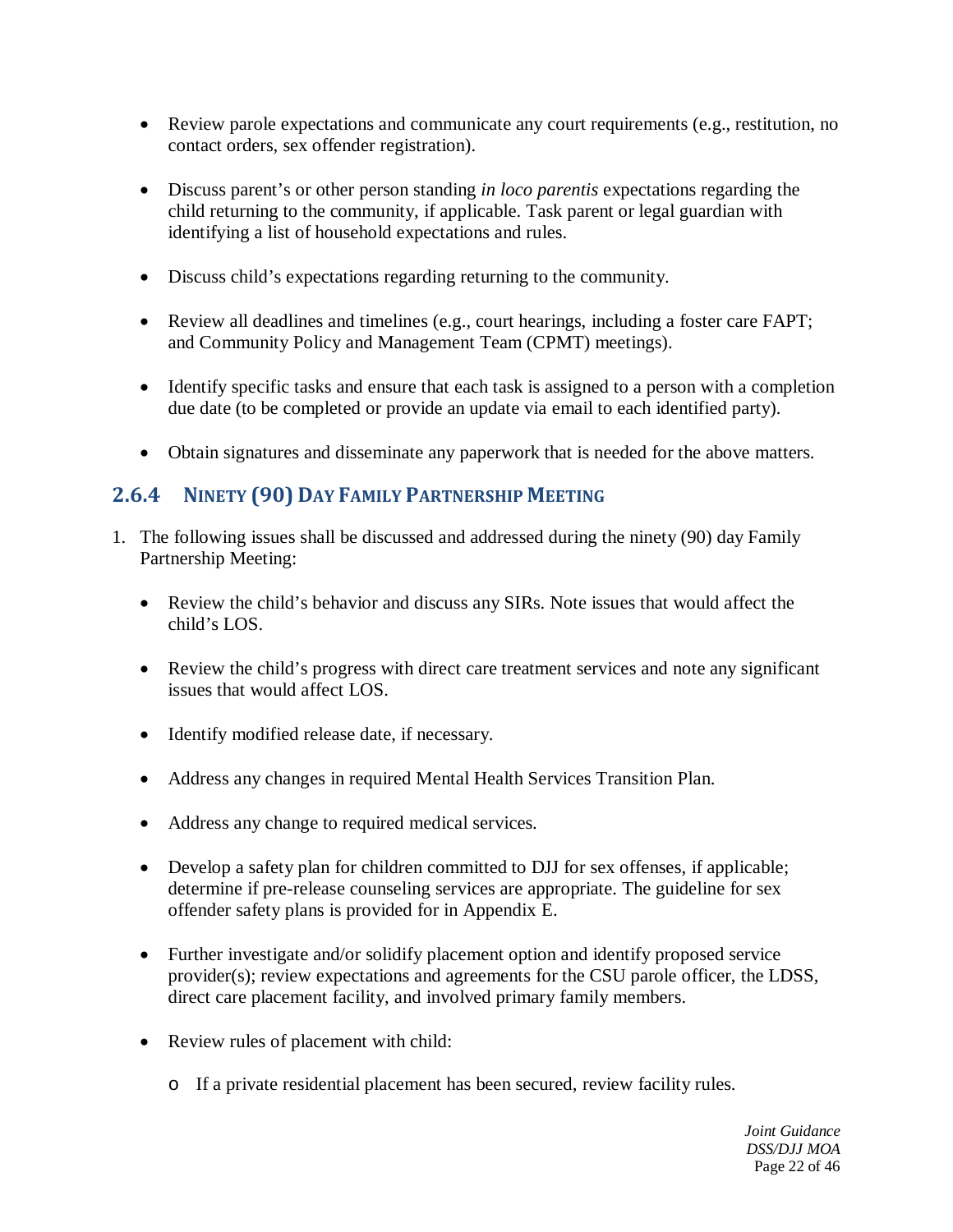- o If the child is to be placed with parent, other person standing *in loco parentis*, or foster parent review household expectations and rules.
- Discuss status of obtaining services and identifying service provider(s), and who, the LDSS or DJJ or other designated professional, will be responsible for seeking which services.
- Require identified service vendors to provide clear parameters as to how re-entry services will be managed and the level of detail and frequency with which progress reports will be sent to DJJ, the LDSS, and parent or legal guardian, as applicable.
- Review educational status and communicate any changes.
- Review vocational plans.
- Discuss required interviews for placements and services (e.g., independent living services, residential placements, and college campus visits), timelines, and transportation.
- Confirm plans for transportation of the child upon release from commitment to placement or family.
- Review all deadlines and timelines (e.g., court hearings, including a foster care review hearing or permanency planning hearing; major offender reviews; release dates; FAPT; and CPMT meetings).
- Obtain signatures and disseminate any paperwork that is needed for the above matters.
- If applicable, review the status of reunification with the family or the new placement with a family member and what assistance (stipend, etc.) will be provided to child or family.
- Schedule a conference call thirty (30) days prior to scheduled release with the assigned counselor/case manager, child, professionals, and family/nonfamily members to conduct a status update of release and release planning and to confirm funding approved for services and placement.

## <span id="page-23-0"></span>**2.6.5 COMPREHENSIVE RE-ENTRY CASE PLAN**

DJJ shall notify the LDSS and identified family members of the meeting to further develop the Comprehensive Re-entry Case Plan within sixty (60) days of notification of release from the JCC.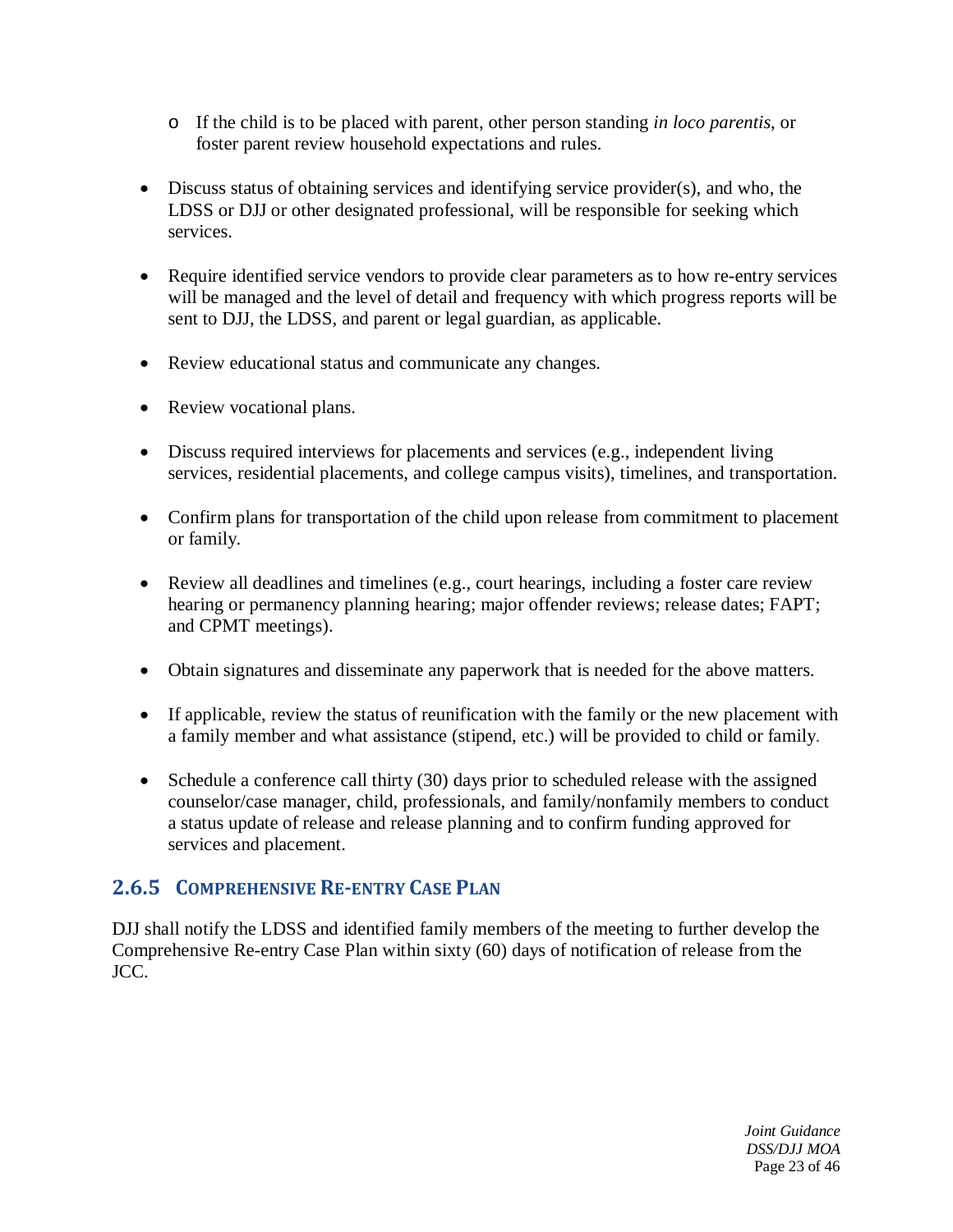## <span id="page-24-0"></span>**2.6.6 CONFERENCE CALL CONDUCTED THIRTY (30) DAYS PRIOR TO RELEASE**

- 1. A conference call shall be conducted thirty (30) days prior to the child's scheduled release date to review the re-entry plan and the child's progress with services.
- 2. The following individuals shall participate in the conference call:
	- Assigned counselor/case manager;
	- CSU parole officer;
	- LDSS service worker;
	- Child:
	- Professionals as indicated appropriate in the re-entry plan; and
	- The biological or adoptive parents or the current caregivers at the time of placement into foster care, if appropriate.
- 3. The following items shall be reviewed and confirmed:
	- Placement:
	- Preliminary School Reenrollment Plan;
	- Approval of funding for services and placement and identified vendor(s);
	- Transportation;
	- LDSS intends to file a DC-554, PETITION FOR FOSTER CARE REVIEW HEARING, or a DC-556, PETITION FOR PERMANENCY PLANNING HEARING, in accordance with section 2.6.1.
	- A thirty (30) day supply of psychotropic medication prescribed by the DJJ psychiatrist or a psychiatrist contracted by DJJ, along with a refill prescription for thirty (30) days, shall be provided upon release, if applicable;
	- A minimum of a two (2) week supply of non-psychotropic medication prescribed by the DJJ physician or a physician contracted by DJJ for chronic diseases or other medical disorders along with a refill prescription for thirty (30) days shall be provided upon release, if applicable; and
	- DJJ shall contact a community psychiatrist and/or physician in an effort to secure all active medications requiring a prescription from a specialist, to ensure continuity in medical care following the child's release, if applicable.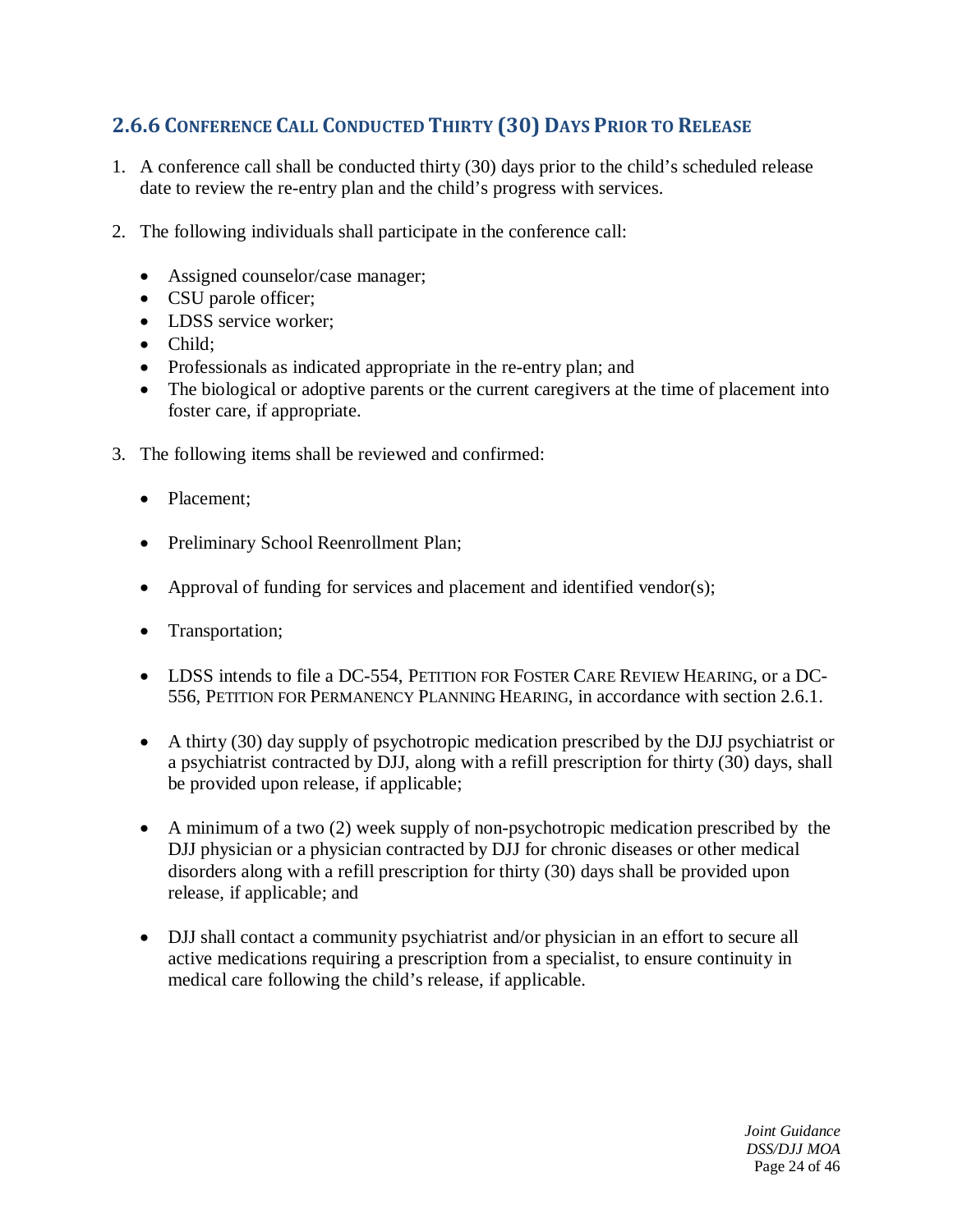### <span id="page-25-0"></span>**2.6.7 ALTERNATIVE ARRANGEMENTS FOR CHILD'S CUSTODY UPON RELEASE FROM COMMITMENT**

In the event that the child was in the custody of the LDSS immediately prior to his commitment to DJJ and has not attained the age of 18 years, the LDSS shall resume custody upon the child's release. DJJ will consult with LDSS ninety (90) days prior to the child's release from commitment on parole supervision concerning return of the child to the locality and the placement of the child  $(\S 16.1-293)$ .

When the LDSS determines that there is an appropriate alternative arrangement for custody available, the LDSS should hold a Family Partnership Meeting within two (2) weeks of the notification of the child's release. A transition plan must be developed with input from DJJ, the child's parents, the child, and the person who may take custody of the child.

A petition must be filed in order to bring the matter before the court to address the child's custody upon release. The potential alternative custodian should file a petition for custody in order to bring the matter before the court of competent jurisdiction. The LDSS must work as closely with the court as possible so the custody hearing may be as soon as possible after the child's release from DJJ.

An order transferring custody to an appropriate alternative custodian may be issued by the court on the date of the release. If the court transfers custody of the child from the LDSS to the child's prior family or to a relative subject to § [16.1-282](http://law.lis.virginia.gov/vacode/title16.1/chapter11/section16.1-282/) D1 or § [16.1-282.1](http://law.lis.virginia.gov/vacode/title16.1/chapter11/section16.1-282.1/) A1, the LDSS shall provide at least six (6) months of foster care prevention services based on the identified needs of the child and the custodian.

### <span id="page-25-1"></span>**2.6.8 SPECIAL POPULATIONS**

- 1. Serious offenders are those children committed to DJJ for a determinate period of time and may be released only pursuant to an order of the committing court. Such release occurs either because the duration of the commitment has been completed, or it has been ordered at a judicial review. Judicial reviews are statutorily required at the two (2) year anniversary of commitment and annually thereafter.
- 2. Family Partnership Meetings shall occur, in accordance with sections 2.6.2 and 2.6.4, six (6) months and ninety (90) days prior to the twenty-four (24) month anniversary and the annual review date in addition to any other identified release dates.
- 3. A conference call shall be conducted in accordance with section 2.6.4 thirty (30) days prior to the twenty-four (24) month anniversary and the annual review date.

## <span id="page-25-2"></span>**2.6.9 PAROLE PLANNING**

1. DJJ shall invite the LDSS and identified family members to participate in all case review and release planning meetings (e.g., mental health services transition planning). The LDSS and

> *Joint Guidance DSS/DJJ MOA* Page 25 of 46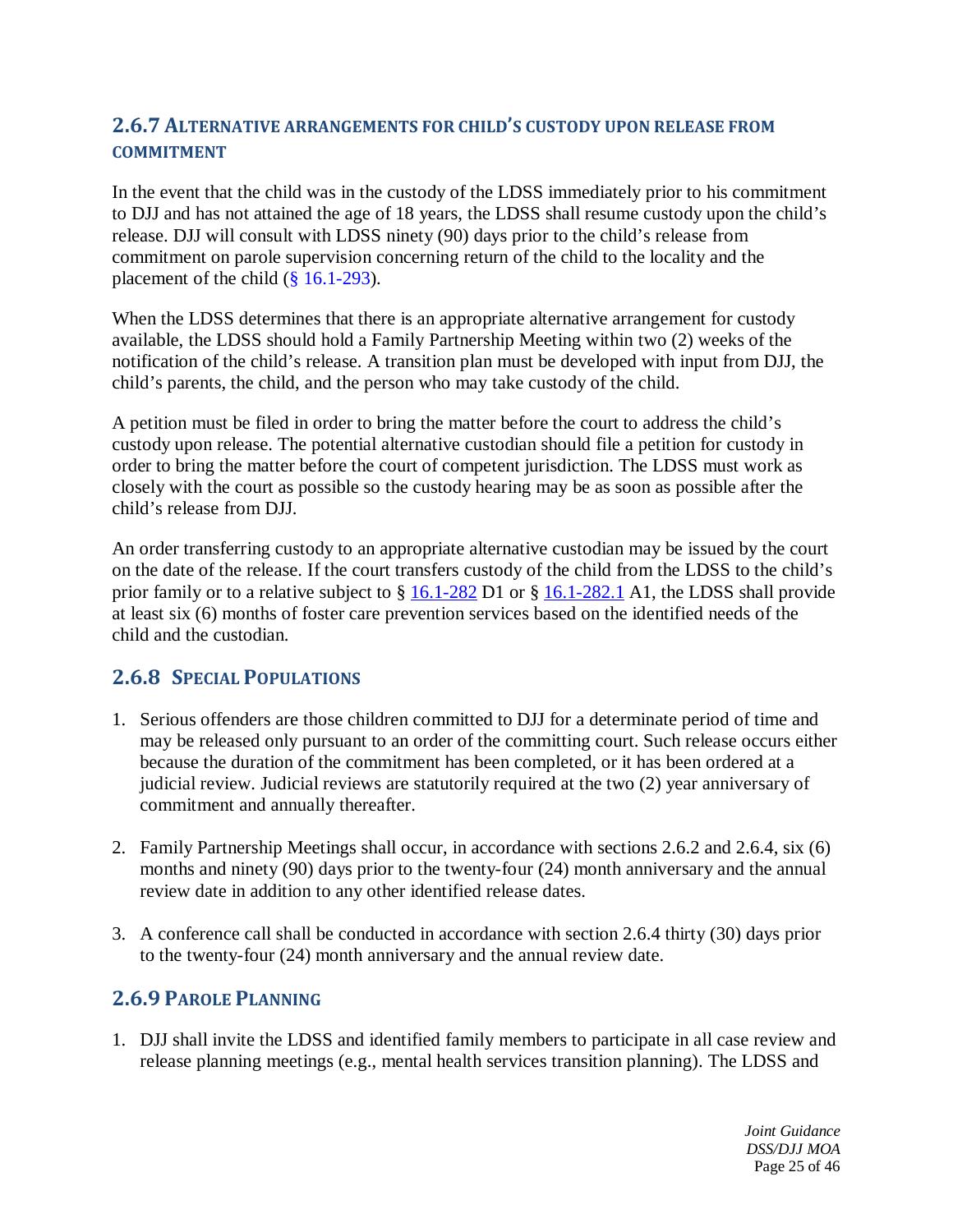identified family members shall be provided with the scheduled date, time, and location of these meetings.

- 2. The CSU shall advise the LDSS and the identified family members of the scheduled date, time, and location of the meeting scheduled for the supervising parole officer to review the rules of parole with the child.
- <span id="page-26-0"></span>3. The CSU shall provide the child, LDSS, and family with a copy of the rules of parole.

## **2.7 PROCEDURES: RE-ENROLLMENT PLANNING**

Nationally approximately 20,000 children age out of the foster care annually. Typically these children have much poorer educational outcomes than their peers. One study found 24.4% of former foster children had no high school diploma or GED, compared to the general population rate at 7.3%.<sup>[11](#page-26-2)</sup> The study also reported 81.2% of males had been arrested, while this number from the general population was 17.4%.

Children in foster care can also be very mobile, which can negatively impact their educational attainment. The more changes in school placement a child experiences, the greater the likelihood that there will be gaps in knowledge and missing or incomplete class credit towards high school graduation.

When a child in foster care in committed to a juvenile justice system, there will necessarily be two changes in his or her educational placement: one upon entry into the direct care facility and one upon exit. In order to minimize the impact of these changes as much as possible for the foster care children, the local public school, DJJ personnel, and LDSS service workers will need to work together to complete the re-enrollment process and fill out the necessary forms.

## <span id="page-26-1"></span>**2.7.1 PURPOSE OF THE RE-ENROLLMENT PROCESS**

The Board of Education has established [regulations](http://law.lis.virginia.gov/admincode/title8/agency20/chapter660/)<sup>[12](#page-26-3)</sup> governing the re-enrollment process for individuals committed to DJJ who are enrolled in school at the time of release. The regulations are intended to achieve the following goals:

- Provide timely transfer of information;
- Provide the children (students) with timely enrollment in educational programs upon release;
- Enhance communication and coordination of services to meet the educational needs of children returning to the public school setting; and

<span id="page-26-2"></span><sup>&</sup>lt;sup>11</sup> Courtney, M.E., Dworsky, A., Lee, J.S., Raap, M. (2010). *Midwest Evaluation of the Adult Functioning of Former Foster Youth: Outcomes at Ages 23 and 24.* Chaplin Hall at the University of Chicago. Available at: https://www.chapinhall.org/sites/default/files/Midwest\_Study\_Age\_23\_24.pdf.  $\overline{a}$ 

<span id="page-26-3"></span><sup>&</sup>lt;sup>12</sup> The regulations are required by [§ 22.1-17.1](http://law.lis.virginia.gov/vacode/22.1-17.1/) of the *Code of Virginia*.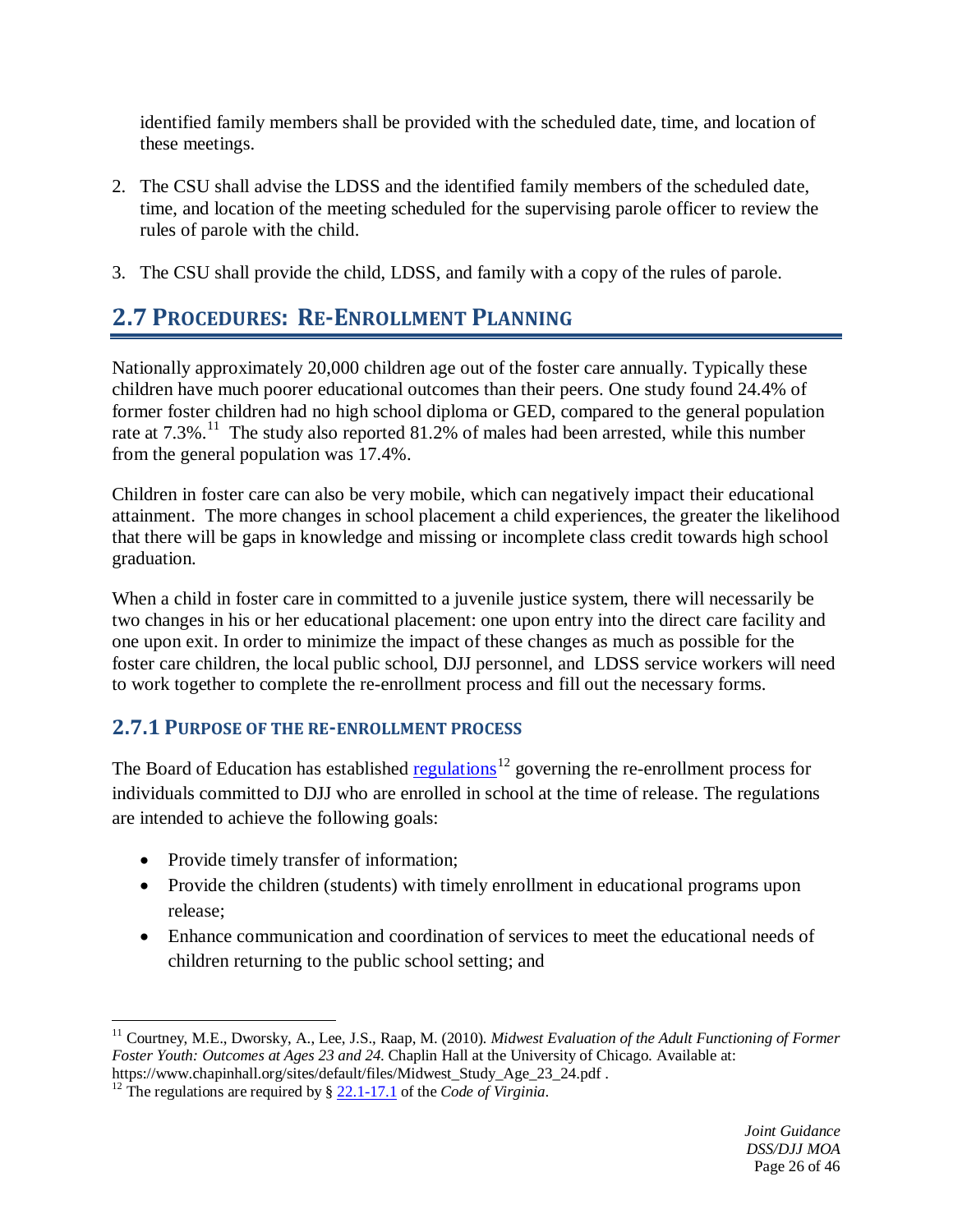• Create a positive experience for the child as he or she seeks to continue his or her education.

## <span id="page-27-0"></span>**2.7.2 THE RE-ENROLLMENT PLAN**

A re-enrollment plan shall be completed for every child who is released from DJJ custody for more than thirty (30) days who is of school attendance age or eligible for special education services

The re-enrollment plan shall include, but not be limited to:

- Child's educational history prior to commitment;
- Child's educational history while in custody of DJJ;
- Child's current status:
- Anticipated dates and timelines for scheduled release;
- Identification of school placement upon release;
- Recommendations for education program and child supports following re-enrollment; and
- Contact info for representatives of DJJ, the school, and the re-enrollment coordinator.

## <span id="page-27-1"></span>**2.7.3 THE RE-ENROLLMENT PROCESS**

The transition team (the local public school, the DJJ facility and LDSS workers) should assemble and prepare documents and the scholastic record which support the development of the reenrollment plan.

Note: A Best Interest Determination (BID) meeting is **not** required if the child is returning to the same geographical location as the school/school division which he or she was attending prior to commitment. However, if the foster care child will be placed in a setting which is not in the same school district as his or her placement prior to commitment, a BID meeting which includes LDSS staff, staff from the previous school, the school for the new placement, and the DJJ facility educational staff, must be conducted to determine whether the child can return to the previous school or if it is in his or her best interest to begin attending school in the new location.

Once a determination has been made about where the child will be attending school, then the next steps of the process can be undertaken.

- The LDSS worker informs the school division of the child's pending release.
- At least 25 days before pending release, the re-enrollment plan is sent to the school division.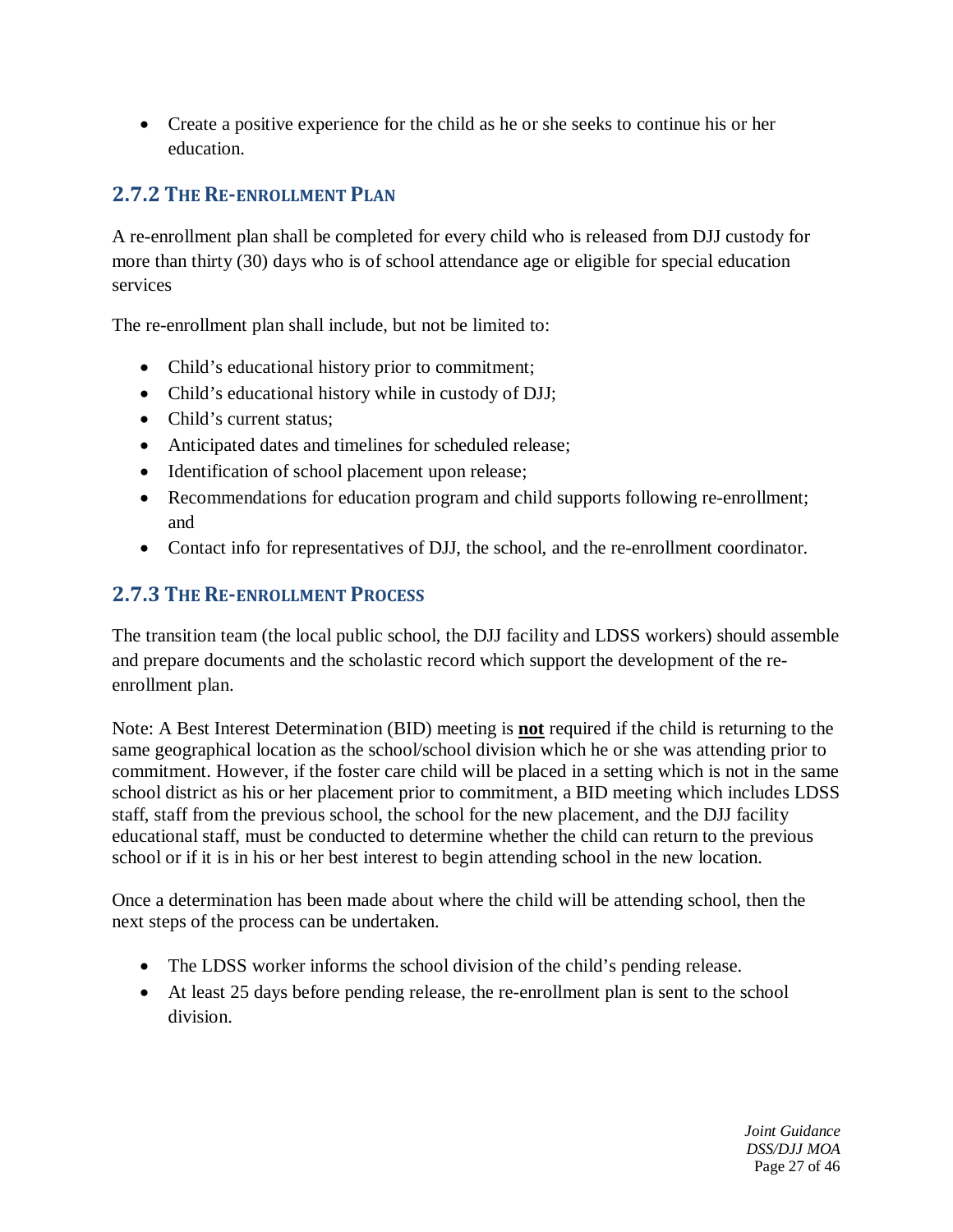- Within ten (10) days of receipt of the materials, the school division should convene the re-enrollment team to review and develop the final plan. Parents and others who have knowledge of the child should be invited to the meeting.
- The plan shall make it possible for the child to enroll and receive instruction in the school district within two (2) days of his or her release.
- After notice of a child's scheduled release, the child may not be suspended or expelled from school programs for the actions for which he/she was committed.

## <span id="page-28-0"></span>**2.7.4 LDSS PROCEDURES**

The LDSS shall work collaboratively with the local school division in which the child will be enrolled to ensure a seamless transition for the timely receipt of education. To effectuate this end, the LDSS should be familiar with § [22.1-277.2](http://law.lis.virginia.gov/vacode/22.1-277.2%20/) of the *Code of Virginia* which addresses placement of students in alternative education. Additionally, LDSS should be familiar with the documents and forms used in the re-enrollment process.

Upon being advised by DJJ that a child is being released, the LDSS shall:

- Contact the school division representative (guidance counselor or foster care liaison) and other team members.
- Ensure that all identified participants have been invited to the meeting.
- Understand the roles and responsibilities of all the team members and other professionals involved in the re-enrollment process.
- Verify that the child is receiving weekly counseling sessions as requested, if applicable.
- Verify that records has been requested and sent to the identified school division.
- Monitor the child's educational progress and school attendance.
- Monitor the child's overall transition back to the school.

All documents and forms can be found on the Virginia Department of Education: [http://www.doe.virginia.gov/support/student\\_family/re-enrollment/](http://www.doe.virginia.gov/support/student_family/re-enrollment/)

## <span id="page-28-1"></span>**2.8 PROCEDURES: UPON RELEASE**

## <span id="page-28-2"></span>**2.8.1 LDSS PROCEDURES**

- 1. Upon the child's release from commitment to DJJ back to foster care, LDSS shall:
	- Transport the child to the CSU to meet with the parole officer and to review and sign the rules of parole;
	- Ensure the child is re-enrolled in school: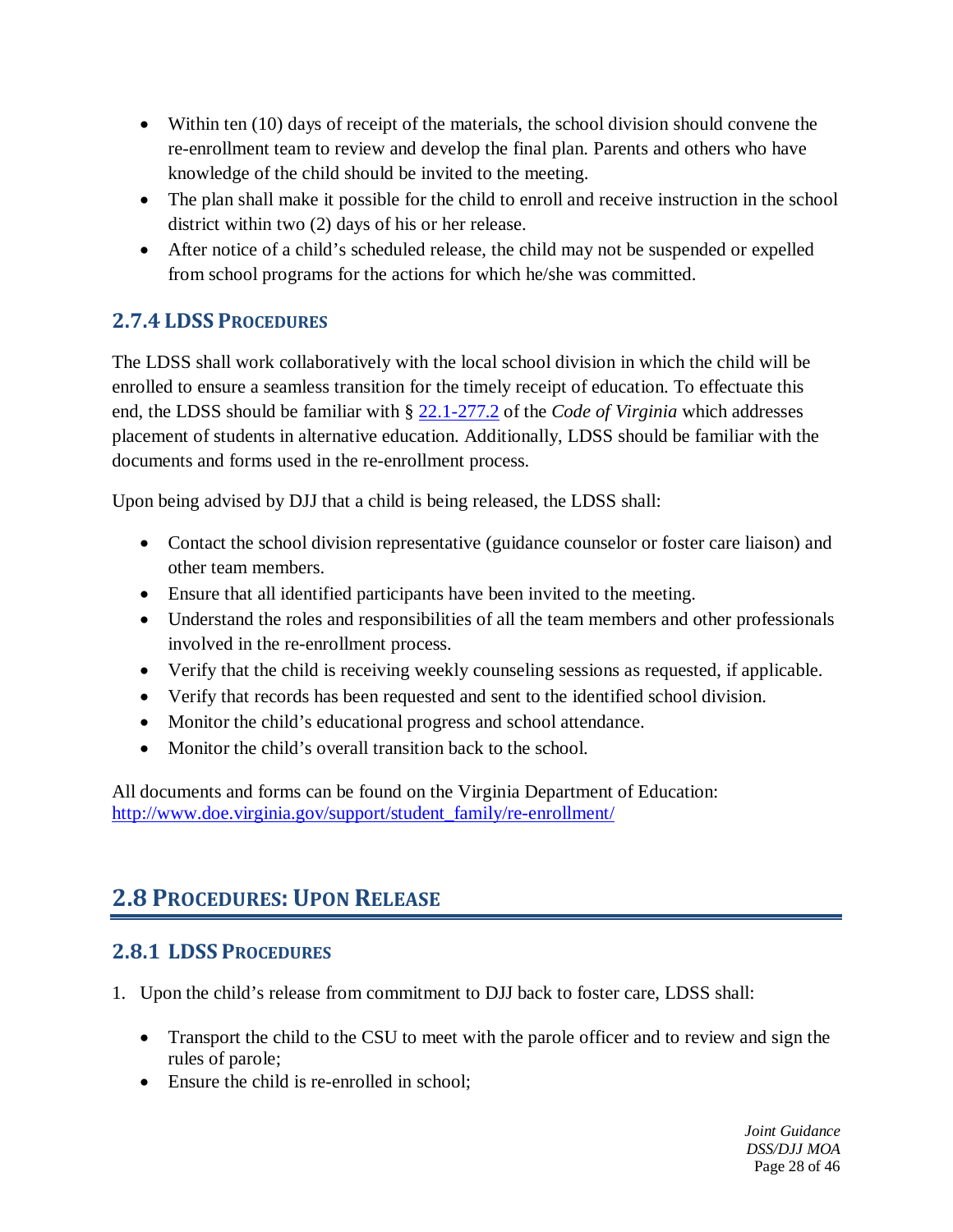- Ensure the child is re-enrolled in Medicaid;
- Monitor the placement:
- Work on the child's permanency goal;
- Report noncompliance with treatment and services to DJJ as soon as possible, but no later than forty-eight (48) hours; and
- Ensure that a DC-554, PETITION FOR FOSTER CARE REVIEW HEARING, or a DC-556, PETITION FOR PERMANENCY PLANNING HEARING, has been filed timely with the court.
- 2. If at the initial hearing, whether a Foster Care Review hearing or a Permanency Planning hearing held by the court after the child is released from commitment from DJJ, the court transfers custody of the child from the LDSS to the child's prior family or to a relative subject to  $\S$  [16.1-282](http://law.lis.virginia.gov/vacode/title16.1/chapter11/section16.1-282/) D1 or  $\S$  [16.1-282.1](http://law.lis.virginia.gov/vacode/title16.1/chapter11/section16.1-282.1/) A1, the LDSS shall provide at least six (6) months of foster care prevention services based on the identified needs of the child and the custodian.

## <span id="page-29-0"></span>**2.8.2 DJJ PROCEDURES**

- 1. Upon the child's release from the commitment, DJJ shall:
	- Provide a thirty (30) day supply of psychotropic medication prescribed by the DJJ psychiatrist or a psychiatrist contracted by DJJ, along with a refill prescription for thirty (30) days, if applicable;
	- Provide a minimum of a two (2) week supply of non-psychotropic medication prescribed by the DJJ physician or a physician contracted by DJJ for chronic diseases or other medical disorders along with a refill prescription for thirty (30) days, if applicable;
	- Contact a community psychiatrist and/or physician in an effort to secure all active medications requiring a prescription from a specialist, to ensure continuity in medical care following the child's release;
	- Meet with the child and LDSS to review and discuss the re-entry plan and review and sign the rules of parole, as applicable;
	- Assist with school re-enrollment, as necessary and applicable;
	- Work with child to develop employable skills;
	- Report noncompliance with treatment and services to LDSS, as soon as practicable, but no later than forty-eight (48) hours; and
	- Provide parole supervision, as applicable.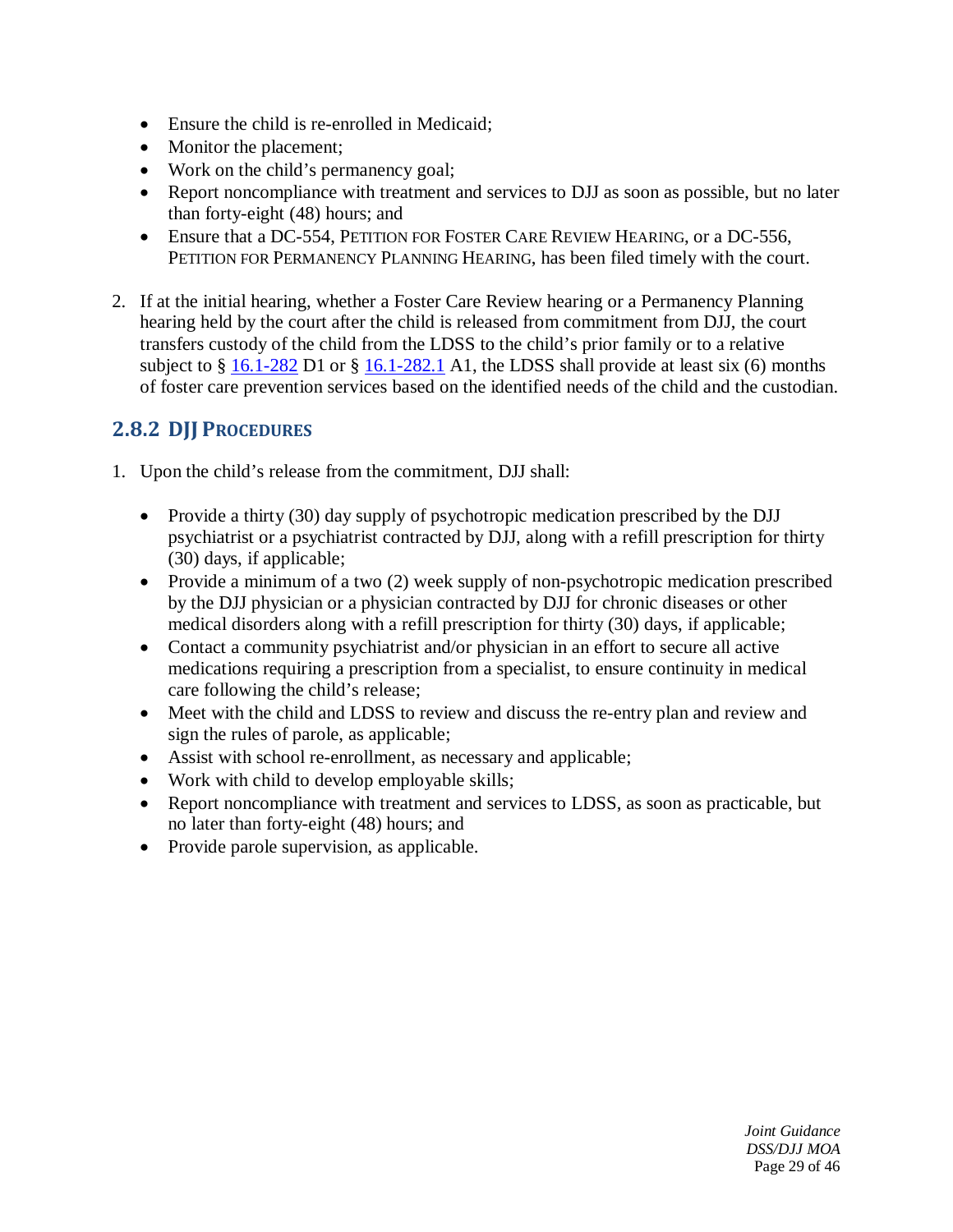## <span id="page-30-0"></span>**APPENDICES**

- **Appendix A:** CSA Guidance for Accessing Services and Funding for DSS/DJJ Children
- **Appendix B:** DSS Procedure for Requesting Reimbursement for DSS/DJJ Children
- **Appendix C:** Facilitating Video Visitation with the JCCs for DSS/DJJ Children
- **Appendix D:** Guidance for Professional Visits to JCCs
- **Appendix E:** Sex Offender Safety Plans
- **Appendix F:** DSS/DJJ Matrix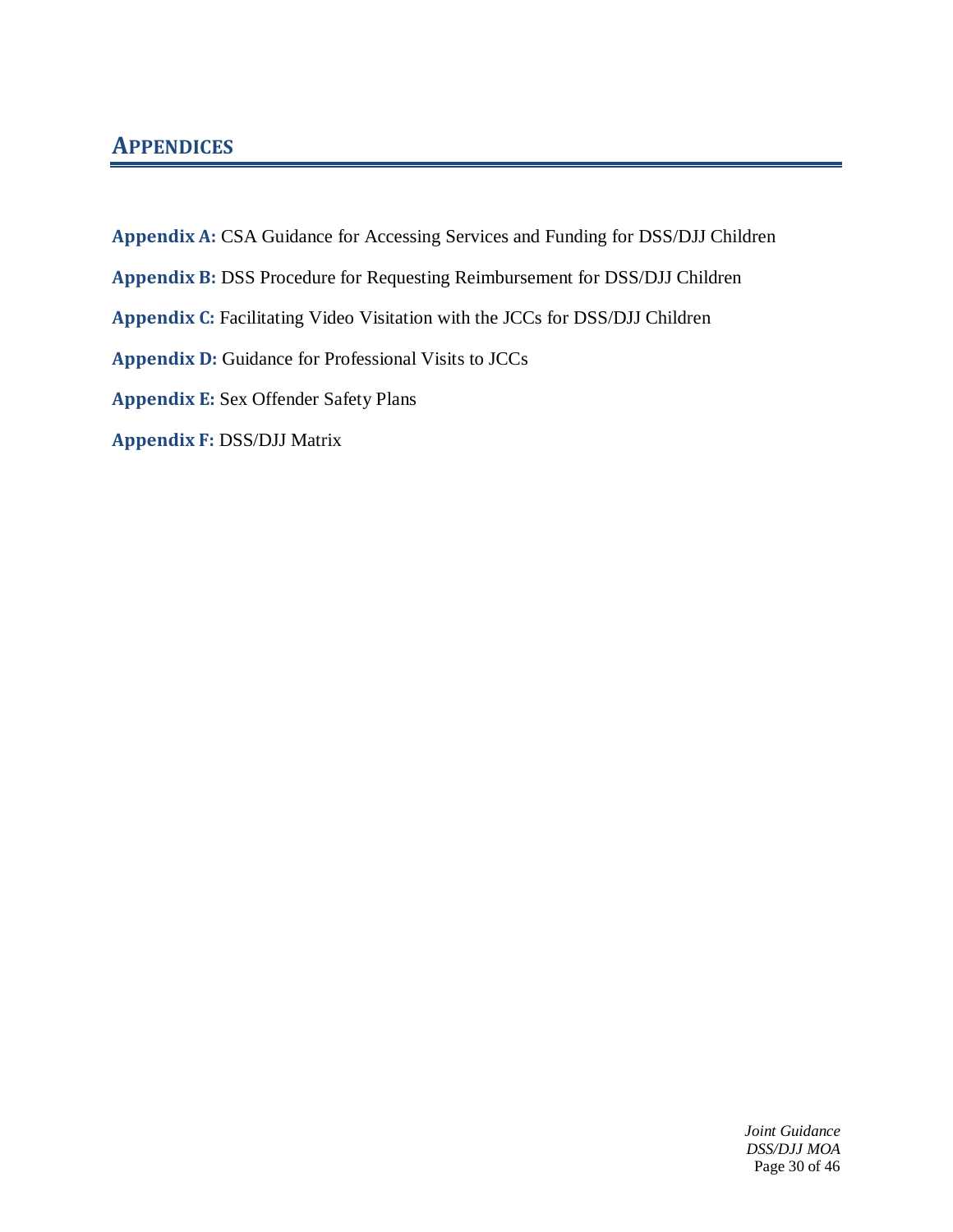## <span id="page-31-0"></span>**APPENDIX A: CSA GUIDANCE FOR ACCESSING SERVICES AND FUNDING FOR DSS/DJJ CHILDREN**

#### **Children's Services Act (CSA) Guidance** *pertaining to the:*

*Memorandum of Agreement between the Virginia Department of Social Services and the Virginia Department of Juvenile Justice re: Children in Foster Care Committed to the Department of Juvenile Justice*

#### **I. Introduction**

The Virginia Departments of Social Services (DSS) and Juvenile Justice (DJJ) have entered into a Memorandum of Agreement (DSS/DJJ MOA) regarding the clarification of agency roles and responsibilities and the provision of services to children under the age of 18 who are committed to DJJ while in foster care placement. The agreement resolves long-standing issues of case management responsibility for children, outlines the process by which service planning will take place, and defines the expectations for local court services unit (CSU), DJJ facility staff, and local department of social services (LDSS) staff.

#### **II. Expectations**

The agreement requires that the LDSS and DJJ staff work jointly to determine the most appropriate plan to achieve the identified best outcomes for the child. Although the Office of Children's Services and the State Executive Council (SEC) which provides oversight to CSA are not parties to the specific agreement, the expectation is that the CSA service and funding process will be utilized for these children as with every other CSA-eligible child and family.

#### **III. Eligibility**

Children in the custody of the LDSS and placed in foster care are eligible for services under the CSA (§ [63.2-905,](http://law.lis.virginia.gov/vacode/63.2-905/) § [2.2-5212\)](http://law.lis.virginia.gov/vacode/2.2-5212/). The *Code of Virginia* assures that "such sums of funding as shall be sufficient" shall be appropriated by state and local governments to meet the relevant federal mandates, making these children "mandated" for CSA services. (§ [2.2-5211\)](http://law.lis.virginia.gov/vacode/2.2-5211/)

- 1. The Code also provides that children who are receiving services to eliminate the need for foster care placement are eligible and "mandated" for CSA funded services. (§ [63.2-905,](http://law.lis.virginia.gov/vacode/63.2-905/) § [2.2-5211,](http://law.lis.virginia.gov/vacode/2.2-5211/) § [2.2-5212\)](http://law.lis.virginia.gov/vacode/title2.2/chapter52/section2.2-5212/)
- 2. The children who fall under the DSS/DJJ MOA are eligible and mandated for CSA while in foster care, and once committed to DJJ, are eligible and mandated for CSA under foster care prevention as planning, services, and interventions will be made during the time of the

*Joint Guidance DSS/DJJ MOA* Page 31 of 46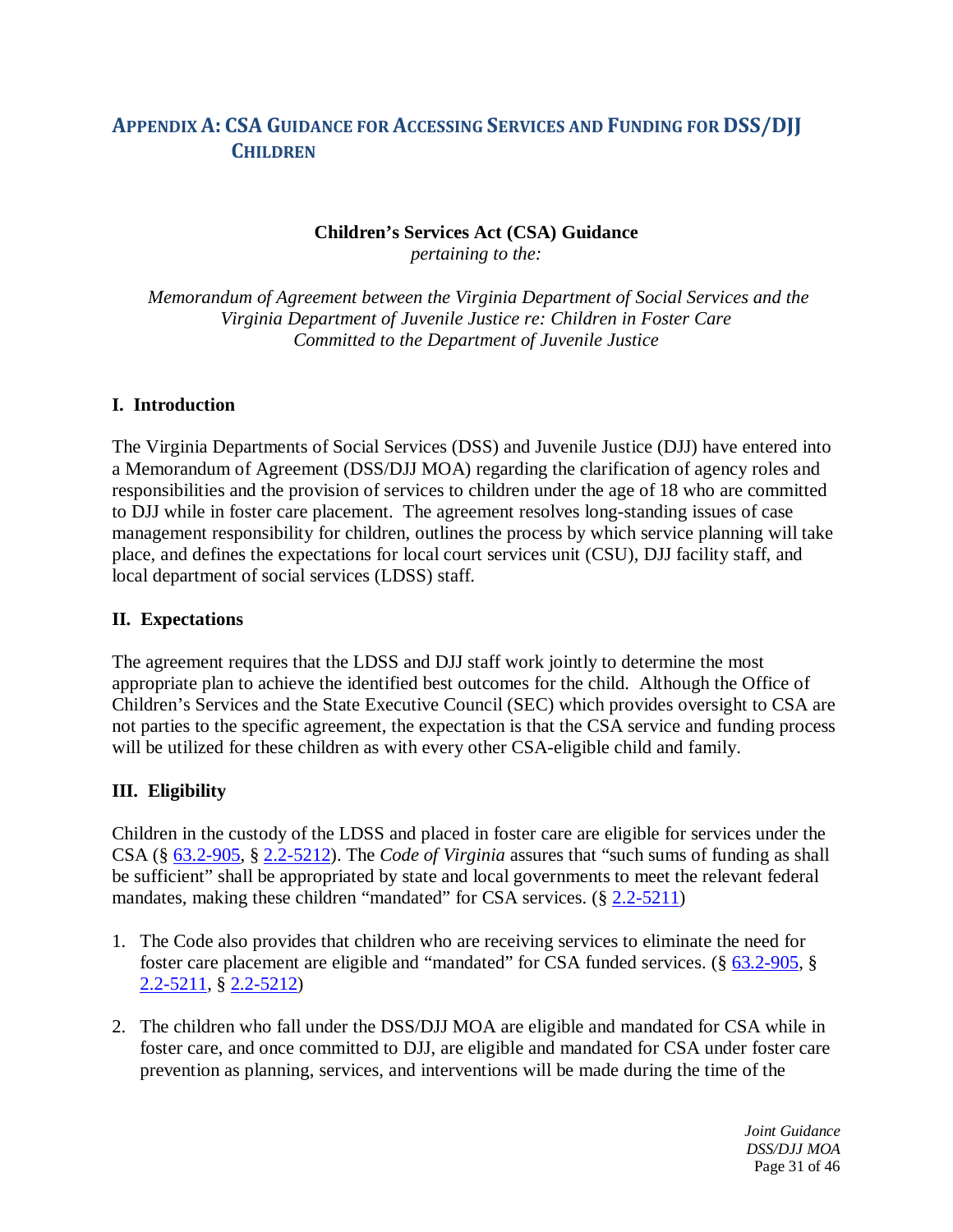child's commitment to locate an alternate caregiver to prevent the child's return to long-term DSS custody and foster care placement.

- 3. The *Code of Virginia* requires that upon release of commitment, the court will take action to return custody of the child to the LDSS. However, the intent of the DSS/DJJ MOA is to provide a mechanism to locate, identify and work with either a parent (if appropriate) or an alternate caregiver with whom the child may be immediately placed following release. The LDSS will work with the court to transfer custody to the identified parent or alternate custodian as soon as soon as possible.
- 4. Upon placement and/or custody transfer to the parent or alternate custodian, the child will remain eligible and mandated for CSA for a period of not less than six (6) months to ensure services are provided to prevent the child's return to foster care placement.

#### **IV. Family Planning and Assessment Teams; Services; Case Closure**

As with any foster care prevention case receiving CSA-funded services, the following steps will be taken:

- 1. All CSA requirements (e.g., utilization review, administration of the CANS assessment, review by FAPT or alternate Multi-Disciplinary Team (MDT) will be met.
- 2. The Individual Family Services Plan (IFSP) shall identify the goal of foster care prevention, strategies and services to be provided to the child and any potential placement resources, including family members, during the child's commitment and after placement with the parent or other alternate custodian.
- 3. The DSS/DJJ MOA requires the LDSS and DJJ hold jointly-convened Family Partnership Meetings at specific intervals. CSA funds may be used to support the costs of Family Partnership Meetings, including costs associated with facilitation.
- 4. Policy of the State Executive Council permits the use of Family Partnership Meetings to serve as an alternative Multidisciplinary Team for FAPT if specific provisions are met. Guidelines on the use of Family Partnership Meetings for this purpose may be found at [Guidance for CPMTs Family Engagement.pdf.](http://www.csa.virginia.gov/html/Guidance%20for%20Community%20Policy%20and%20Management%20Teams.pdf)
- 5. Community Policy and Management Teams (CPMTs) shall authorize funding for services provided under the DSS/DJJ MOA as are provided for any other children and family receiving foster care prevention services.
- 6. CSA shall continue to hold FAPT/MDT reviews and support service provision until the LDSS closes its case. DSS guidance requires that these cases will remain open for a period of no less than six (6) months following the child's release from DJJ commitment.
- 7. If no placement resource (including return home) or alternate custodian is identified during the child's commitment, and the child is returned to LDSS foster care placement, the child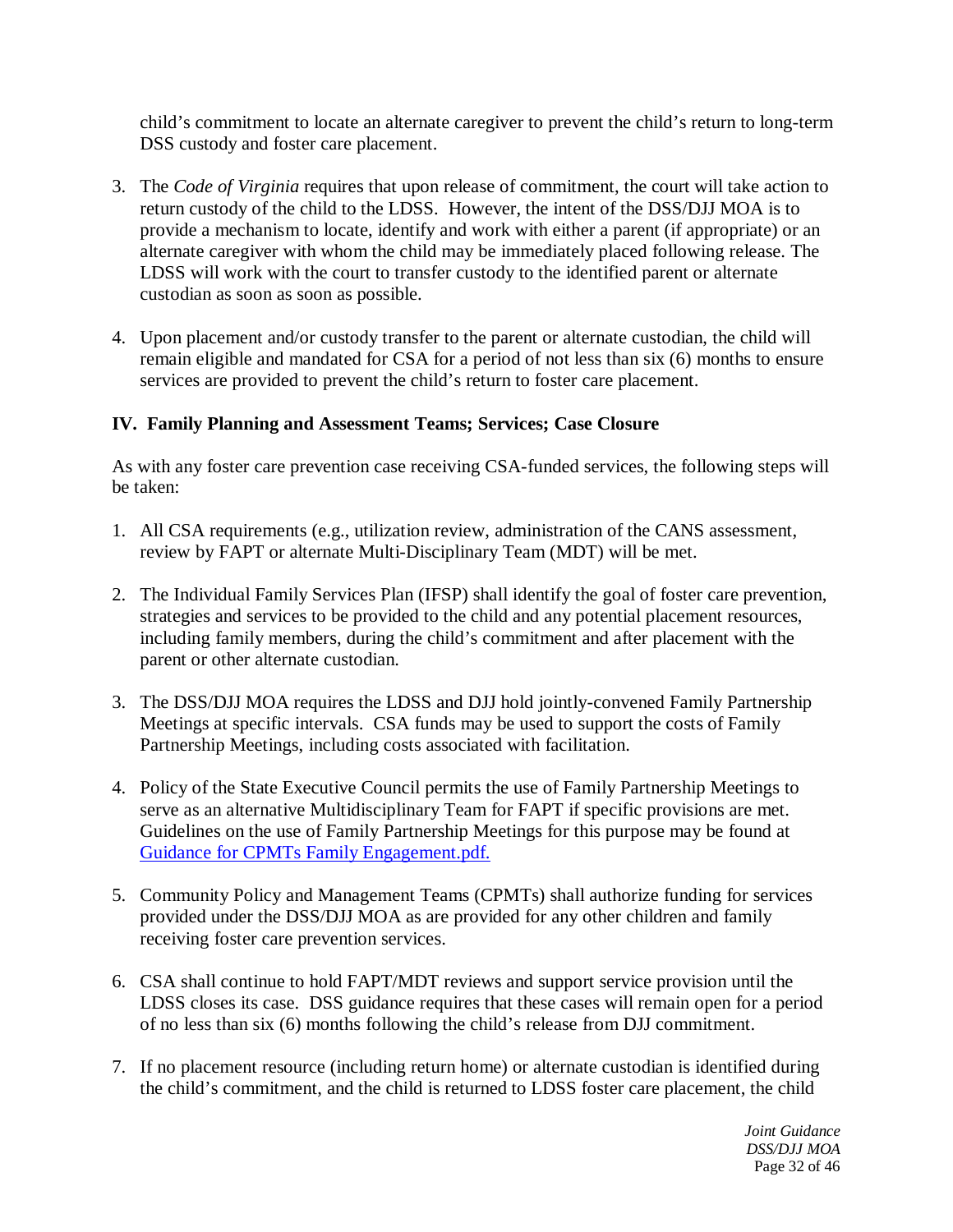will be eligible and mandated for CSA as a foster child until the age of 18. The child will then be eligible and mandated for Independent Living services until the age of 21.  $(\S$  [63.2-](http://law.lis.virginia.gov/vacode/63.2-905.1/) [905.1;](http://law.lis.virginia.gov/vacode/63.2-905.1/) § [2.2-5211,](http://law.lis.virginia.gov/vacode/2.2-5211/) § [2.2-5212\)](http://law.lis.virginia.gov/vacode/2.2-5212/).

Questions related to the use of CSA for children and families served under the DSS/DJJ MOA may be directed to Carol Wilson with the Virginia Office of Children's Services at [carol.wilson@csa.virginia.gov](mailto:carol.wilson@csa.virginia.gov) or (804) 662-9817.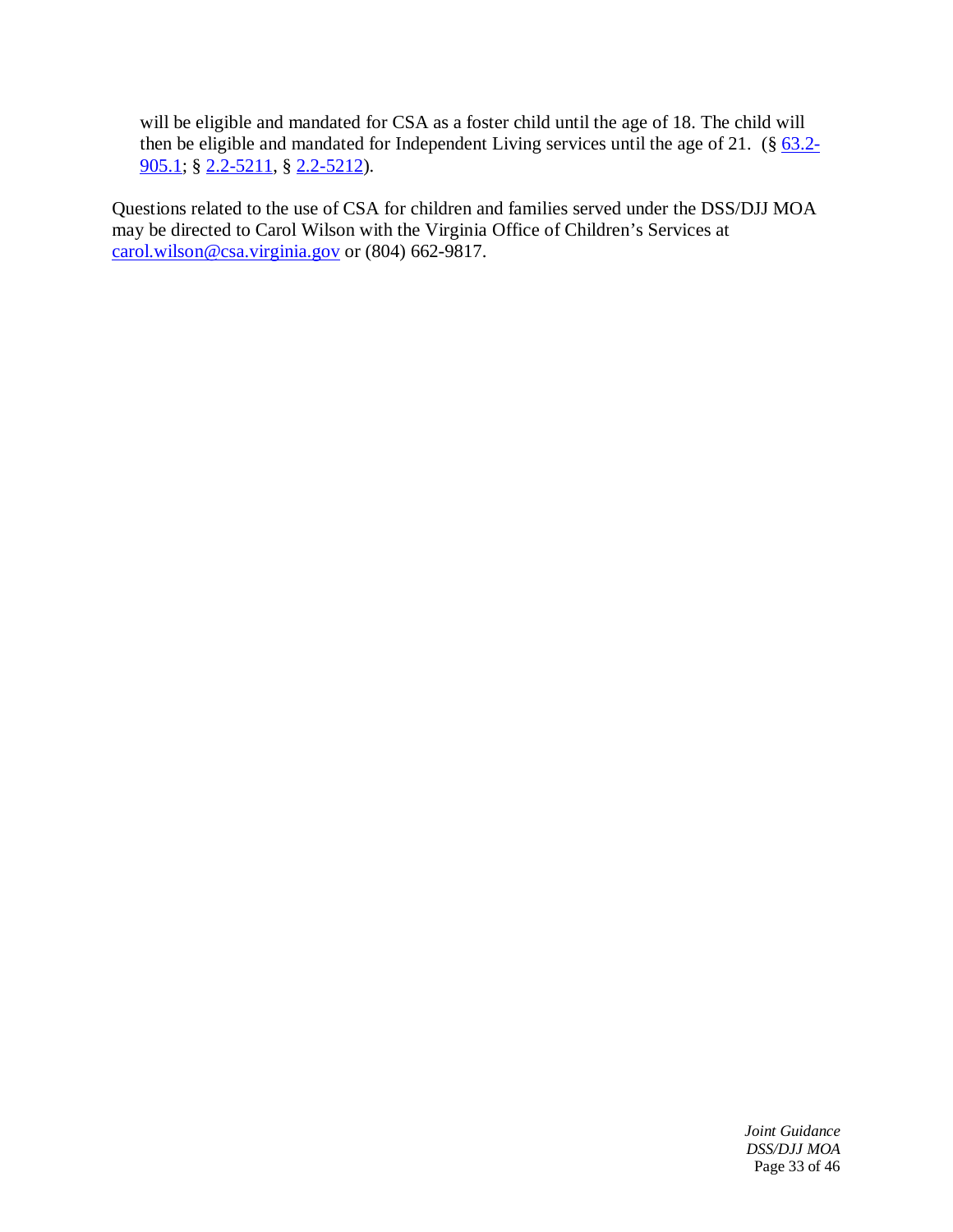## <span id="page-34-0"></span>**APPENDIX B: DSS PROCEDURE FOR REQUESTING REIMBURSEMENT FOR THE PROVISION OF CASE MANAGEMENT FOR DSS/DJJ CHILDREN**

## **Virginia Department of Social Services Guidance**

*pertaining to the:*

*Memorandum of Agreement between the Virginia Department of Social Services and the Virginia Department of Juvenile Justice re: Children in Foster Care Committed to the Department of Juvenile Justice*

#### **I. Introduction**

The Virginia Department of Social Services (DSS)) is committed to providing reimbursement for case management services provided when local departments of social services (LDSSs) have foster care children who become subject to the Departments of Social Services and Juvenile Justice' Memorandum of Agreement (DSS/DJJ MOA). The equivalent of the Medicaid case management rate, currently \$326.50 per month, plus travel expense, will be reimbursed to the LDSS through Budget Line (BL) 866, Cost Code 86607 on a quarterly basis. Instructions for requesting reimbursement are:

#### **II. Procedure**

The following procedures shall be followed when requesting reimbursement under the DSS/DJJ MOA:

- 1. When the LDSS becomes aware that commitment is being recommended for a child in foster care who may be subject to the terms of the DSS/DJJ MOA (in foster care immediately prior to commitment) because with an anticipated release from commitment prior to the child's eighteenth  $(18<sup>th</sup>)$  birthday, an email including this information is sent to the Regional Permanency Consultant.
- 2. In the event that a commitment occurs unexpectedly for a child who is subject to the DSS/DJJ MOA, an email including information about the child and the circumstances of the commitment is sent to the Regional Permanency Consultant at the time of commitment.
- 3. For all children who are subject to the terms of the DSS/DJJ MOA are committed to DJJ, an email is sent to Em Parente, DSS Foster Care Program Manager, at [em.parente@dss.virginia.gov.](mailto:em.parente@dss.virginia.gov) The email is to include the child's name, commitment date, and estimated length of commitment.
- 4. Reimbursement requests may be processed on a monthly or quarterly basis, as preferred, but shall be processed on a minimum of a quarterly basis. On a quarterly basis, the LDSS should enter a Budget Request System (BRS) request in BL 866 for **\$386.39** per month which is \$326.50 plus the 15.5% local match. The system will automatically capture the 84.5% of the total amount to be reimbursed. This amount is available for each month the child is in commitment and case management services as described in the DSS/DJJ MOA are provided.

*Joint Guidance DSS/DJJ MOA* Page 34 of 46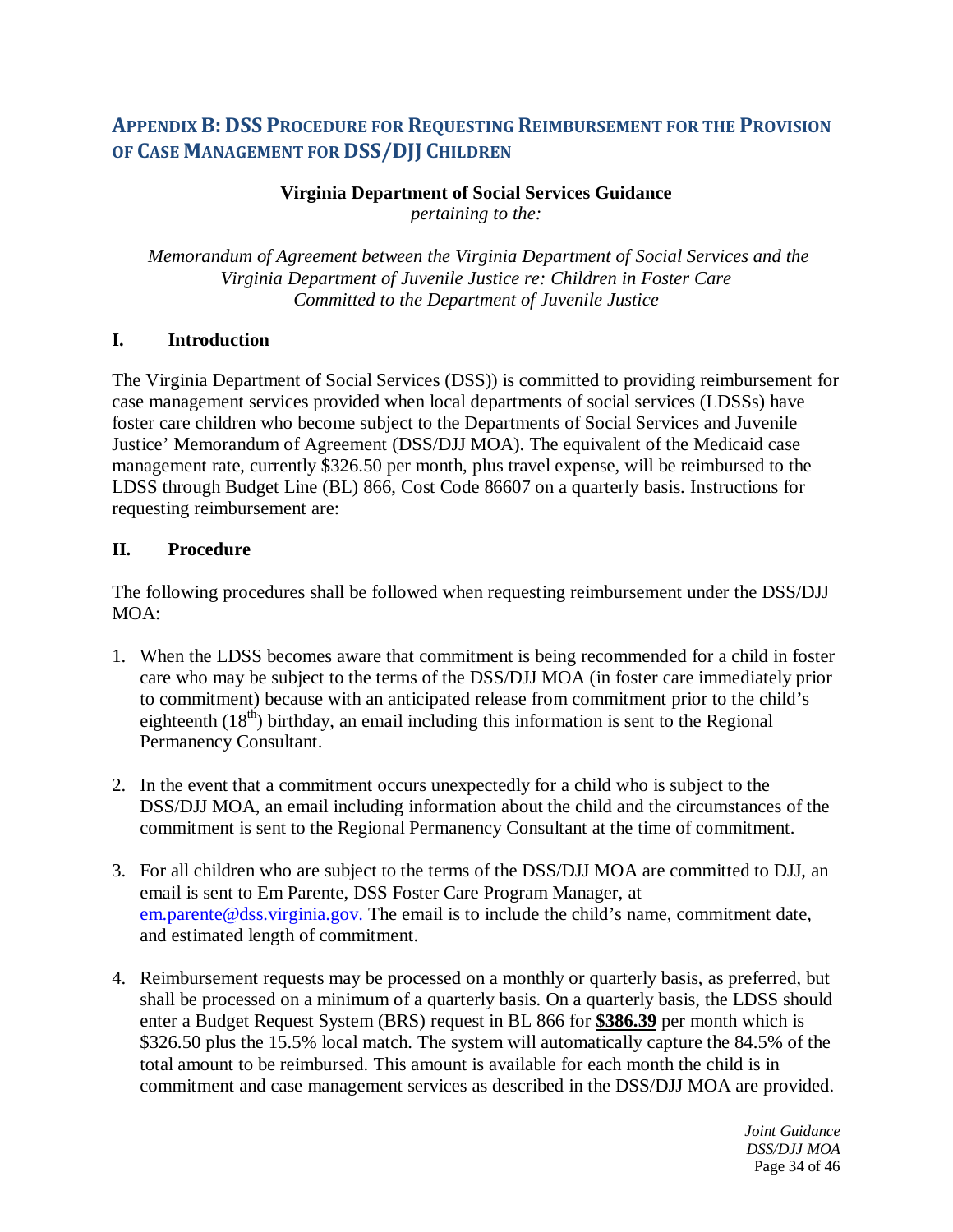- 5. Mileage for the LDSS worker to visit the child in a direct care placement facility is also a reimbursement eligible expense. A worksheet for calculating the amount of reimbursement to request (which includes mileage at the state plus the 15.5 % local match) has been provided on the DSS Intranet Site (SPARK) at Family Services/Foster Care/Foster Care Guidance and Procedures/ DSS-DJJ MOA.
- 6. It is permissible to combine the case management amount and the mileage amount in one BRS. The justification should clearly explain the rationale for the amount requested and/or an email with supporting information can be sent to Em Parente, the DSS Foster Care Program Manager, to provide the justification.
- 7. The BRS will be reviewed and approved by the DSS Foster Care Program Manager. Once the amount is available in BL 866, the LDSS shall transfer the funds from to BL 855 to offset staffing expenses. LDSS shall include cross-reference numbers on both requests.
- 8. Case management activities are to be reported in the prevention case which is opened by the LDSS as described in the DSS/DJJ MOA.

Any questions about this procedure can be directed to Em Parente, DSS Foster Care Program Manager, at [em.parente@dss.virginia.gov](mailto:em.parente@dss.virginia.gov) or 804-726-7538.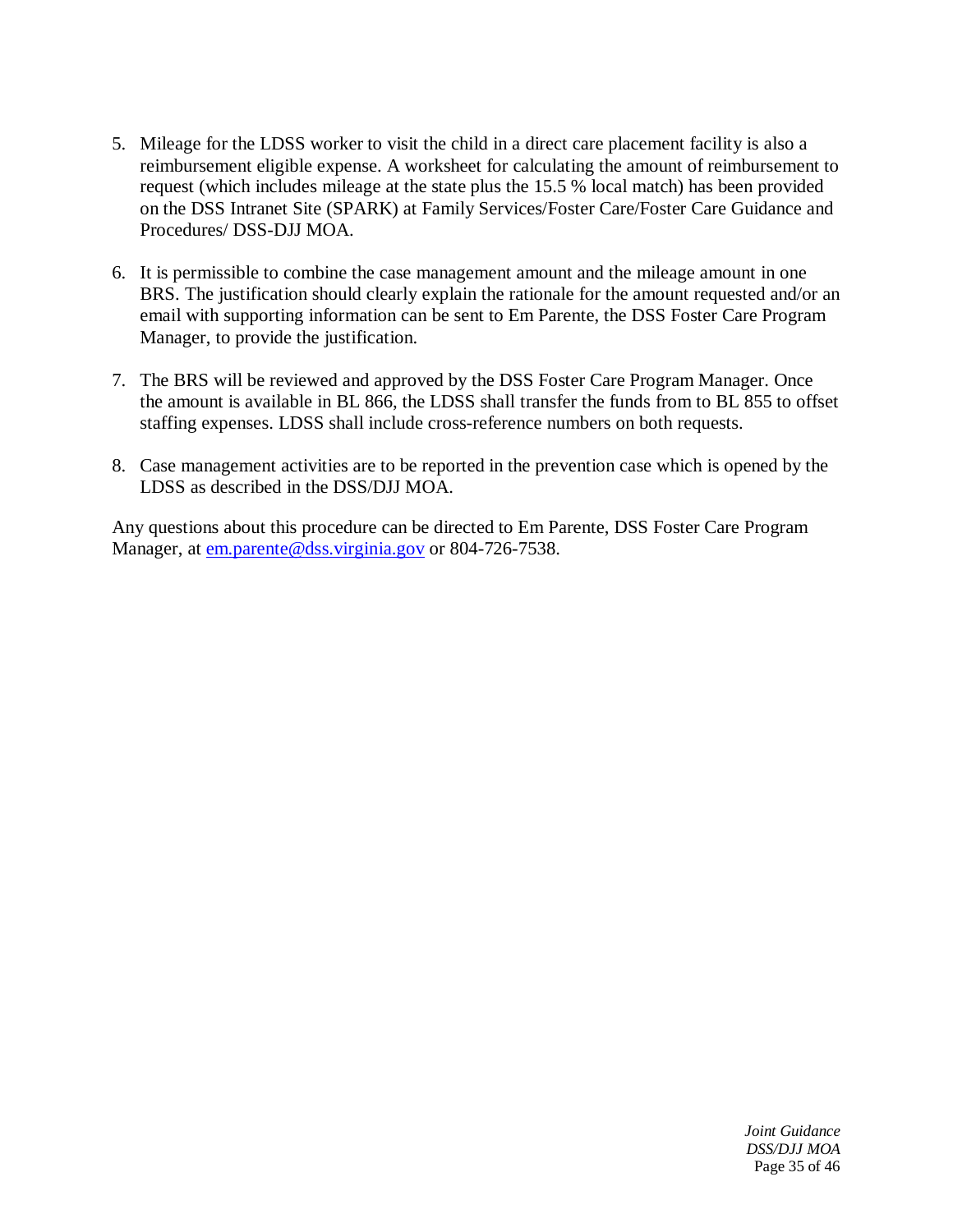## <span id="page-36-0"></span>**APPENDIX C: FACILITATING VIDEO VISITATION WITH THE JCCS FOR DSS/DJJ CHILDREN**

## **Virginia Department of Juvenile Justice Guidance**

*pertaining to the:*

*Memorandum of Agreement between the Virginia Department of Social Services and the Virginia Department of Juvenile Justice re: Children in Foster Care Committed to the Department of Juvenile Justice*

The table below provides the steps and responsibilities for facility video visitation with the juvenile correctional centers (JCCs) utilizing the court services units (CSUs) video technology:

| <b>DSS</b>                                                                                                          | <b>CSU</b>                                                                                  | <b>JCC/Direct Care Facility</b>                                                                                                         |
|---------------------------------------------------------------------------------------------------------------------|---------------------------------------------------------------------------------------------|-----------------------------------------------------------------------------------------------------------------------------------------|
| Notify assigned probation or<br>parole officer (PO) of video<br>meeting at least 10 days<br>prior to scheduled date | Email JCC counselor/community<br>coordinator to coordinate<br>meeting date w/JCC            | Document scheduled date<br>and coordinate location,<br>availability of youth. Email<br>confirmation of location,<br>date and time to PO |
|                                                                                                                     | Email confirmation to DSS and<br><b>JCC</b>                                                 |                                                                                                                                         |
| Confirm reminder<br>notification                                                                                    | 48 hours prior to meeting send<br>reminder notification to all<br>parties (JCC, DSS)        | Confirm reminder<br>notification                                                                                                        |
| Arrive at designated location<br>at least 10 minutes prior to<br>meeting                                            | PO/designated staff onsite to<br>assist with VIA3 connection 10<br>minutes prior to meeting | Have youth available in<br>designated area at least 10<br>minutes prior to scheduled<br>meeting                                         |
|                                                                                                                     | Initiate contact with JCC                                                                   | Accept VIA3 call                                                                                                                        |
|                                                                                                                     | Leave room to allow DSS<br>privacy, if requested                                            | Provide headphones to allow<br>youth privacy. Leave the<br>room but maintain sight<br>supervision as directed by                        |

*Joint Guidance DSS/DJJ MOA* Page 36 of 46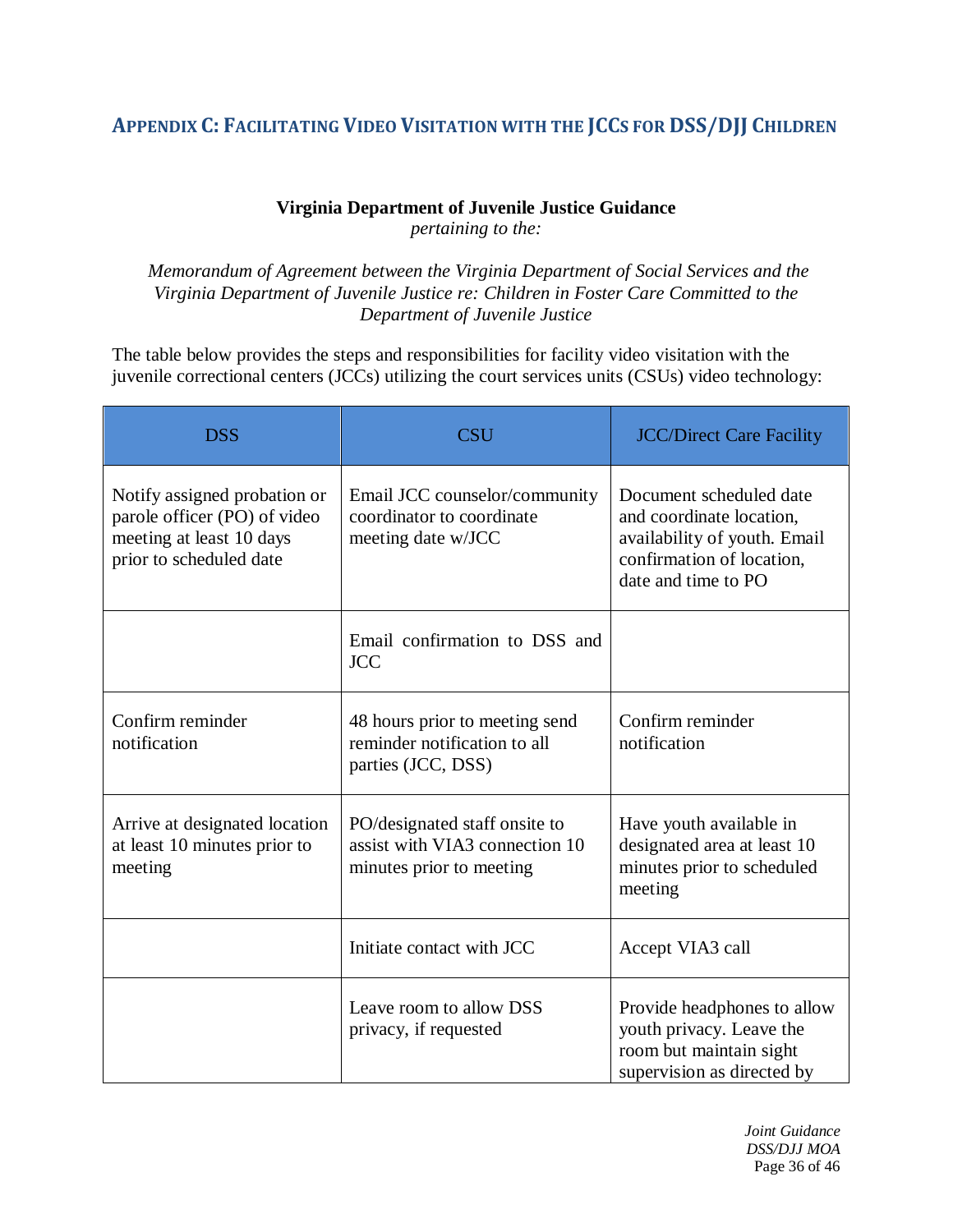|                                     |                                                                                                                           | <b>SOP</b>                      |
|-------------------------------------|---------------------------------------------------------------------------------------------------------------------------|---------------------------------|
|                                     | Contact Tyrone Jackson<br>(tyrone.jackson@djj.virginia.gov;<br>804.769.4944) if technical<br>difficulties are encountered |                                 |
| Document meeting in<br><b>OASIS</b> | Document meeting in BADGE                                                                                                 | Document meeting in log<br>book |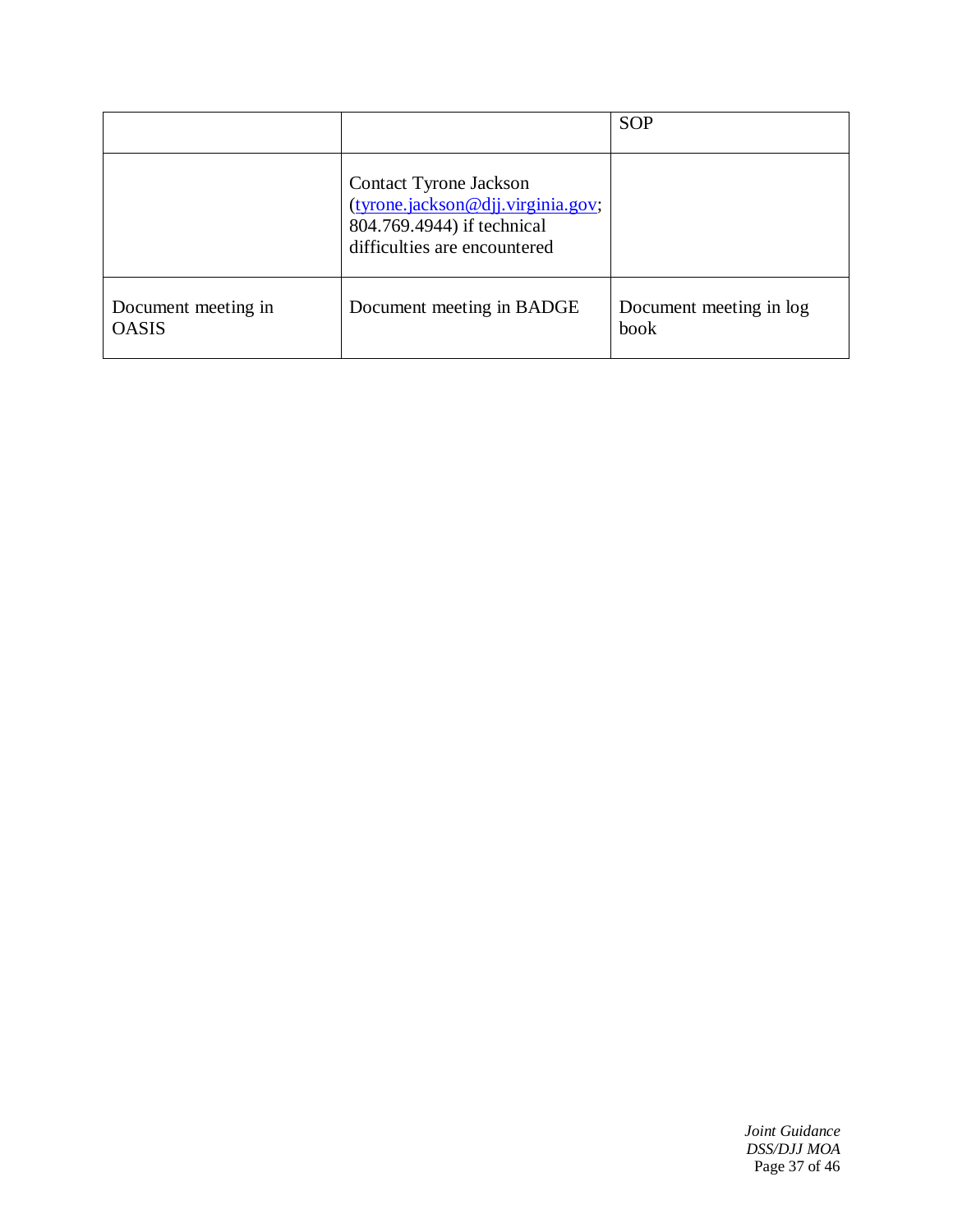### <span id="page-38-0"></span>**APPENDIX D: GUIDANCE FOR PROFESSIONAL VISITS TO A JCC**

#### **Virginia Department of Juvenile Justice Guidance**

*pertaining to the:*

*Memorandum of Agreement between the Virginia Department of Social Services and the Virginia Department of Juvenile Justice re: Children in Foster Care Committed to the Department of Juvenile Justice*

#### **I. Introduction**

The Virginia Department of Juvenile Justice (DJJ) is committed to fostering consistent communication and contact between children in direct care facilities, their families, their support systems, and their service providers. These relationships are vital to assist children in maintaining strong family and community ties during their commitment and enhancing successful re-entry efforts upon release. This document describes the visitation requirements for professional visitors during a child's placement in a juvenile correctional center (JCC).

#### **II. Professional Visitors**

Officers of the court, law enforcement personnel, legal counsel, service workers, and other individuals working in a professional capacity with a child, and their staff may visit with children by making arrangements with the child's assigned counselor. Government issued photo identification is required. Except in unusual circumstances, the professional requesting the meeting shall be encouraged to conduct the meeting when most convenient for the child and the needs of the facility. All appointments shall be made through the child's counselor, as practicable, who shall ensure the presence of the child at the scheduled appointment.

#### *Beaumont Juvenile Correctional Center:*

| Address: | 3500 Beaumont Road, Beaumont, Virginia 23014 |
|----------|----------------------------------------------|
|          | Main Phone: (804) 556-3316                   |
| Fax:     | $(804)$ 556-7220                             |
| Hours:   | $8:00$ A.M. $-5:00$ P.M.                     |

#### *Bon Air Juvenile Correctional Center:*

| Address: | 1900 Chatsworth Avenue, Richmond, Virginia 23235 |
|----------|--------------------------------------------------|
|          | Main Phone: (804) 323-2550                       |
| Fax:     | $(804)$ 323-2440                                 |
| Hours:   | $8:00$ A.M. $-5:00$ P.M.                         |

#### **III. Search Prior to Admission**

Visitors will be searched by security staff of the same gender as the visitor. Visitors refusing to be searched by electronic scanning and/or pat-down frisk will be denied entry.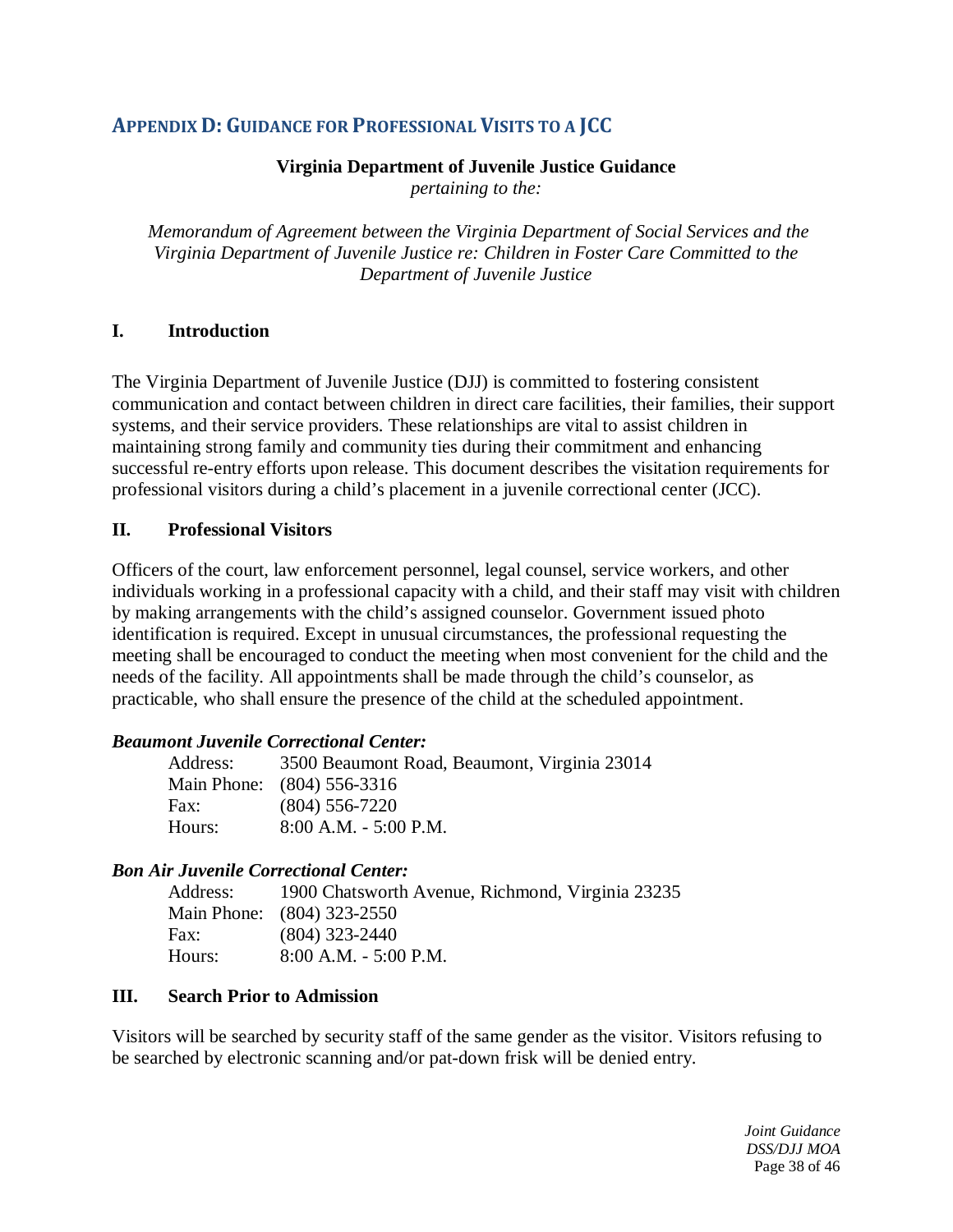### **IV. Permitted Items**

Professional visitors will be permitted to bring in items needed to conduct a professional visit (e.g. client file, documents, writing instrument, etc.). A briefcase is permitted, however it will be subject to search. Laptops will only be permitted if there is a specific reason for needing it and the counselor has been notified in advance to obtain prior approval from the superintendent or designee.

Car keys and identification will be turned in at the reception area and the visitor will be given a chit in return. Prior to leaving the facility, the visitor will be required to turn the chit back in at the reception desk in order to have their keys and identification returned.

#### **V. Prohibited Items**

The following items are prohibited. This list is not exhaustive: cell phones, keys, purses/handbags, money, duffle bags, etc. shall not be permitted into the facility and will need to remain locked in the visitor's vehicle. During inclement weather, umbrellas may be left in the designated front entrance area.

Pursuant to *Code of Virginia* §§ [18.2-474](http://law.lis.virginia.gov/vacode/title18.2/chapter10/section18.2-474/) and [18.2-474.1,](http://law.lis.virginia.gov/vacode/title18.2/chapter10/section18.2-474.1/) it is a crime to deliver articles and illegal items to children in direct care facilities without securing permission from the appropriate authority.

#### **VI. Dress Code**

Dress Code: Visitors shall wear appropriate casual clothing. The JCC reserves the right to refuse admittance to inappropriately dressed visitors.

- No bare feet. Footwear is required at all times. Any kind of footwear is acceptable, as long as the bottom of the foot is covered.
- Clothing shall be appropriate for a correctional environment. Clothing that advocates or promotes drugs, alcohol, tobacco products, guns, violence, profanity, sexual promiscuity, antisocial/illegal acts, and negative racial, ethnic, or religious slurs will not be allowed.
- Halter-tops, tank-tops, spaghetti-strap tops, muscle shirts, jogging shorts, biker shorts, spandex shorts, swim trunks, and tight-fitting or revealing clothing will not be allowed.
- Shorts must cover more than one half of the thigh.
- Visitors wearing dresses or skirts in excess of 2 inches above the knee will not be allowed to enter the JCC.
- Excessive and flashy jewelry that may cause a security risk shall not be permitted. Undergarments, including a bra for female visitors, are required and shall not be visible.

Determination of "Inappropriate Dress": Any visitor whose dress is considered inappropriate by the JCC visitation staff will be referred to the administrator who will make the final decision on admittance to the visitation room. The facility may offer alternative coverings (e.g., lab coat, etc.) to visitors not dressed appropriately. Any visitor refusing to wear the alternative covering will be denied access to visitation.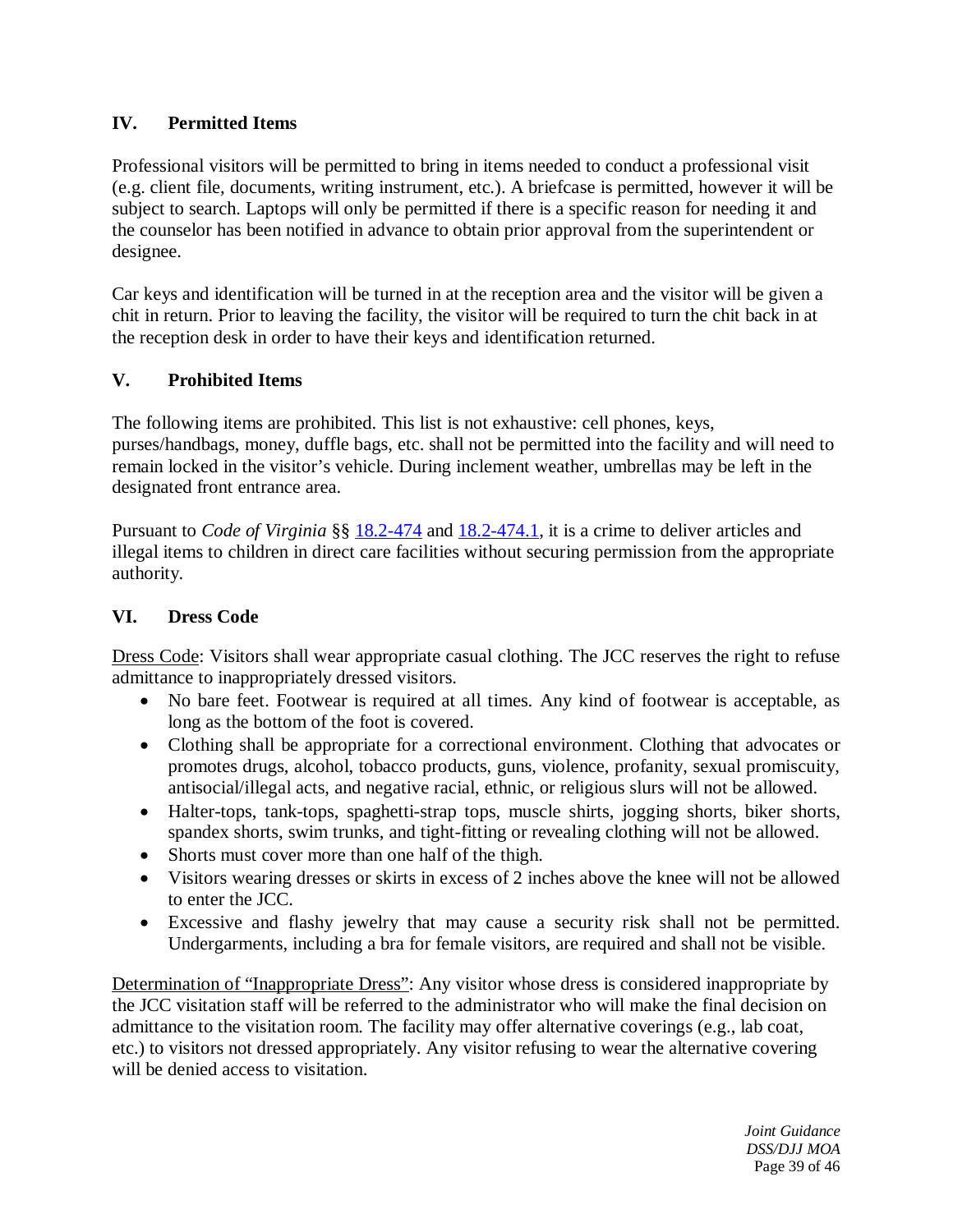### <span id="page-40-0"></span>**APPENDIX E: SEX OFFENDER SAFETY PLANS**

#### **Virginia Department of Juvenile Justice Guidance**

*pertaining to the:*

*Memorandum of Agreement between the Virginia Department of Social Services and the Virginia Department of Juvenile Justice re: Children in Foster Care Committed to the Department of Juvenile Justice*

The purpose of a Sex Offender Safety Plan is to ensure that a child transitioning from a juvenile correctional center's sex offender treatment program is placed in an environment that will limit the risk to the community and allow, if needed, further treatment.

Sex Offender Safety Plans are treatment provider driven. The plans can vary widely depending on factors that may be unique to an individual's case. The treatment provider will address in detail specific areas in the plan as required. However, as a part of discharge planning, the treatment provider, in conjunction with the parole officer, counselor and other service providers should address the following areas:

- 1. Risk for re-offending
- 2. Proposed residence of the offender
- 3. Victim's relationship to offender (If related, status of reunification, if possible)
- 4. Victim's status as it relates to treatment (Is the victim involved in treatment?)
- 5. Victim's physical location
- 6. Review any court orders that may prohibit contact with certain age groups or individuals
- 7. An outline of follow-up and/ or relapse treatment
- 8. Identified community treatment provider

Once the offender's place of residence has been identified, the parole officer must visit the site and assess its appropriateness. Depending on the offender's history, sex-offender registration requirements (§§ [9.1-901](http://law.lis.virginia.gov/vacode/title9.1/chapter9/section9.1-901/) and [9.1-202](http://law.lis.virginia.gov/vacode/title9.1/chapter9/section9.1-902/) of the *Code of Virginia*) and risk of re-offending, attention should be paid to the following areas and noted in BADGE:

- 1. Proximity of the victim to the offender
- 2. The number and ages of children living in the proposed residence, if any
- 3. Level of supervision by the adults in the residence (work schedules)
- 4. Description of the offender's exact living accommodations
- 5. A description of the surrounding area with particular attention the location of children in the area, schools, playground, parks, and daycare centers.

The plan must be reviewed with the offender, parents/legal guardians and documented in BADGE case notes.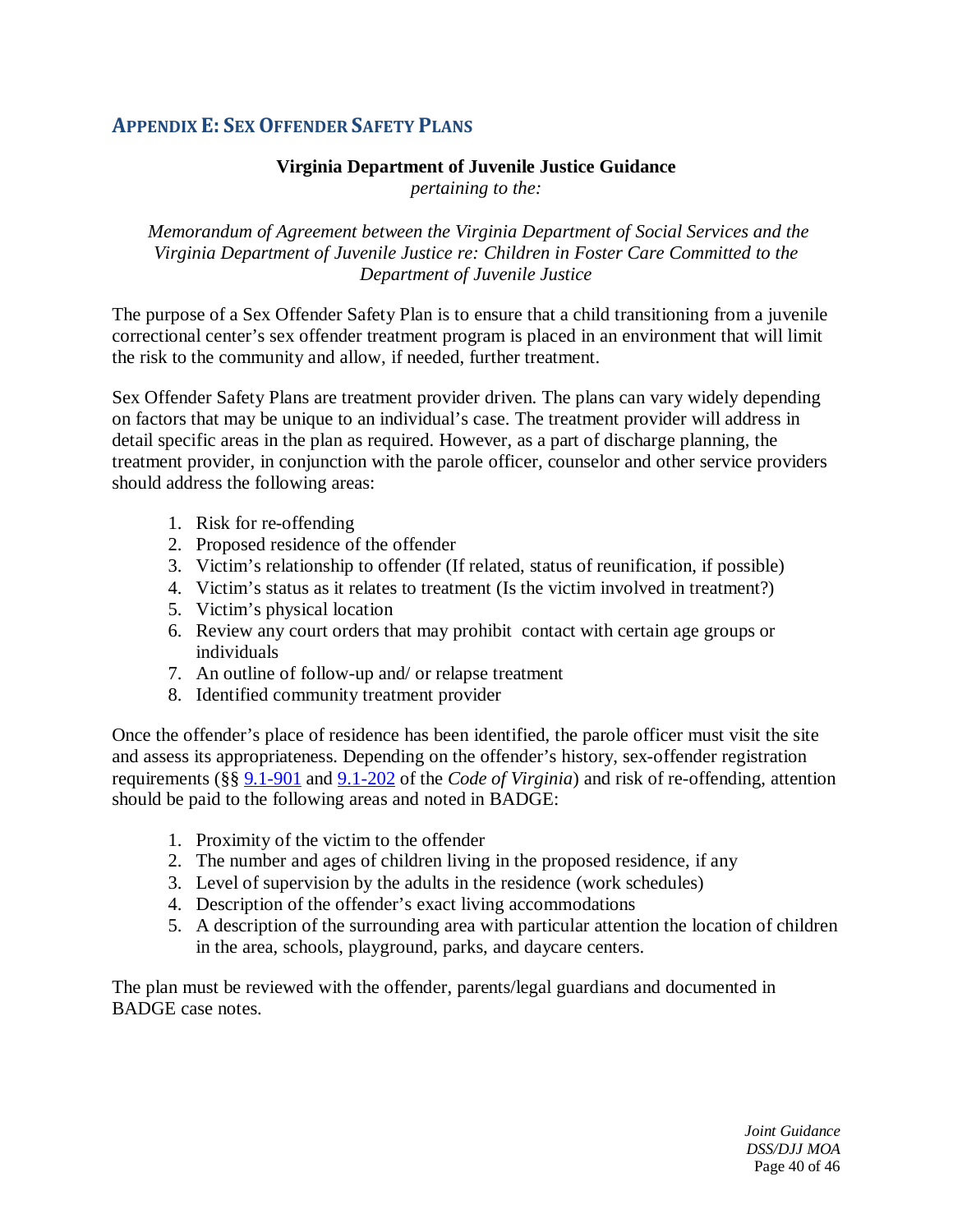## <span id="page-41-0"></span>**APPENDIX F: DSS/DJJ MATRIX**

### **Virginia Departments of Juvenile Justice and Social Services Guidance**

*pertaining to the:*

*Memorandum of Agreement between the Virginia Department of Social Services and the Virginia Department of Juvenile Justice re: Children in Foster Care Committed to the Department of Juvenile Justice*

The purpose of this matrix is to outline newly developed roles and responsibilities DJJ and LDSS professionals for the period of commitment and release into the community. This will provide a tool for workers from DJJ and LDSSs to be able to quickly reference their next step, in the process.

| <b>PHASE/TIME FRAME</b>                                   | <b>RESPONSIBLE</b><br><b>PARTY</b> | <b>RESPONSIBILITIES</b>                                                                                                                            |
|-----------------------------------------------------------|------------------------------------|----------------------------------------------------------------------------------------------------------------------------------------------------|
| Within 10 business days<br>of the disposition date        | <b>DSS</b>                         | Attend all delinquency court<br>$\bullet$<br>hearings.<br>Provide all requested documentation<br>$\bullet$<br>to DJJ                               |
| As soon as possible                                       | <b>DJJ</b>                         | Advise service worker that DJJ is<br>$\bullet$<br>recommending commitment<br>Request and collect necessary<br>$\bullet$<br>documentation from LDSS |
| No later than 72 hours<br>before dispositional<br>hearing | <b>DJJ</b>                         | Share the social history report with<br>$\bullet$<br><b>DSS</b>                                                                                    |
| Day of Commitment                                         | <b>DSS</b>                         | Change the children case type from<br>foster care to foster care prevention                                                                        |
|                                                           | <b>Both Agencies</b>               | Identify potential dates and times to<br>hold the first Family Partnership<br>Meeting                                                              |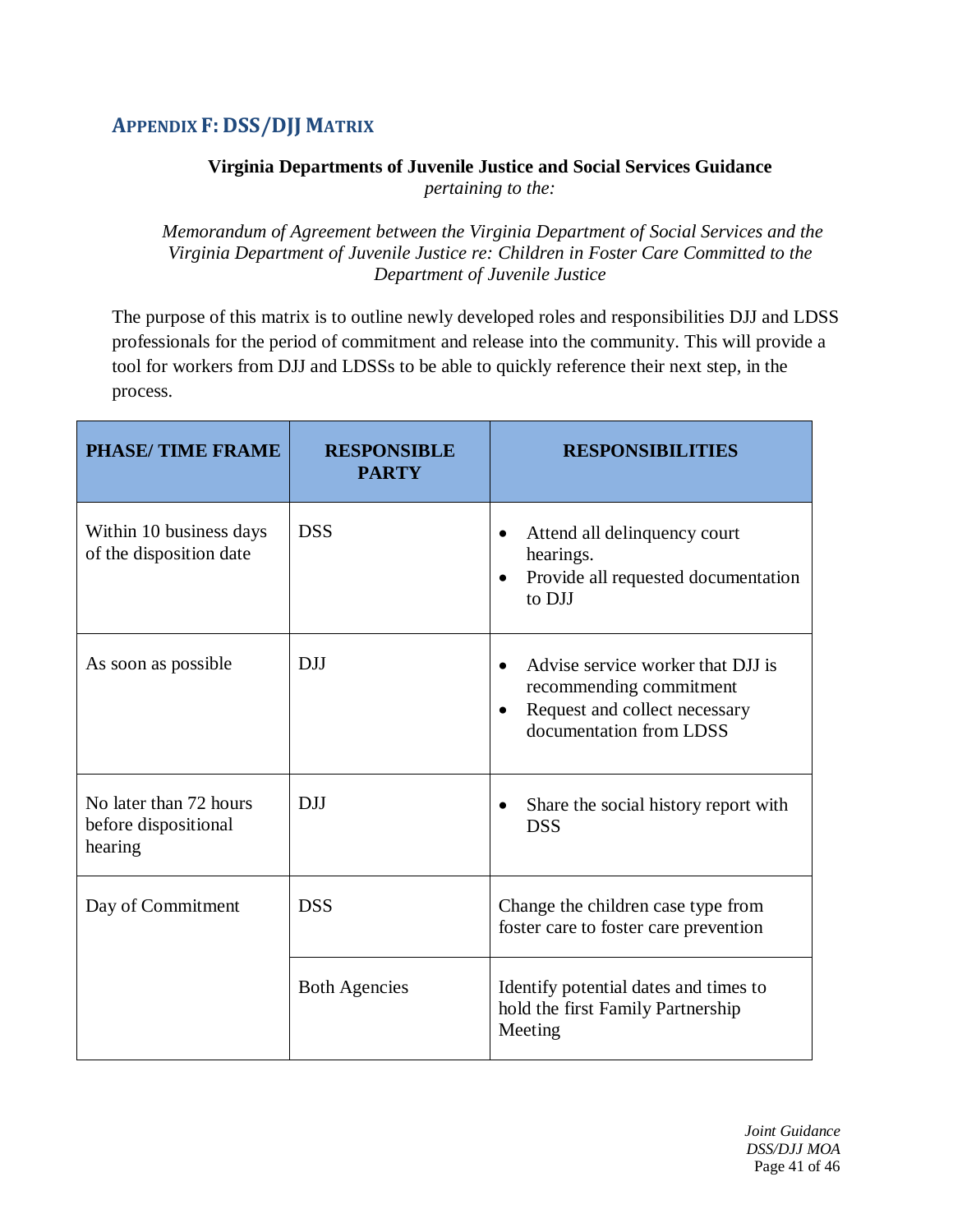| <b>PHASE/TIME FRAME</b>        | <b>RESPONSIBLE</b><br><b>PARTY</b> | <b>RESPONSIBILITIES</b>                                                                                                                                                                                                                                                                                                                                                                                                                           |
|--------------------------------|------------------------------------|---------------------------------------------------------------------------------------------------------------------------------------------------------------------------------------------------------------------------------------------------------------------------------------------------------------------------------------------------------------------------------------------------------------------------------------------------|
| Within 5 days of<br>Commitment | <b>DSS</b>                         | Coordinate the scheduling Family<br>$\bullet$<br>Partnership Meeting, invite<br>identified participants and<br>request/provide facilitator                                                                                                                                                                                                                                                                                                        |
|                                | <b>DJJ</b>                         | Request and collect from LDSS any<br>$\bullet$<br>document not yet obtained.<br>Provide DSS a copy of the social<br>$\bullet$<br>history report if not previously<br>provided<br>Participate in Family Partnership<br>$\bullet$<br>Meeting<br>Submit the names of any individuals<br>$\bullet$<br>identified as approved visitor to the<br>JCC or direct care placement<br>facility.<br>Provide visitation procedures and<br>requirements to DSS. |
|                                | <b>Both Agencies</b>               | Coordinate dates, identify<br>$\bullet$<br>participants and attend Family<br>Partnership Meeting*<br>Identify individuals who are able to<br>$\bullet$<br>provide the child with support                                                                                                                                                                                                                                                          |
| Monthly                        | <b>DSS</b>                         | Conduct monthly confidential<br>$\bullet$<br>monthly meetings with child, in-<br>person, telephone or video<br>conference.<br>Participate and provide input for<br>$\bullet$<br><b>Individualized Education Program</b><br>meetings<br>Forward documentation to<br>parent/legal guardian                                                                                                                                                          |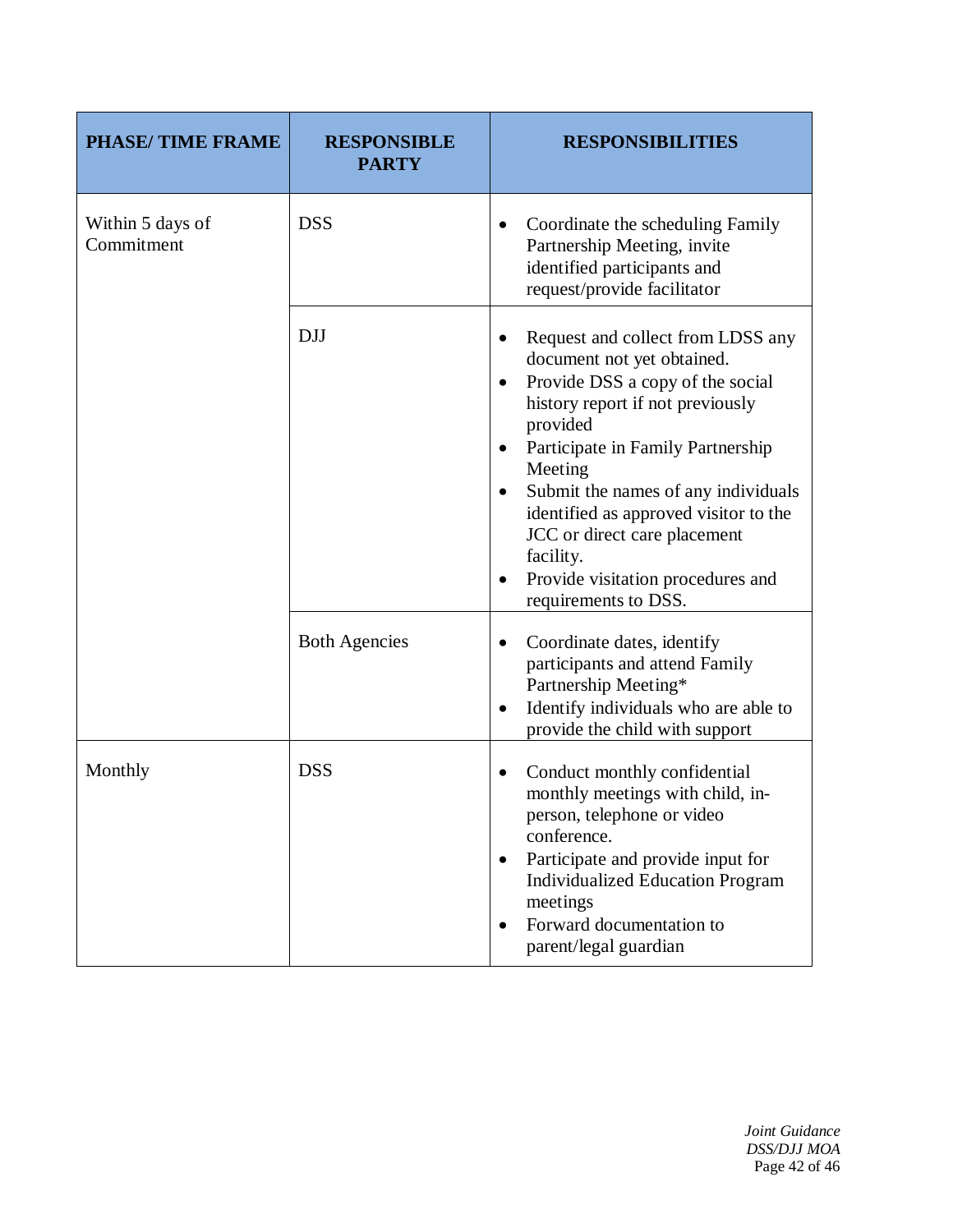| <b>PHASE/TIME FRAME</b>                               | <b>RESPONSIBLE</b><br><b>PARTY</b> | <b>RESPONSIBILITIES</b>                                                                                                                                                                                                                                                                                                                                                                                                   |
|-------------------------------------------------------|------------------------------------|---------------------------------------------------------------------------------------------------------------------------------------------------------------------------------------------------------------------------------------------------------------------------------------------------------------------------------------------------------------------------------------------------------------------------|
| Every 90 days                                         | <b>DJJ</b>                         | Conduct in-person meeting with<br>$\bullet$<br>child at commitment facility every<br>90 days<br>Provide DSS with notice of JCC<br>$\bullet$<br>case-staffing meetings<br>Assist DSS with monthly contacts<br>$\bullet$<br>Provide DSS with all written reports<br>$\bullet$<br>and information (including verbal<br>and written progress reports)<br>Monitor changes in child's release<br>date and notify DSS of changes |
|                                                       | <b>Both Agencies</b>               | Attend case-staffing meetings,*<br>٠<br>coordinate monthly contacts with<br>child<br>Notify of any changes regarding<br>$\bullet$<br>case<br>Communicate with parent/legal<br>guardian (if applicable and within<br><b>DSS</b> limitations)                                                                                                                                                                               |
| 6 months prior to child's<br>anticipated release date | <b>DSS</b>                         | Schedule Family Partnership<br>Meeting, invite identified<br>participants and provide facilitator                                                                                                                                                                                                                                                                                                                         |
|                                                       | <b>DJJ</b>                         | Notify DSS of anticipated release<br>date<br>Invite DSS to participate in all<br>$\bullet$<br>release planning meetings<br>Develop Comprehensive Re-Entry<br>$\bullet$<br>Case Plan(CRCP)<br>Participate in Family Partnership<br>$\bullet$<br>Meeting and make referrals for Re-<br><b>Entry Services</b>                                                                                                                |
|                                                       | <b>Both Agencies</b>               | Coordinate dates, identify<br>participants and attend Family<br>Partnership Meeting and release<br>planning meeting*                                                                                                                                                                                                                                                                                                      |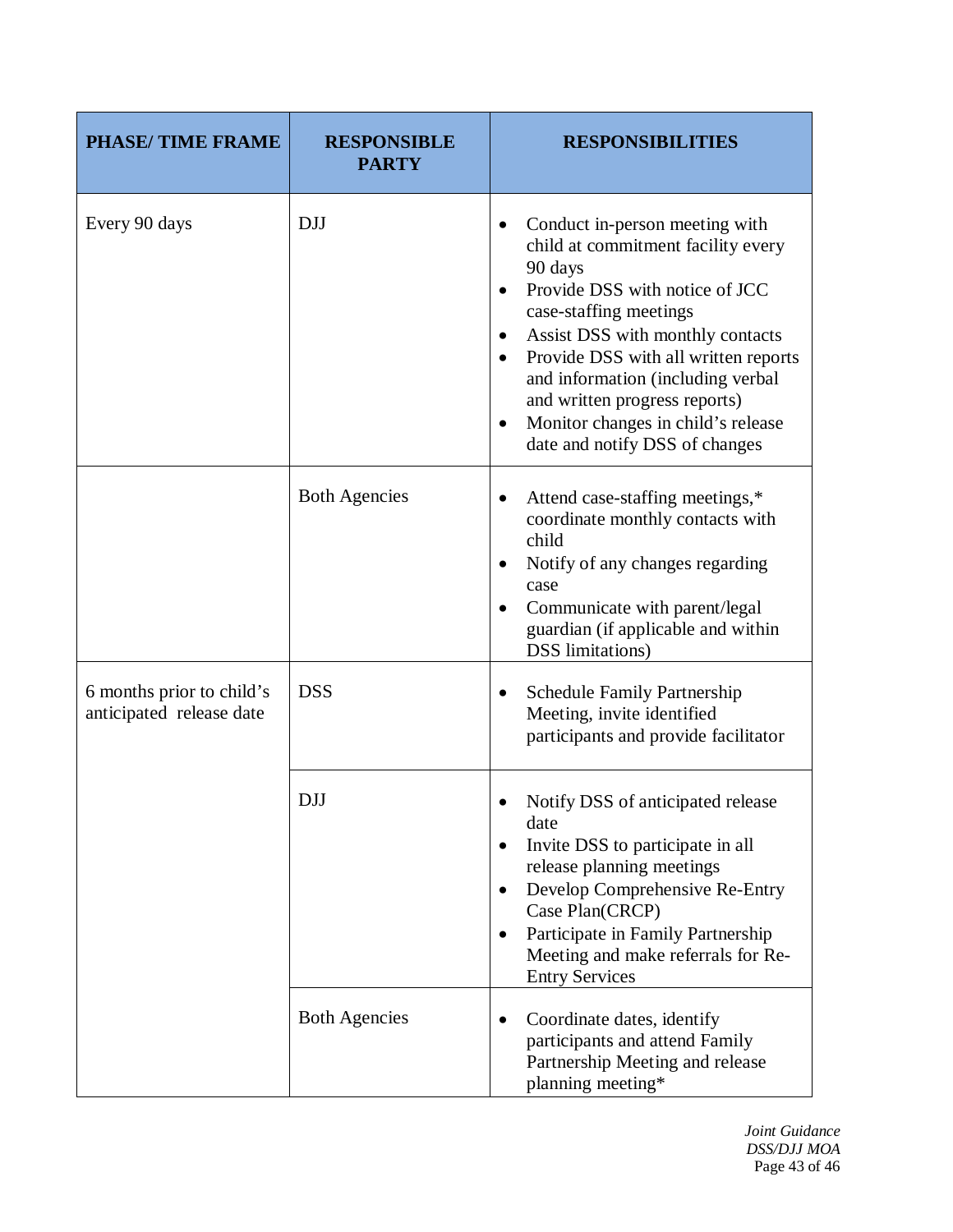| <b>PHASE/TIME FRAME</b>                              | <b>RESPONSIBLE</b><br><b>PARTY</b> | <b>RESPONSIBILITIES</b>                                                                                                                                                                                                              |
|------------------------------------------------------|------------------------------------|--------------------------------------------------------------------------------------------------------------------------------------------------------------------------------------------------------------------------------------|
| 90 days prior to child's<br>anticipated release date | <b>DSS</b>                         | Schedule Family Partnership Meeting,<br>invite identified participants and provide<br>facilitator                                                                                                                                    |
|                                                      | <b>DJJ</b>                         | Notify DSS of release dates, and release<br>planning meeting                                                                                                                                                                         |
|                                                      | <b>Both Agencies</b>               | Coordinate dates, identify participants<br>and attend Family Partnership Meeting<br>and release planning meeting*                                                                                                                    |
| 30 days prior to children<br>scheduled release date  | <b>DSS</b>                         | Participate in conference call, release<br>planning meetings and schedule and file<br>appropriate petitions with the court                                                                                                           |
|                                                      | <b>DJJ</b>                         | Schedule conference call and notify<br>DSS and other identified participants of<br>call and release planning meetings                                                                                                                |
|                                                      | <b>Both Agencies</b>               | Coordinate conference call and<br>participate in release planning meeting*                                                                                                                                                           |
| Day of release                                       | <b>DSS</b>                         | Transport the child from the direct<br>care facility<br>Meet with PO and go over the rules<br>$\bullet$<br>of parole and CRCP<br>Re-enroll the child in school and<br>Medicaid<br>Change case type from prevention to<br>foster care |
|                                                      | <b>DJJ</b>                         | Attend court hearing<br>Review rules and case plan with the<br>child, DSS and other identified<br>parties                                                                                                                            |